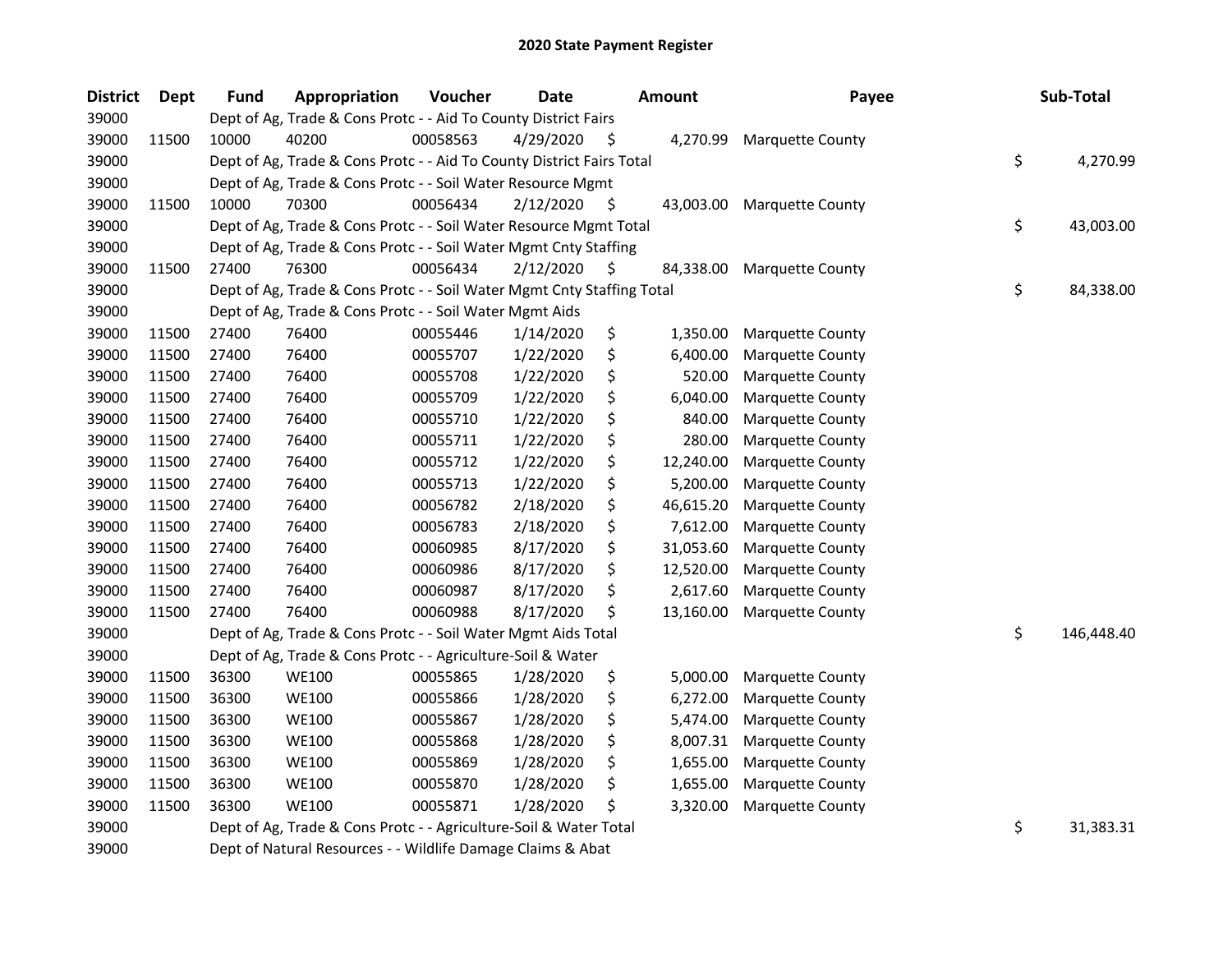| <b>District</b> | <b>Dept</b> | <b>Fund</b> | Appropriation                                                      | Voucher  | Date       |    | <b>Amount</b> | Payee                   | Sub-Total       |
|-----------------|-------------|-------------|--------------------------------------------------------------------|----------|------------|----|---------------|-------------------------|-----------------|
| 39000           | 37000       | 21200       | 55300                                                              | 00394736 | 3/6/2020   | \$ | 42,459.88     | <b>Marquette County</b> |                 |
| 39000           |             |             | Dept of Natural Resources - - Wildlife Damage Claims & Abat Total  |          |            |    |               |                         | \$<br>42,459.88 |
| 39000           |             |             | Dept of Natural Resources - - Resaids - County Cons Aids           |          |            |    |               |                         |                 |
| 39000           | 37000       | 21200       | 56300                                                              | 00438887 | 10/2/2020  | \$ | 1,900.00      | <b>Marquette County</b> |                 |
| 39000           |             |             | Dept of Natural Resources - - Resaids - County Cons Aids Total     |          |            |    |               |                         | \$<br>1,900.00  |
| 39000           |             |             | Dept of Natural Resources - - Ra- Snowmobile Trail Areas           |          |            |    |               |                         |                 |
| 39000           | 37000       | 21200       | 57500                                                              | 00426724 | 7/30/2020  | \$ | 40,320.00     | <b>Marquette County</b> |                 |
| 39000           |             |             | Dept of Natural Resources - - Ra- Snowmobile Trail Areas Total     |          |            |    |               |                         | \$<br>40,320.00 |
| 39000           |             |             | Dept of Natural Resources - - Ea - Lake Protection                 |          |            |    |               |                         |                 |
| 39000           | 37000       | 21200       | 66300                                                              | 00383118 | 1/21/2020  | \$ | 2,797.67      | Marquette County        |                 |
| 39000           | 37000       | 21200       | 66300                                                              | 00438888 | 10/1/2020  | \$ | 15,582.19     | <b>Marquette County</b> |                 |
| 39000           |             |             | Dept of Natural Resources - - Ea - Lake Protection Total           |          |            |    |               |                         | \$<br>18,379.86 |
| 39000           |             |             | Dept of Natural Resources - - Fin Asst For Responsible Units       |          |            |    |               |                         |                 |
| 39000           | 37000       | 27400       | 67000                                                              | 00413108 | 5/29/2020  | \$ | 75,276.48     | <b>Marquette County</b> |                 |
| 39000           |             |             | Dept of Natural Resources - - Fin Asst For Responsible Units Total |          |            |    |               |                         | \$<br>75,276.48 |
| 39000           |             |             | Dept of Natural Resources - - Recycling Consolidation Grants       |          |            |    |               |                         |                 |
| 39000           | 37000       | 27400       | 67300                                                              | 00413108 | 5/29/2020  | S  | 3,620.45      | <b>Marquette County</b> |                 |
| 39000           |             |             | Dept of Natural Resources - - Recycling Consolidation Grants Total |          |            |    |               |                         | \$<br>3,620.45  |
| 39000           |             |             | Dept of Natural Resources - - Land Acquisition                     |          |            |    |               |                         |                 |
| 39000           | 37000       | 36300       | <b>TA100</b>                                                       | 00382007 | 1/13/2020  | \$ | 3,080.37      | Marquette County        |                 |
| 39000           |             |             | Dept of Natural Resources - - Land Acquisition Total               |          |            |    |               |                         | \$<br>3,080.37  |
| 39000           |             |             | WI Dept of Transportation - - Eldly&Disa Co/Aid Sf                 |          |            |    |               |                         |                 |
| 39000           | 39500       | 21100       | 16800                                                              | 00481684 | 1/16/2020  | \$ | 79,889.00     | <b>Marquette County</b> |                 |
| 39000           | 39500       | 21100       | 16800                                                              | 00513100 | 4/10/2020  | \$ | 351.00        | Marquette County        |                 |
| 39000           |             |             | WI Dept of Transportation - - Eldly&Disa Co/Aid Sf Total           |          |            |    |               |                         | \$<br>80,240.00 |
| 39000           |             |             | WI Dept of Transportation - - Hwy Sfty Loc Aid Ffd                 |          |            |    |               |                         |                 |
| 39000           | 39500       | 21100       | 18500                                                              | 00479270 | 1/8/2020   | \$ | 2,148.78      | <b>Marquette County</b> |                 |
| 39000           | 39500       | 21100       | 18500                                                              | 00489501 | 2/6/2020   | \$ | 5,832.78      | Marquette County        |                 |
| 39000           | 39500       | 21100       | 18500                                                              | 00500563 | 3/11/2020  | \$ | 5,123.13      | Marquette County        |                 |
| 39000           | 39500       | 21100       | 18500                                                              | 00514196 | 4/10/2020  | \$ | 3,784.56      | <b>Marquette County</b> |                 |
| 39000           | 39500       | 21100       | 18500                                                              | 00541859 | 6/25/2020  | \$ | 12,822.47     | Marquette County        |                 |
| 39000           | 39500       | 21100       | 18500                                                              | 00555746 | 7/27/2020  | \$ | 9,013.41      | <b>Marquette County</b> |                 |
| 39000           | 39500       | 21100       | 18500                                                              | 00566931 | 8/14/2020  | \$ | 8,537.81      | <b>Marquette County</b> |                 |
| 39000           | 39500       | 21100       | 18500                                                              | 00581237 | 9/11/2020  | \$ | 10,511.74     | Marquette County        |                 |
| 39000           | 39500       | 21100       | 18500                                                              | 00597916 | 10/13/2020 | \$ | 11,109.84     | <b>Marquette County</b> |                 |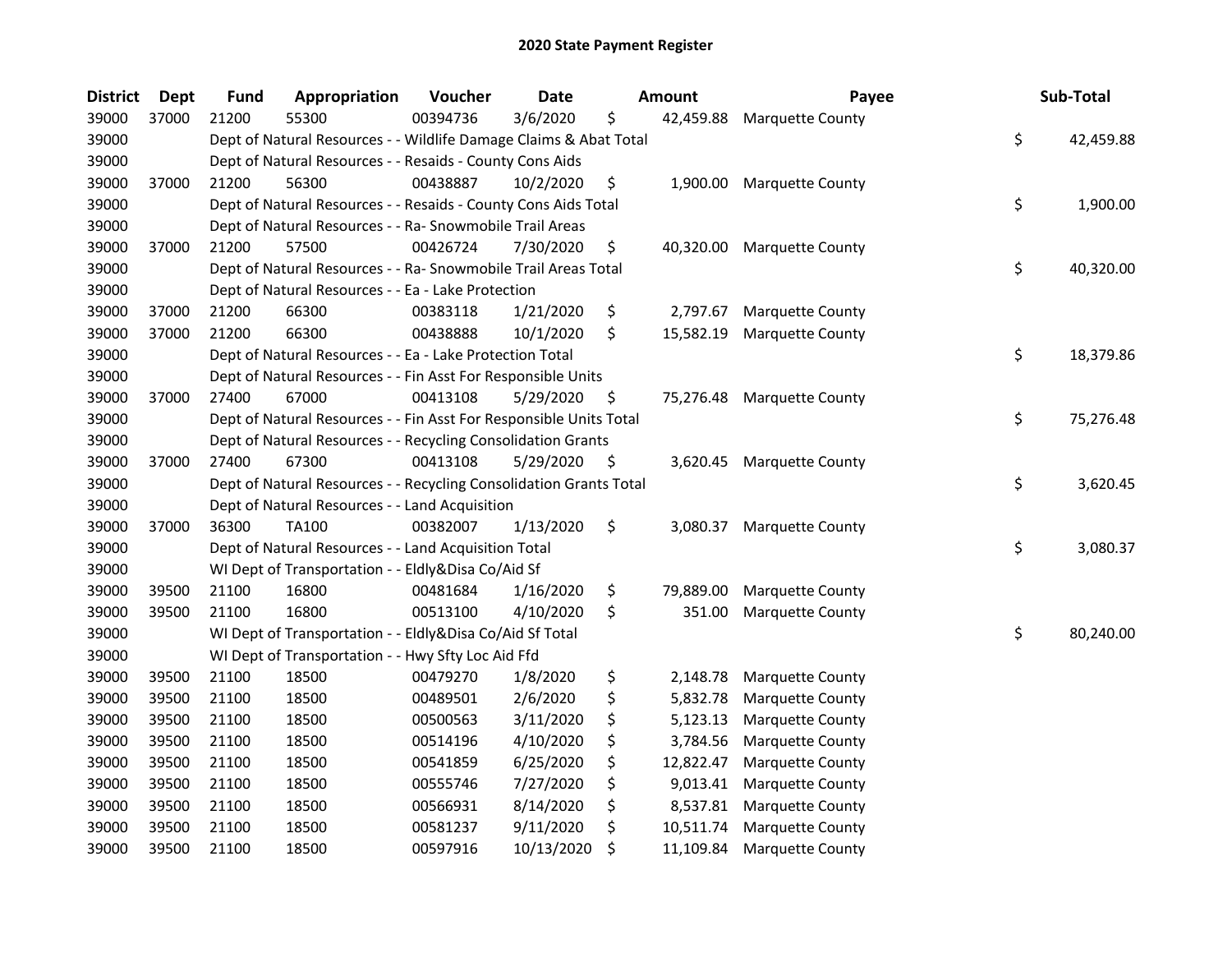| <b>District</b> | <b>Dept</b> | <b>Fund</b> | Appropriation                                            | Voucher  | <b>Date</b> | Amount           | Payee                   | Sub-Total        |
|-----------------|-------------|-------------|----------------------------------------------------------|----------|-------------|------------------|-------------------------|------------------|
| 39000           |             |             | WI Dept of Transportation - - Hwy Sfty Loc Aid Ffd Total |          |             |                  |                         | \$<br>68,884.52  |
| 39000           |             |             | WI Dept of Transportation - - Trans Aids To Co.-Sf       |          |             |                  |                         |                  |
| 39000           | 39500       | 21100       | 19000                                                    | 00475462 | 1/6/2020    | \$<br>179,964.50 | <b>Marquette County</b> |                  |
| 39000           | 39500       | 21100       | 19000                                                    | 00542309 | 7/6/2020    | \$<br>359,929.00 | Marquette County        |                  |
| 39000           | 39500       | 21100       | 19000                                                    | 00585135 | 10/5/2020   | \$<br>179,964.52 | Marquette County        |                  |
| 39000           |             |             | WI Dept of Transportation - - Trans Aids To Co.-Sf Total |          |             |                  |                         | \$<br>719,858.02 |
| 39000           |             |             | WI Dept of Transportation - - Loc Rd Imp Prg St Fd       |          |             |                  |                         |                  |
| 39000           | 39500       | 21100       | 27800                                                    | 00556515 | 7/31/2020   | \$<br>2,374.19   | Marquette County        |                  |
| 39000           |             |             | WI Dept of Transportation - - Loc Rd Imp Prg St Fd Total |          |             |                  |                         | \$<br>2,374.19   |
| 39000           |             |             | WI Dept of Transportation - - St Hwy Rehab, Sf           |          |             |                  |                         |                  |
| 39000           | 39500       | 21100       | 36300                                                    | 00526379 | 5/15/2020   | \$<br>3,206.18   | Marquette County        |                  |
| 39000           | 39500       | 21100       | 36300                                                    | 00535712 | 6/11/2020   | \$<br>2,564.12   | <b>Marquette County</b> |                  |
| 39000           |             |             | WI Dept of Transportation - - St Hwy Rehab, Sf Total     |          |             |                  |                         | \$<br>5,770.30   |
| 39000           |             |             | WI Dept of Transportation - - Hwy Mgmt & Opers Sf        |          |             |                  |                         |                  |
| 39000           | 39500       | 21100       | 36500                                                    | 00487997 | 2/3/2020    | \$<br>189.00     | Marquette County        |                  |
| 39000           | 39500       | 21100       | 36500                                                    | 00499467 | 3/4/2020    | \$<br>162.00     | Marquette County        |                  |
| 39000           | 39500       | 21100       | 36500                                                    | 00504900 | 3/23/2020   | \$<br>162.00     | Marquette County        |                  |
| 39000           | 39500       | 21100       | 36500                                                    | 00513995 | 4/13/2020   | \$<br>162.00     | Marquette County        |                  |
| 39000           | 39500       | 21100       | 36500                                                    | 00526385 | 5/15/2020   | \$<br>162.00     | Marquette County        |                  |
| 39000           | 39500       | 21100       | 36500                                                    | 00535712 | 6/11/2020   | \$<br>162.00     | Marquette County        |                  |
| 39000           | 39500       | 21100       | 36500                                                    | 00550189 | 7/9/2020    | \$<br>189.00     | Marquette County        |                  |
| 39000           | 39500       | 21100       | 36500                                                    | 00566266 | 8/14/2020   | \$<br>189.00     | Marquette County        |                  |
| 39000           | 39500       | 21100       | 36500                                                    | 00584416 | 9/18/2020   | \$<br>189.00     | Marquette County        |                  |
| 39000           | 39500       | 21100       | 36500                                                    | 00598558 | 10/14/2020  | \$<br>189.00     | Marquette County        |                  |
| 39000           | 39500       | 21100       | 36500                                                    | 00616502 | 11/18/2020  | \$<br>189.00     | Marquette County        |                  |
| 39000           | 39500       | 21100       | 36500                                                    | 00625091 | 12/9/2020   | \$<br>216.00     | Marquette County        |                  |
| 39000           |             |             | WI Dept of Transportation - - Hwy Mgmt & Opers Sf Total  |          |             |                  |                         | \$<br>2,160.00   |
| 39000           |             |             | WI Dept of Transportation - - Routine Maint Sf           |          |             |                  |                         |                  |
| 39000           | 39500       | 21100       | 36800                                                    | 00487997 | 2/3/2020    | \$<br>84,213.37  | Marquette County        |                  |
| 39000           | 39500       | 21100       | 36800                                                    | 00492593 | 2/20/2020   | \$<br>60,658.44  | Marquette County        |                  |
| 39000           | 39500       | 21100       | 36800                                                    | 00492594 | 2/20/2020   | \$<br>7,432.02   | Marquette County        |                  |
| 39000           | 39500       | 21100       | 36800                                                    | 00495379 | 2/21/2020   | \$<br>94,972.71  | Marquette County        |                  |
| 39000           | 39500       | 21100       | 36800                                                    | 00502446 | 3/13/2020   | \$<br>89,195.86  | Marquette County        |                  |
| 39000           | 39500       | 21100       | 36800                                                    | 00507391 | 3/25/2020   | \$<br>182.87     | Marquette County        |                  |
| 39000           | 39500       | 21100       | 36800                                                    | 00509743 | 3/31/2020   | \$<br>2,397.08   | <b>Marquette County</b> |                  |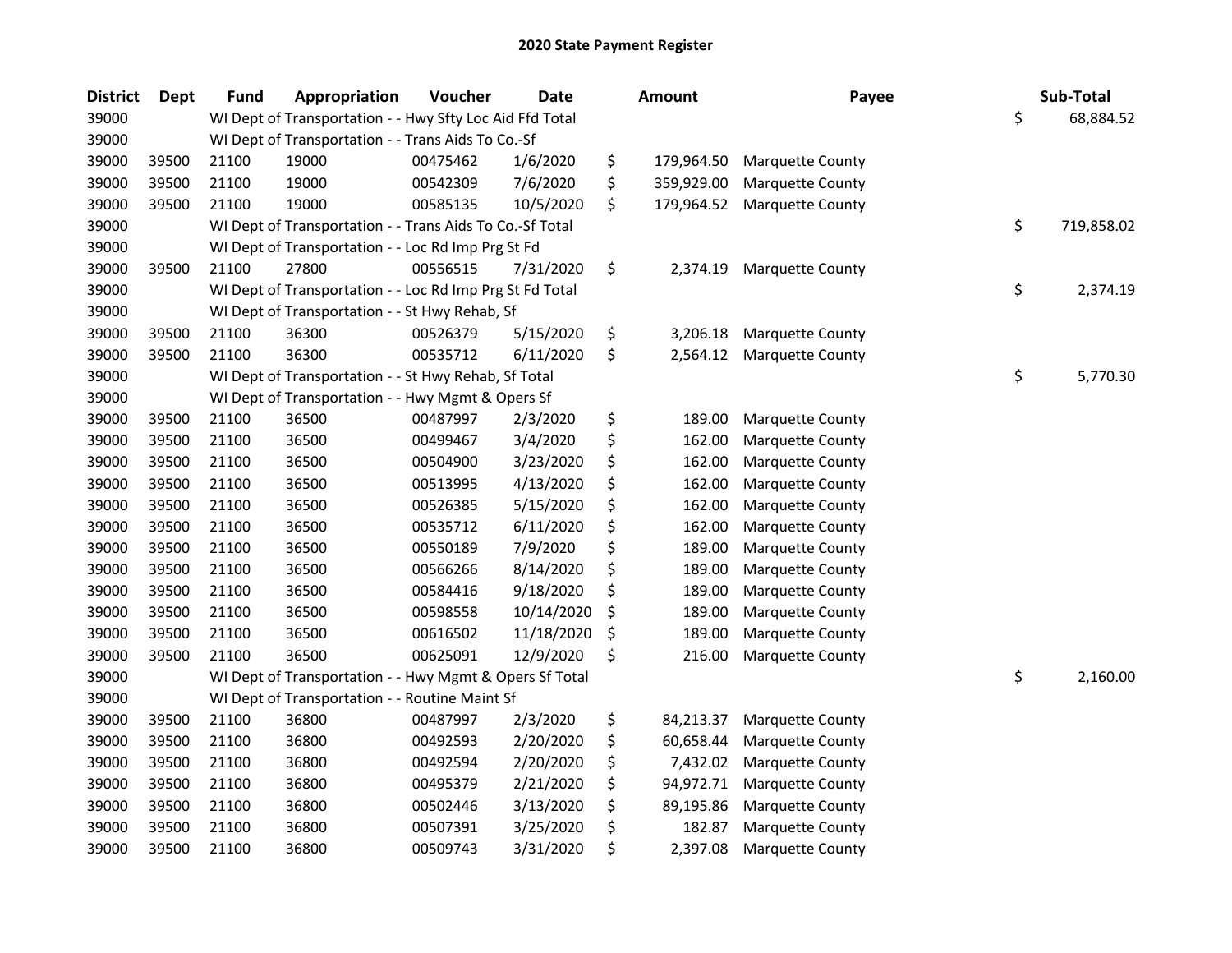| <b>District</b> | <b>Dept</b> | <b>Fund</b> | Appropriation                                                      | Voucher  | Date       |     | <b>Amount</b> | Payee                   | Sub-Total        |
|-----------------|-------------|-------------|--------------------------------------------------------------------|----------|------------|-----|---------------|-------------------------|------------------|
| 39000           | 39500       | 21100       | 36800                                                              | 00510290 | 4/1/2020   | \$  | 2,023.73      | <b>Marquette County</b> |                  |
| 39000           | 39500       | 21100       | 36800                                                              | 00513995 | 4/13/2020  | \$  | 112.86        | <b>Marquette County</b> |                  |
| 39000           | 39500       | 21100       | 36800                                                              | 00520730 | 4/30/2020  | \$  | 41,273.43     | <b>Marquette County</b> |                  |
| 39000           | 39500       | 21100       | 36800                                                              | 00521945 | 5/4/2020   | \$  | 13,479.00     | Marquette County        |                  |
| 39000           | 39500       | 21100       | 36800                                                              | 00526383 | 5/15/2020  | \$  | 1,013.24      | Marquette County        |                  |
| 39000           | 39500       | 21100       | 36800                                                              | 00527571 | 5/18/2020  | \$  | 55,800.50     | <b>Marquette County</b> |                  |
| 39000           | 39500       | 21100       | 36800                                                              | 00535737 | 6/11/2020  | \$  | 25,052.19     | Marquette County        |                  |
| 39000           | 39500       | 21100       | 36800                                                              | 00544773 | 6/26/2020  | \$  | 69,350.21     | Marquette County        |                  |
| 39000           | 39500       | 21100       | 36800                                                              | 00550189 | 7/9/2020   | \$  | 610.44        | <b>Marquette County</b> |                  |
| 39000           | 39500       | 21100       | 36800                                                              | 00550682 | 7/10/2020  | \$  | 1,013.53      | <b>Marquette County</b> |                  |
| 39000           | 39500       | 21100       | 36800                                                              | 00560438 | 8/3/2020   | \$  | 10,278.51     | <b>Marquette County</b> |                  |
| 39000           | 39500       | 21100       | 36800                                                              | 00571861 | 8/21/2020  | \$  | 36,433.26     | <b>Marquette County</b> |                  |
| 39000           | 39500       | 21100       | 36800                                                              | 00588353 | 9/22/2020  | \$  | 60,340.58     | Marquette County        |                  |
| 39000           | 39500       | 21100       | 36800                                                              | 00603361 | 10/21/2020 | \$  | 42,850.55     | Marquette County        |                  |
| 39000           | 39500       | 21100       | 36800                                                              | 00616502 | 11/18/2020 | \$  | 126.35        | <b>Marquette County</b> |                  |
| 39000           | 39500       | 21100       | 36800                                                              | 00617780 | 11/19/2020 | \$  | 50,413.78     | Marquette County        |                  |
| 39000           | 39500       | 21100       | 36800                                                              | 00625091 | 12/9/2020  | \$  | 176.73        | <b>Marquette County</b> |                  |
| 39000           | 39500       | 21100       | 36800                                                              | 00628116 | 12/16/2020 | \$  | 48,295.51     | <b>Marquette County</b> |                  |
| 39000           |             |             | WI Dept of Transportation - - Routine Maint Sf Total               |          |            |     |               |                         | \$<br>797,696.75 |
| 39000           |             |             | Department of Corrections - - Services For Community Correct       |          |            |     |               |                         |                  |
| 39000           | 41000       | 10000       | 10200                                                              | 00385107 | 9/28/2020  | \$  | 2,681.25      | <b>Marquette County</b> |                  |
| 39000           | 41000       | 10000       | 10200                                                              | 00391218 | 10/27/2020 | \$  | 536.25        | Marquette County        |                  |
| 39000           | 41000       | 10000       | 10200                                                              | 00396518 | 11/25/2020 | \$  | 536.25        | Marquette County        |                  |
| 39000           | 41000       | 10000       | 10200                                                              | 00401455 | 12/22/2020 | \$  | 536.25        | <b>Marquette County</b> |                  |
| 39000           |             |             | Department of Corrections - - Services For Community Correct Total |          |            |     |               |                         | \$<br>4,290.00   |
| 39000           |             |             | Department of Corrections - - Purchased Services For Offende       |          |            |     |               |                         |                  |
| 39000           | 41000       | 10000       | 11100                                                              | 00349621 | 3/25/2020  | \$. | 20.00         | <b>Marquette County</b> |                  |
| 39000           |             |             | Department of Corrections - - Purchased Services For Offende Total |          |            |     |               |                         | \$<br>20.00      |
| 39000           |             |             | Department of Corrections - - Corrections Contracts And Agre       |          |            |     |               |                         |                  |
| 39000           | 41000       | 10000       | 11400                                                              | 00336817 | 1/23/2020  | \$  | 3,344.90      | Marquette County        |                  |
| 39000           | 41000       | 10000       | 11400                                                              | 00342486 | 2/19/2020  | \$  | 205.84        | <b>Marquette County</b> |                  |
| 39000           | 41000       | 10000       | 11400                                                              | 00348407 | 3/18/2020  | \$  | 514.60        | Marquette County        |                  |
| 39000           | 41000       | 10000       | 11400                                                              | 00354035 | 4/16/2020  | \$  | 1,132.12      | <b>Marquette County</b> |                  |
| 39000           | 41000       | 10000       | 11400                                                              | 00359920 | 5/22/2020  | \$  | 463.14        | Marquette County        |                  |
| 39000           | 41000       | 10000       | 11400                                                              | 00360194 | 5/18/2020  | \$  | 1,440.88      | <b>Marquette County</b> |                  |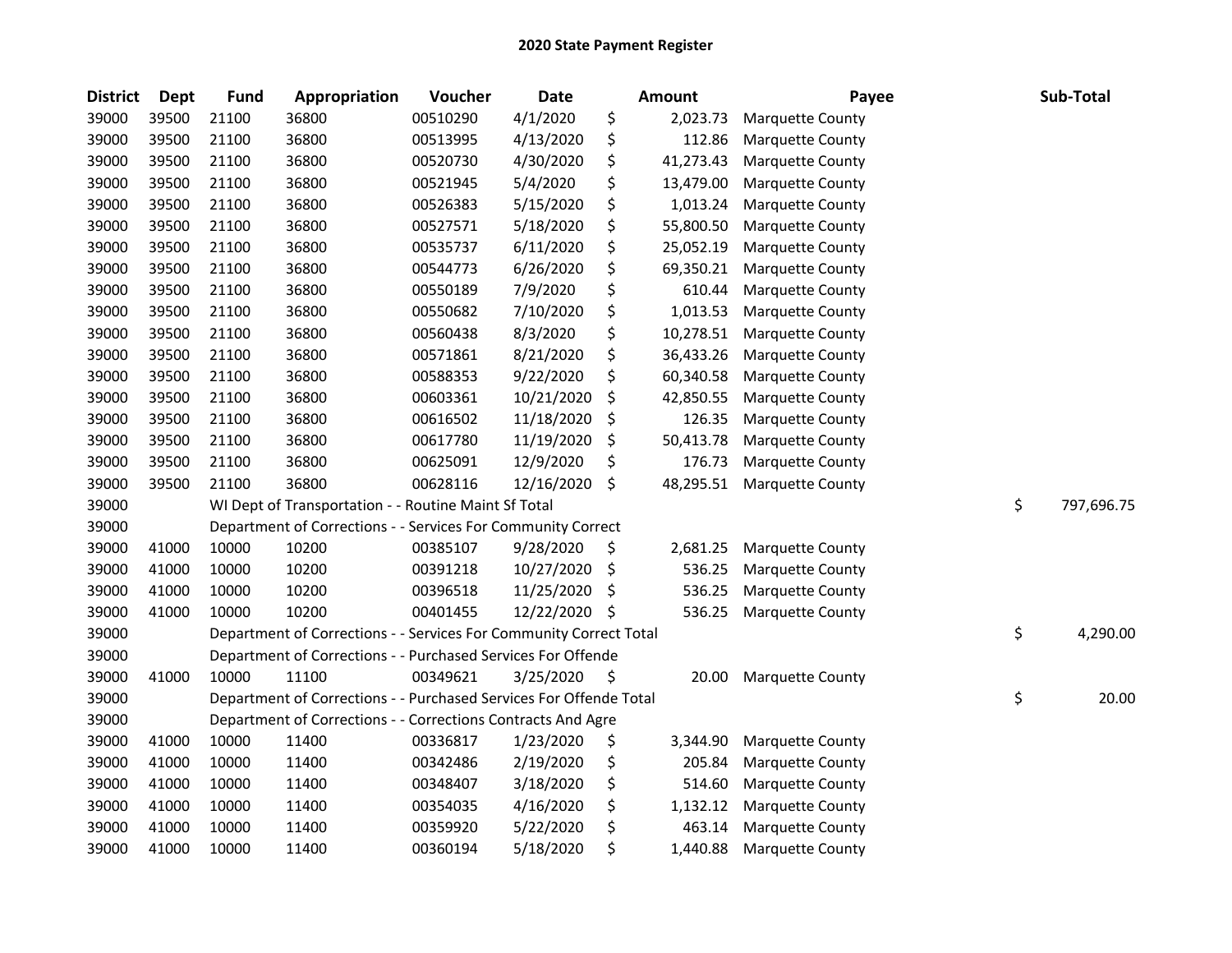| <b>District</b> | Dept  | <b>Fund</b> | Appropriation                                                          | Voucher  | <b>Date</b>    |     | <b>Amount</b> | Payee                                                                                                         | Sub-Total          |
|-----------------|-------|-------------|------------------------------------------------------------------------|----------|----------------|-----|---------------|---------------------------------------------------------------------------------------------------------------|--------------------|
| 39000           | 41000 | 10000       | 11400                                                                  | 00366263 | 6/17/2020      | \$  | 2,830.30      | Marquette County                                                                                              |                    |
| 39000           | 41000 | 10000       | 11400                                                                  | 00368240 | 6/24/2020      | \$  | 2,006.94      | Marquette County                                                                                              |                    |
| 39000           | 41000 | 10000       | 11400                                                                  | 00370912 | 7/17/2020      | \$  | 1,543.80      | Marquette County                                                                                              |                    |
| 39000           | 41000 | 10000       | 11400                                                                  | 00371227 | 7/13/2020      | \$  | 2,161.32      | Marquette County                                                                                              |                    |
| 39000           | 41000 | 10000       | 11400                                                                  | 00379502 | 8/25/2020      | \$  | 5,043.08      | Marquette County                                                                                              |                    |
| 39000           | 41000 | 10000       | 11400                                                                  | 00384552 | 9/22/2020      | \$  | 6,175.20      | Marquette County                                                                                              |                    |
| 39000           | 41000 | 10000       | 11400                                                                  | 00389823 | 10/21/2020     | \$  | 5,197.46      | Marquette County                                                                                              |                    |
| 39000           | 41000 | 10000       | 11400                                                                  | 00395336 | 11/19/2020     | \$  | 5,454.76      | Marquette County                                                                                              |                    |
| 39000           | 41000 | 10000       | 11400                                                                  | 00400629 | 12/21/2020     | \$. | 2,367.16      | Marquette County                                                                                              |                    |
| 39000           |       |             | Department of Corrections - - Corrections Contracts And Agre Total     |          |                |     |               |                                                                                                               | \$<br>39,881.50    |
| 39000           |       |             |                                                                        |          |                |     |               | Department of Corrections - - Reimbursing Counties For Probation, Extended Supervision And Parole Holds       |                    |
| 39000           | 41000 | 10000       | 11600                                                                  | 00392765 | 11/6/2020      | \$  |               | 18,240.00 Marquette County                                                                                    |                    |
| 39000           |       |             |                                                                        |          |                |     |               | Department of Corrections - - Reimbursing Counties For Probation, Extended Supervision And Parole Holds Total | \$<br>18,240.00    |
| 39000           |       |             | Child Abuse & Neglect Prev Bd - - General Aids                         |          |                |     |               |                                                                                                               |                    |
| 39000           | 43300 | 10000       | 99000                                                                  | 00002376 | 4/24/2020      | \$  | 1,877.74      | <b>Marquette County</b>                                                                                       |                    |
| 39000           |       |             | Child Abuse & Neglect Prev Bd - - General Aids Total                   |          |                |     |               |                                                                                                               | \$<br>1,877.74     |
| 39000           |       |             | Department of Health Services - - State/Federal Aids                   |          |                |     |               |                                                                                                               |                    |
| 39000           | 43500 | 10000       | 00000                                                                  | 92007    | $1/1/2020$ \$  |     | 552,551.00    | Marquette County                                                                                              |                    |
| 39000           | 43500 | 10000       | 00000                                                                  | 92008    | $2/1/2020$ \$  |     | 588,731.00    | Marquette County                                                                                              |                    |
| 39000           | 43500 | 10000       | 00000                                                                  | 92009    | $3/1/2020$ \$  |     | 545,027.00    | Marquette County                                                                                              |                    |
| 39000           | 43500 | 10000       | 00000                                                                  | 92010    | $4/1/2020$ \$  |     | 642,037.00    | <b>Marquette County</b>                                                                                       |                    |
| 39000           | 43500 | 10000       | 00000                                                                  | 92011    | $5/1/2020$ \$  |     | 1,747,871.00  | Marquette County                                                                                              |                    |
| 39000           | 43500 | 10000       | 00000                                                                  | 92012    | $6/1/2020$ \$  |     | 549,096.00    | <b>Marquette County</b>                                                                                       |                    |
| 39000           | 43500 | 10000       | 00000                                                                  | 92013    | $6/1/2020$ \$  |     | 33,522.00     | Marquette County                                                                                              |                    |
| 39000           | 43500 | 10000       | 00000                                                                  | 92100    | 7/1/2020 \$    |     | 1,997,475.00  | Marquette County                                                                                              |                    |
| 39000           | 43500 | 10000       | 00000                                                                  | 92101    | $8/1/2020$ \$  |     | 764,390.00    | Marquette County                                                                                              |                    |
| 39000           | 43500 | 10000       | 00000                                                                  | 92102    | $9/1/2020$ \$  |     | 627,397.00    | Marquette County                                                                                              |                    |
| 39000           | 43500 | 10000       | 00000                                                                  | 92103    | $10/1/2020$ \$ |     | 631,035.00    | Marquette County                                                                                              |                    |
| 39000           | 43500 | 10000       | 00000                                                                  | 92104    | 11/1/2020 \$   |     | 503,505.00    | Marquette County                                                                                              |                    |
| 39000           | 43500 | 10000       | 00000                                                                  | 92105    | 12/1/2020 \$   |     | 668,462.00    | Marquette County                                                                                              |                    |
| 39000           |       |             | Department of Health Services - - State/Federal Aids Total             |          |                |     |               |                                                                                                               | \$<br>9,851,099.00 |
| 39000           |       |             | Department of Health Services - - Emergency Medical Services, Ai       |          |                |     |               |                                                                                                               |                    |
| 39000           | 43500 | 10000       | 11900                                                                  | 00379075 | 9/15/2020      | \$. | 6,148.39      | Marquette County                                                                                              |                    |
| 39000           |       |             | Department of Health Services - - Emergency Medical Services, Ai Total |          |                |     |               |                                                                                                               | \$<br>6,148.39     |
| 39000           |       |             | Department of Health Services - - Federal Project Aids                 |          |                |     |               |                                                                                                               |                    |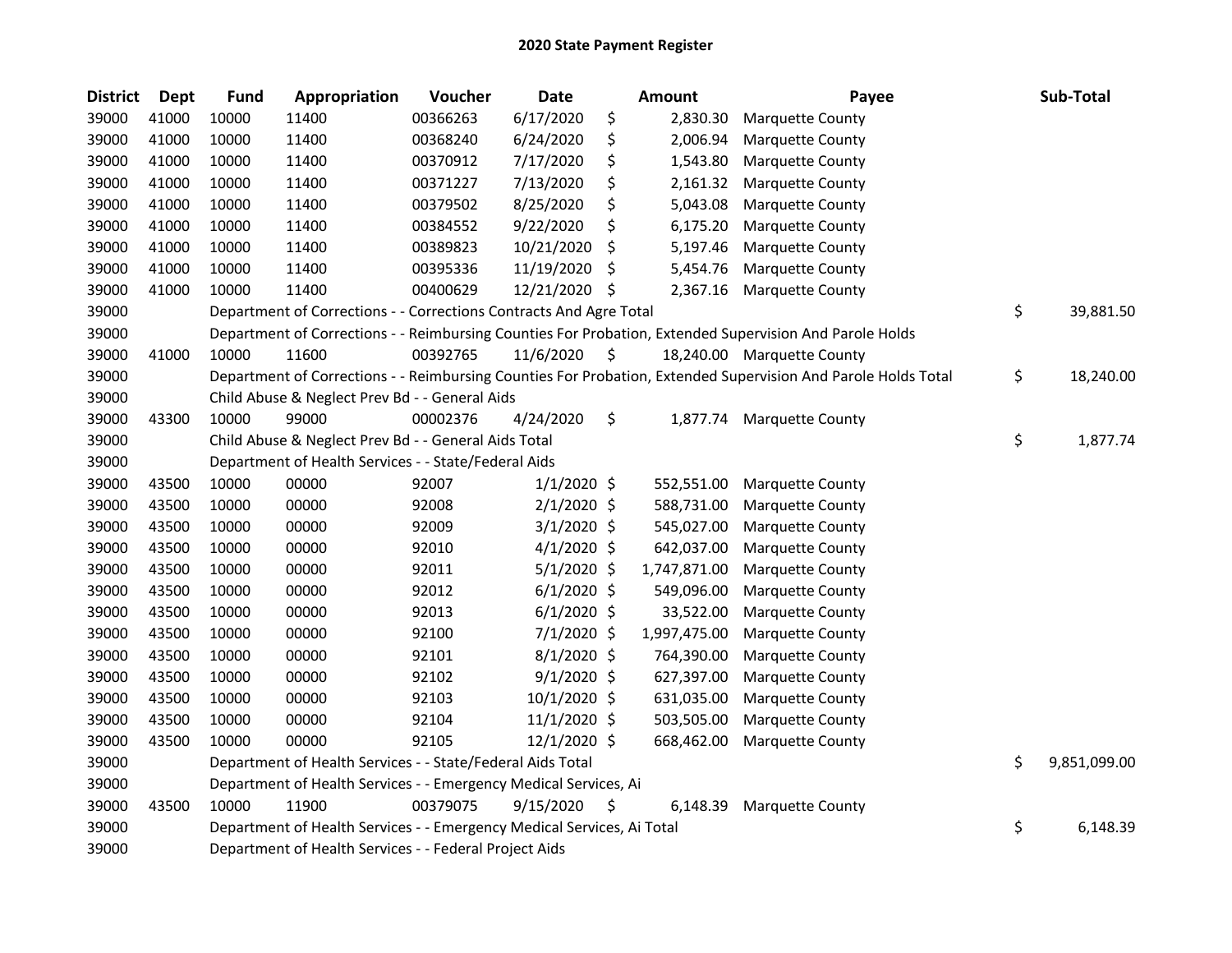| <b>District</b> | <b>Dept</b> | <b>Fund</b> | Appropriation                                                          | Voucher  | <b>Date</b>   |    | <b>Amount</b> | Payee                   | Sub-Total          |
|-----------------|-------------|-------------|------------------------------------------------------------------------|----------|---------------|----|---------------|-------------------------|--------------------|
| 39000           | 43500       | 10000       | 15000                                                                  | 00357351 | 5/20/2020     | \$ | 1,500.00      | Marquette County        |                    |
| 39000           | 43500       | 10000       | 15000                                                                  | 00360765 | 6/2/2020      | \$ | 2,280.00      | Marquette County        |                    |
| 39000           |             |             | Department of Health Services - - Federal Project Aids Total           |          |               |    |               |                         | \$<br>3,780.00     |
| 39000           |             |             | Department of Health Services - - General Program Operations           |          |               |    |               |                         |                    |
| 39000           | 43500       | 10000       | 40100                                                                  | 00340128 | 2/7/2020      | \$ | 1.50          | <b>Marquette County</b> |                    |
| 39000           | 43500       | 10000       | 40100                                                                  | 00352937 | 4/7/2020      | \$ | 1.50          | Marquette County        |                    |
| 39000           | 43500       | 10000       | 40100                                                                  | 00362080 | 6/9/2020      | \$ | 1.50          | Marquette County        |                    |
| 39000           | 43500       | 10000       | 40100                                                                  | 00366763 | 7/8/2020      | \$ | 1.50          | Marquette County        |                    |
| 39000           | 43500       | 10000       | 40100                                                                  | 00376172 | 9/1/2020      | \$ | 1.50          | Marquette County        |                    |
| 39000           |             |             | Department of Health Services - - General Program Operations Total     |          |               |    |               |                         | \$<br>7.50         |
| 39000           |             |             | Department of Health Services - - Medical Assistance State Admin       |          |               |    |               |                         |                    |
| 39000           | 43500       | 10000       | 44000                                                                  | 00340128 | 2/7/2020      | \$ | 1.50          | Marquette County        |                    |
| 39000           | 43500       | 10000       | 44000                                                                  | 00352937 | 4/7/2020      | \$ | 1.50          | Marquette County        |                    |
| 39000           | 43500       | 10000       | 44000                                                                  | 00362080 | 6/9/2020      | \$ | 1.50          | Marquette County        |                    |
| 39000           | 43500       | 10000       | 44000                                                                  | 00366763 | 7/8/2020      | \$ | 1.50          | Marquette County        |                    |
| 39000           | 43500       | 10000       | 44000                                                                  | 00376172 | 9/1/2020      | \$ | 1.50          | Marquette County        |                    |
| 39000           |             |             | Department of Health Services - - Medical Assistance State Admin Total |          |               |    |               |                         | \$<br>7.50         |
| 39000           |             |             | Department of Health Services - - Interagency And Intra-Agency A       |          |               |    |               |                         |                    |
| 39000           | 43500       | 10000       | 46800                                                                  | 00339694 | 2/4/2020      | \$ | 281,717.34    | <b>Marquette County</b> |                    |
| 39000           | 43500       | 10000       | 46800                                                                  | 00381954 | 10/1/2020     | \$ | 1,049,678.00  | Marquette County        |                    |
| 39000           |             |             | Department of Health Services - - Interagency And Intra-Agency A Total |          |               |    |               |                         | \$<br>1,331,395.34 |
| 39000           |             |             | Department of Health Services - - Administrative And Support-Fis       |          |               |    |               |                         |                    |
| 39000           | 43500       | 10000       | 82100                                                                  | 00398388 | 12/18/2020 \$ |    | 5.00          | <b>Marquette County</b> |                    |
| 39000           |             |             | Department of Health Services - - Administrative And Support-Fis Total |          |               |    |               |                         | \$<br>5.00         |
| 39000           |             |             | Dept of Children and Families - - Fees For Administrative Servic       |          |               |    |               |                         |                    |
| 39000           | 43700       | 10000       | 23100                                                                  | 00065115 | 1/27/2020     | \$ | 40.00         | Marquette County        |                    |
| 39000           | 43700       | 10000       | 23100                                                                  | 00069727 | 5/1/2020      | \$ | 40.00         | Marquette County        |                    |
| 39000           | 43700       | 10000       | 23100                                                                  | 00073014 | 7/23/2020     | \$ | 10.00         | Marquette County        |                    |
| 39000           | 43700       | 10000       | 23100                                                                  | 00076532 | 10/22/2020    | Ś  | 5.00          | Marquette County        |                    |
| 39000           |             |             | Dept of Children and Families - - Fees For Administrative Servic Total |          |               |    |               |                         | \$<br>95.00        |
| 39000           |             |             | Dept of Children and Families - - General Aids                         |          |               |    |               |                         |                    |
| 39000           | 43700       | 10000       | 99000                                                                  | 00064515 | 1/6/2020      | \$ | 4,634.39      | Marquette County        |                    |
| 39000           | 43700       | 10000       | 99000                                                                  | 00065366 | 1/30/2020     | \$ | 21,067.92     | <b>Marquette County</b> |                    |
| 39000           | 43700       | 10000       | 99000                                                                  | 00065457 | 1/30/2020     | \$ | 10,276.41     | Marquette County        |                    |
| 39000           | 43700       | 10000       | 99000                                                                  | 00065665 | 2/5/2020      | \$ | 4,238.48      | <b>Marquette County</b> |                    |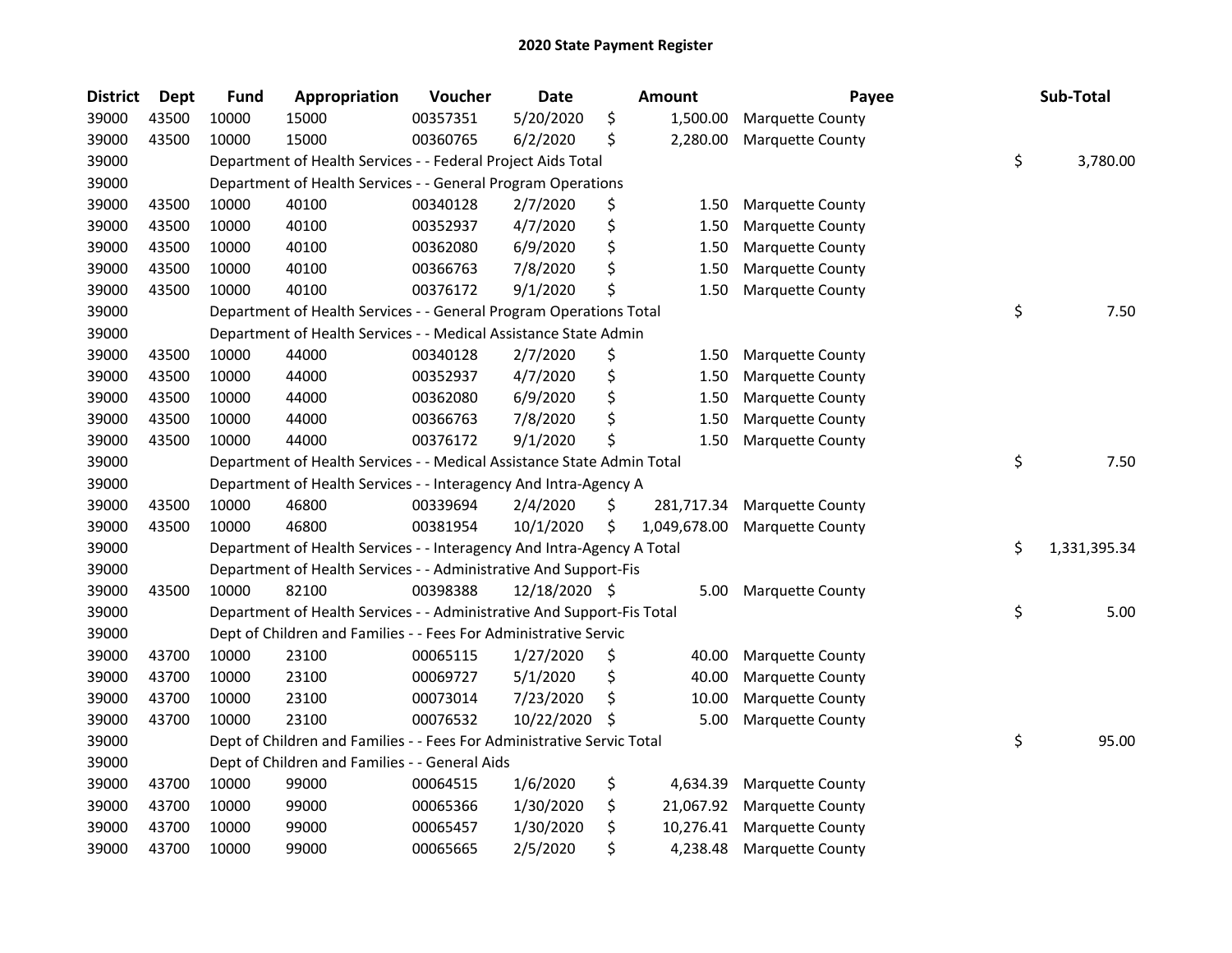| <b>District</b> | <b>Dept</b> | <b>Fund</b> | Appropriation | Voucher  | <b>Date</b> | <b>Amount</b>    | Payee                   | Sub-Total |
|-----------------|-------------|-------------|---------------|----------|-------------|------------------|-------------------------|-----------|
| 39000           | 43700       | 10000       | 99000         | 00066342 | 2/26/2020   | \$<br>10,242.23  | Marquette County        |           |
| 39000           | 43700       | 10000       | 99000         | 00066860 | 3/5/2020    | \$<br>80,879.03  | Marquette County        |           |
| 39000           | 43700       | 10000       | 99000         | 00066935 | 3/5/2020    | \$<br>54.65      | Marquette County        |           |
| 39000           | 43700       | 10000       | 99000         | 00067678 | 3/26/2020   | \$<br>4,248.28   | Marquette County        |           |
| 39000           | 43700       | 10000       | 99000         | 00067849 | 3/31/2020   | \$<br>75.12      | Marquette County        |           |
| 39000           | 43700       | 10000       | 99000         | 00068278 | 4/6/2020    | \$<br>7,487.24   | Marquette County        |           |
| 39000           | 43700       | 10000       | 99000         | 00068986 | 4/14/2020   | \$<br>589.76     | Marquette County        |           |
| 39000           | 43700       | 10000       | 99000         | 00069150 | 4/21/2020   | \$<br>8,064.00   | Marquette County        |           |
| 39000           | 43700       | 10000       | 99000         | 00069383 | 4/28/2020   | \$<br>16,245.89  | Marquette County        |           |
| 39000           | 43700       | 10000       | 99000         | 00069384 | 4/30/2020   | \$<br>25,536.41  | Marquette County        |           |
| 39000           | 43700       | 10000       | 99000         | 00069684 | 5/4/2020    | \$<br>11,331.06  | Marquette County        |           |
| 39000           | 43700       | 10000       | 99000         | 00069914 | 5/5/2020    | \$<br>5,283.46   | Marquette County        |           |
| 39000           | 43700       | 10000       | 99000         | 00070056 | 5/8/2020    | \$<br>600.00     | Marquette County        |           |
| 39000           | 43700       | 10000       | 99000         | 00070432 | 5/22/2020   | \$<br>10,856.65  | Marquette County        |           |
| 39000           | 43700       | 10000       | 99000         | 00070875 | 6/5/2020    | \$<br>9,999.35   | Marquette County        |           |
| 39000           | 43700       | 10000       | 99000         | 00071485 | 6/17/2020   | \$<br>3,136.76   | Marquette County        |           |
| 39000           | 43700       | 10000       | 99000         | 00072026 | 6/30/2020   | \$<br>5.00       | Marquette County        |           |
| 39000           | 43700       | 10000       | 99000         | 00072329 | 7/6/2020    | \$<br>2,247.31   | Marquette County        |           |
| 39000           | 43700       | 10000       | 99000         | 00073336 | 7/30/2020   | \$<br>19,054.95  | Marquette County        |           |
| 39000           | 43700       | 10000       | 99000         | 00073407 | 7/30/2020   | \$<br>9,082.93   | Marquette County        |           |
| 39000           | 43700       | 10000       | 99000         | 00073574 | 8/5/2020    | \$<br>6,727.94   | Marquette County        |           |
| 39000           | 43700       | 10000       | 99000         | 00073888 | 8/12/2020   | \$<br>10,732.00  | Marquette County        |           |
| 39000           | 43700       | 10000       | 99000         | 00073932 | 8/12/2020   | \$<br>9,807.59   | Marquette County        |           |
| 39000           | 43700       | 10000       | 99000         | 00074023 | 8/18/2020   | \$<br>31,284.72  | Marquette County        |           |
| 39000           | 43700       | 10000       | 99000         | 00074679 | 9/8/2020    | \$<br>5,612.15   | <b>Marquette County</b> |           |
| 39000           | 43700       | 10000       | 99000         | 00074796 | 9/10/2020   | \$<br>220,478.00 | Marquette County        |           |
| 39000           | 43700       | 10000       | 99000         | 00075117 | 9/17/2020   | \$<br>24,199.00  | Marquette County        |           |
| 39000           | 43700       | 10000       | 99000         | 00075118 | 9/17/2020   | \$<br>1,087.00   | Marquette County        |           |
| 39000           | 43700       | 10000       | 99000         | 00075222 | 9/18/2020   | \$<br>10,806.56  | Marquette County        |           |
| 39000           | 43700       | 10000       | 99000         | 00075918 | 10/5/2020   | \$<br>13,710.01  | Marquette County        |           |
| 39000           | 43700       | 10000       | 99000         | 00076810 | 10/30/2020  | \$<br>31,176.21  | Marquette County        |           |
| 39000           | 43700       | 10000       | 99000         | 00076861 | 10/30/2020  | \$<br>6,937.18   | <b>Marquette County</b> |           |
| 39000           | 43700       | 10000       | 99000         | 00077038 | 11/5/2020   | \$<br>25,919.33  | Marquette County        |           |
| 39000           | 43700       | 10000       | 99000         | 00077164 | 11/6/2020   | \$<br>3,198.00   | Marquette County        |           |
| 39000           | 43700       | 10000       | 99000         | 00077265 | 11/10/2020  | \$<br>341.00     | <b>Marquette County</b> |           |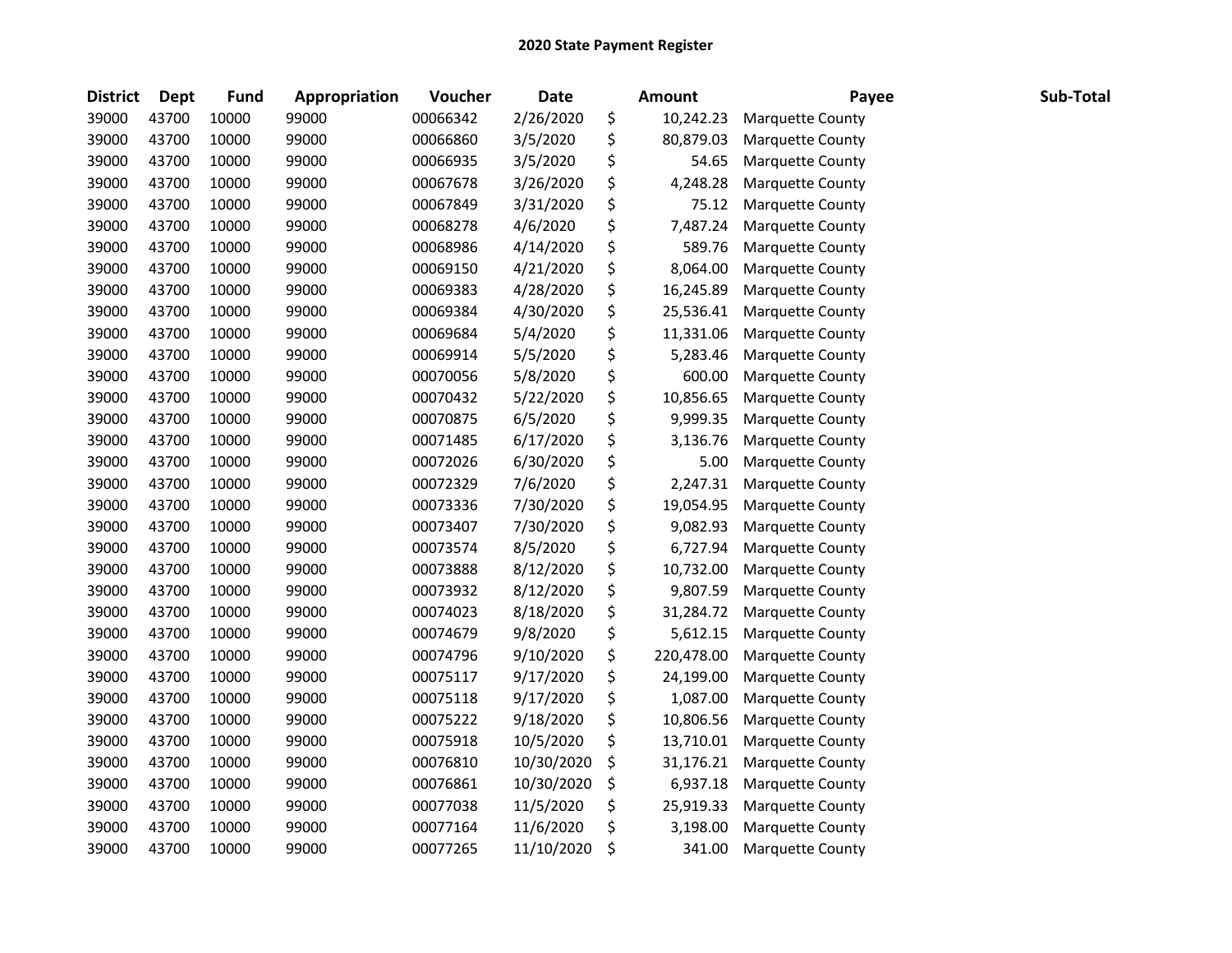| <b>District</b> | <b>Dept</b> | <b>Fund</b> | Appropriation                                                         | Voucher  | Date       |    | <b>Amount</b> | Payee                   | Sub-Total        |
|-----------------|-------------|-------------|-----------------------------------------------------------------------|----------|------------|----|---------------|-------------------------|------------------|
| 39000           | 43700       | 10000       | 99000                                                                 | 00078257 | 12/7/2020  | \$ | 18,327.56     | <b>Marquette County</b> |                  |
| 39000           |             |             | Dept of Children and Families - - General Aids Total                  |          |            |    |               |                         | \$<br>685,581.53 |
| 39000           |             |             | Dept of Workforce Development - - Auxiliary Services                  |          |            |    |               |                         |                  |
| 39000           | 44500       | 10000       | 13000                                                                 | 00304276 | 11/3/2020  | \$ | 20.00         | <b>Marquette County</b> |                  |
| 39000           | 44500       | 10000       | 13000                                                                 | 00307407 | 12/2/2020  | \$ | 30.00         | <b>Marquette County</b> |                  |
| 39000           |             |             | Dept of Workforce Development - - Auxiliary Services Total            |          |            |    |               |                         | \$<br>50.00      |
| 39000           |             |             | Dept of Workforce Development - - Ui Admin Fed                        |          |            |    |               |                         |                  |
| 39000           | 44500       | 10000       | 15100                                                                 | 00267651 | 1/14/2020  | \$ | 10.00         | Marquette County        |                  |
| 39000           | 44500       | 10000       | 15100                                                                 | 00270892 | 2/4/2020   | \$ | 20.00         | Marquette County        |                  |
| 39000           | 44500       | 10000       | 15100                                                                 | 00275622 | 3/3/2020   | \$ | 15.00         | Marquette County        |                  |
| 39000           | 44500       | 10000       | 15100                                                                 | 00280606 | 4/2/2020   | \$ | 15.00         | <b>Marquette County</b> |                  |
| 39000           | 44500       | 10000       | 15100                                                                 | 00284500 | 5/4/2020   | \$ | 25.00         | <b>Marquette County</b> |                  |
| 39000           | 44500       | 10000       | 15100                                                                 | 00290170 | 7/2/2020   | \$ | 10.00         | Marquette County        |                  |
| 39000           | 44500       | 10000       | 15100                                                                 | 00293608 | 8/4/2020   | \$ | 15.00         | Marquette County        |                  |
| 39000           | 44500       | 10000       | 15100                                                                 | 00296644 | 9/2/2020   | \$ | 15.00         | Marquette County        |                  |
| 39000           | 44500       | 10000       | 15100                                                                 | 00300315 | 10/2/2020  | \$ | 20.00         | Marquette County        |                  |
| 39000           |             |             | Dept of Workforce Development - - Ui Admin Fed Total                  |          |            |    |               |                         | \$<br>145.00     |
| 39000           |             |             | Dept of Workforce Development - - Wc Ops Uninsured Emplyr Admin       |          |            |    |               |                         |                  |
| 39000           | 44500       | 22700       | 17700                                                                 | 00282192 | 4/15/2020  | \$ | 5.00          | <b>Marquette County</b> |                  |
| 39000           | 44500       | 22700       | 17700                                                                 | 00282364 | 4/16/2020  | S  | 5.00          | Marquette County        |                  |
| 39000           | 44500       | 22700       | 17700                                                                 | 00296788 | 9/2/2020   | \$ | 15.00         | Marquette County        |                  |
| 39000           |             |             | Dept of Workforce Development - - Wc Ops Uninsured Emplyr Admin Total |          |            |    |               |                         | \$<br>25.00      |
| 39000           |             |             | Department of Justice - - Officer Training Reimbursement              |          |            |    |               |                         |                  |
| 39000           | 45500       | 10000       | 20200                                                                 | 00088274 | 9/25/2020  | \$ | 908.32        | Marquette County        |                  |
| 39000           | 45500       | 10000       | 20200                                                                 | 00089276 | 10/13/2020 | \$ | 2,244.36      | Marquette County        |                  |
| 39000           |             |             | Department of Justice - - Officer Training Reimbursement Total        |          |            |    |               |                         | \$<br>3,152.68   |
| 39000           |             |             | Department of Justice - - Crime Laboratories, Dna                     |          |            |    |               |                         |                  |
| 39000           | 45500       | 10000       | 22100                                                                 | 00085846 | 7/16/2020  | \$ | 720.00        | <b>Marquette County</b> |                  |
| 39000           |             |             | Department of Justice - - Crime Laboratories, Dna Total               |          |            |    |               |                         | \$<br>720.00     |
| 39000           |             |             | Department of Justice - - Law Enforcement Train, Local                |          |            |    |               |                         |                  |
| 39000           | 45500       | 10000       | 23100                                                                 | 00082589 | 6/19/2020  | \$ | 3,302.69      | <b>Marquette County</b> |                  |
| 39000           | 45500       | 10000       | 23100                                                                 | 00091320 | 12/4/2020  | \$ | 7,040.00      | Marquette County        |                  |
| 39000           |             |             | Department of Justice - - Law Enforcement Train, Local Total          |          |            |    |               |                         | \$<br>10,342.69  |
| 39000           |             |             | Department of Justice - - Federal Aid, State Operations               |          |            |    |               |                         |                  |
| 39000           | 45500       | 10000       | 24100                                                                 | 00084121 | 6/1/2020   | \$ | 627.86        | <b>Marquette County</b> |                  |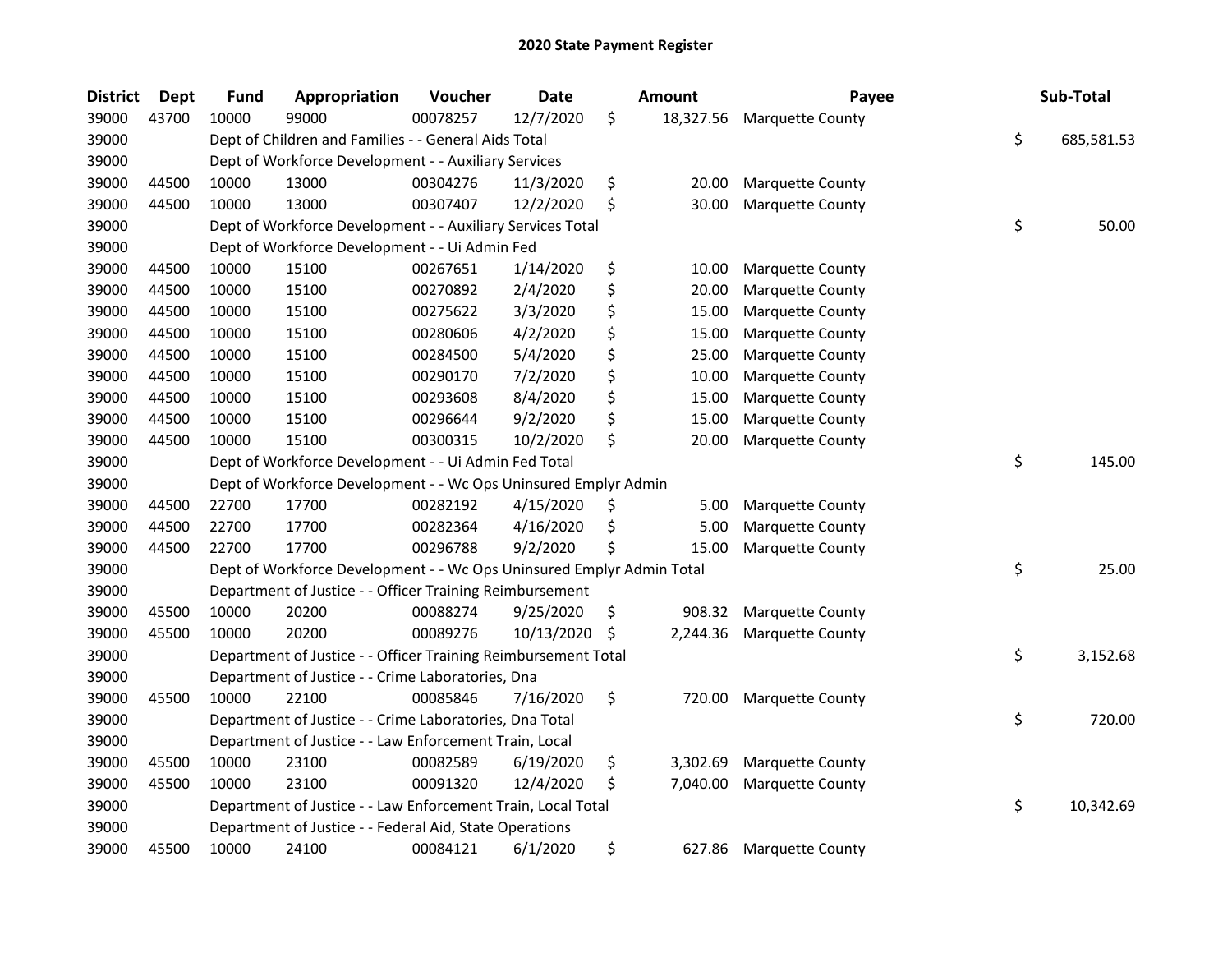| <b>District</b> | <b>Dept</b> | <b>Fund</b> | Appropriation                                                          | Voucher  | <b>Date</b> | Amount          | Payee                   | Sub-Total       |
|-----------------|-------------|-------------|------------------------------------------------------------------------|----------|-------------|-----------------|-------------------------|-----------------|
| 39000           |             |             | Department of Justice - - Federal Aid, State Operations Total          |          |             |                 |                         | \$<br>627.86    |
| 39000           |             |             | Department of Justice - - Federal Aid, Local Assistance                |          |             |                 |                         |                 |
| 39000           | 45500       | 10000       | 25100                                                                  | 00080591 | 2/27/2020   | \$<br>6,650.47  | Marquette County        |                 |
| 39000           | 45500       | 10000       | 25100                                                                  | 00083493 | 5/18/2020   | \$<br>5,181.95  | Marquette County        |                 |
| 39000           | 45500       | 10000       | 25100                                                                  | 00084249 | 6/1/2020    | \$<br>7,213.61  | Marquette County        |                 |
| 39000           | 45500       | 10000       | 25100                                                                  | 00084347 | 6/2/2020    | \$<br>4,355.00  | Marquette County        |                 |
| 39000           | 45500       | 10000       | 25100                                                                  | 00084628 | 6/10/2020   | \$<br>17,064.78 | Marquette County        |                 |
| 39000           |             |             | Department of Justice - - Federal Aid, Local Assistance Total          |          |             |                 |                         | \$<br>40,465.81 |
| 39000           |             |             | Department of Justice - - Alt Prosecution Alcohol Drugs                |          |             |                 |                         |                 |
| 39000           | 45500       | 10000       | 27100                                                                  | 00081890 | 4/6/2020    | \$<br>29,610.59 | Marquette County        |                 |
| 39000           | 45500       | 10000       | 27100                                                                  | 00083647 | 5/18/2020   | \$<br>23,736.37 | Marquette County        |                 |
| 39000           | 45500       | 10000       | 27100                                                                  | 00086938 | 8/6/2020    | \$<br>15,248.43 | Marquette County        |                 |
| 39000           | 45500       | 10000       | 27100                                                                  | 00091676 | 12/7/2020   | \$<br>27,841.04 | Marquette County        |                 |
| 39000           |             |             | Department of Justice - - Alt Prosecution Alcohol Drugs Total          |          |             |                 |                         | \$<br>96,436.43 |
| 39000           |             |             | Department of Justice - - Crime Victim Witness Assist                  |          |             |                 |                         |                 |
| 39000           | 45500       | 10000       | 53200                                                                  | 00080493 | 2/25/2020   | \$<br>20,218.36 | Marquette County        |                 |
| 39000           | 45500       | 10000       | 53200                                                                  | 00086040 | 7/16/2020   | \$<br>15,577.33 | Marquette County        |                 |
| 39000           |             |             | Department of Justice - - Crime Victim Witness Assist Total            |          |             |                 |                         | \$<br>35,795.69 |
| 39000           |             |             | Department of Military Affairs - - Disaster Recovery Aid               |          |             |                 |                         |                 |
| 39000           | 46500       | 10000       | 30500                                                                  | 00073964 | 2/14/2020   | \$<br>1,110.73  | Marquette County        |                 |
| 39000           | 46500       | 10000       | 30500                                                                  | 00075223 | 3/11/2020   | \$<br>3,927.03  | Marquette County        |                 |
| 39000           |             |             | Department of Military Affairs - - Disaster Recovery Aid Total         |          |             |                 |                         | \$<br>5,037.76  |
| 39000           |             |             | Department of Military Affairs - - Emergency Response Equipment        |          |             |                 |                         |                 |
| 39000           | 46500       | 10000       | 30800                                                                  | 00071812 | 1/14/2020   | \$<br>7,475.12  | <b>Marquette County</b> |                 |
| 39000           |             |             | Department of Military Affairs - - Emergency Response Equipment Total  |          |             |                 |                         | \$<br>7,475.12  |
| 39000           |             |             | Department of Military Affairs - - Federal Aid, Local Assistance       |          |             |                 |                         |                 |
| 39000           | 46500       | 10000       | 34200                                                                  | 00073194 | 1/30/2020   | \$<br>25,184.47 | Marquette County        |                 |
| 39000           | 46500       | 10000       | 34200                                                                  | 00073964 | 2/14/2020   | \$<br>6,664.39  | Marquette County        |                 |
| 39000           | 46500       | 10000       | 34200                                                                  | 00075223 | 3/11/2020   | \$<br>23,562.20 | Marquette County        |                 |
| 39000           | 46500       | 10000       | 34200                                                                  | 00083102 | 9/18/2020   | \$<br>2,471.04  | Marquette County        |                 |
| 39000           |             |             | Department of Military Affairs - - Federal Aid, Local Assistance Total |          |             |                 |                         | \$<br>57,882.10 |
| 39000           |             |             | Department of Veterans Affairs - - County Grants                       |          |             |                 |                         |                 |
| 39000           | 48500       | 58200       | 26700                                                                  | 00077468 | 2/24/2020   | \$<br>8,500.00  | Marquette County        |                 |
| 39000           |             |             | Department of Veterans Affairs - - County Grants Total                 |          |             |                 |                         | \$<br>8,500.00  |
| 39000           |             |             | Department of Veterans Affairs - - Veterans Transportation Grant       |          |             |                 |                         |                 |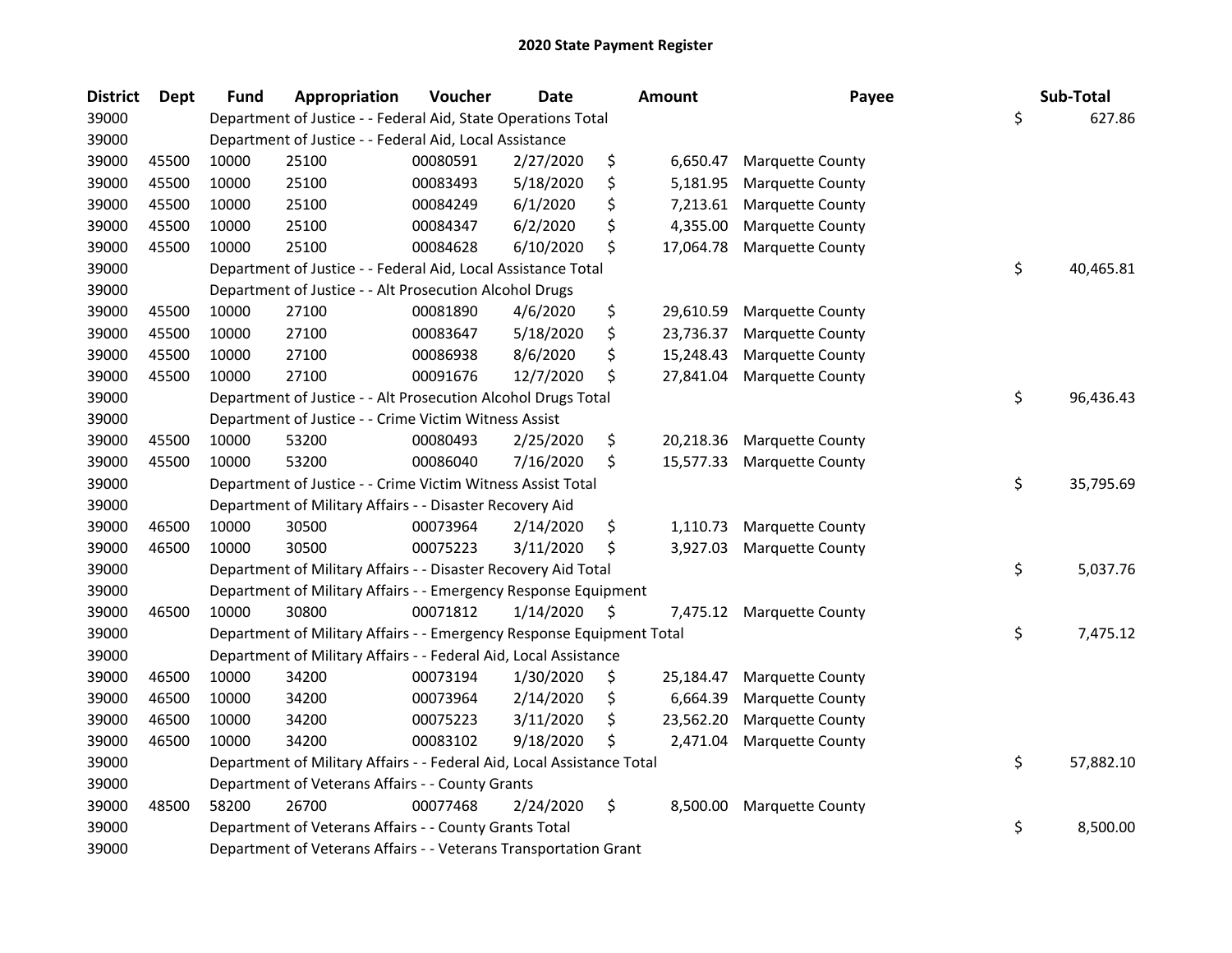| <b>District</b> | Dept  | <b>Fund</b> | Appropriation                                                                                     | Voucher  | <b>Date</b> |     | <b>Amount</b> | Payee                   | Sub-Total        |
|-----------------|-------|-------------|---------------------------------------------------------------------------------------------------|----------|-------------|-----|---------------|-------------------------|------------------|
| 39000           | 48500 | 58200       | 28000                                                                                             | 00086985 | 12/9/2020   | \$  | 1,452.51      | Marquette County        |                  |
| 39000           |       |             | Department of Veterans Affairs - - Veterans Transportation Grant Total                            |          |             |     |               |                         | \$<br>1,452.51   |
| 39000           |       |             | Department of Administration - - Federal Aid                                                      |          |             |     |               |                         |                  |
| 39000           | 50500 | 10000       | 14200                                                                                             | 00130018 | 10/2/2020   | \$  | 92,597.19     | Marquette County        |                  |
| 39000           | 50500 | 10000       | 14200                                                                                             | 00134784 | 12/10/2020  | \$  | 199,367.65    | Marquette County        |                  |
| 39000           | 50500 | 10000       | 14200                                                                                             | 00136392 | 12/17/2020  | -\$ | 1,423.80      | Marquette County        |                  |
| 39000           |       |             | Department of Administration - - Federal Aid Total                                                |          |             |     |               |                         | \$<br>293,388.64 |
| 39000           |       |             | Department of Administration - - Low-Income Assistance Grants                                     |          |             |     |               |                         |                  |
| 39000           | 50500 | 23500       | 37100                                                                                             | 00116704 | 1/29/2020   | \$  | 5,391.70      | Marquette County        |                  |
| 39000           | 50500 | 23500       | 37100                                                                                             | 00120249 | 3/31/2020   | \$  | 6,278.26      | Marquette County        |                  |
| 39000           | 50500 | 23500       | 37100                                                                                             | 00120981 | 4/15/2020   | \$  | 16,270.55     | Marquette County        |                  |
| 39000           | 50500 | 23500       | 37100                                                                                             | 00122612 | 5/15/2020   | \$  | 3,371.78      | <b>Marquette County</b> |                  |
| 39000           | 50500 | 23500       | 37100                                                                                             | 00123917 | 6/16/2020   | \$  | 2,296.79      | Marquette County        |                  |
| 39000           | 50500 | 23500       | 37100                                                                                             | 00125571 | 7/15/2020   | \$  | 2,603.24      | Marquette County        |                  |
| 39000           | 50500 | 23500       | 37100                                                                                             | 00127224 | 8/17/2020   | \$  | 1,820.36      | Marquette County        |                  |
| 39000           | 50500 | 23500       | 37100                                                                                             | 00128733 | 9/15/2020   | \$  | 2,268.19      | <b>Marquette County</b> |                  |
| 39000           | 50500 | 23500       | 37100                                                                                             | 00131026 | 10/15/2020  | \$  | 1,553.70      | Marquette County        |                  |
| 39000           | 50500 | 23500       | 37100                                                                                             | 00131676 | 10/29/2020  | \$  | 3,080.53      | Marquette County        |                  |
| 39000           | 50500 | 23500       | 37100                                                                                             | 00136731 | 12/15/2020  | \$  | 8,428.61      | Marquette County        |                  |
| 39000           | 50500 | 23500       | 37100                                                                                             | 00137489 | 12/29/2020  | -\$ | 7,909.25      | Marquette County        |                  |
| 39000           |       |             | Department of Administration - - Low-Income Assistance Grants Total                               |          |             |     |               |                         | \$<br>61,272.96  |
| 39000           |       |             | Department of Administration - - Land Information Program; Loca                                   |          |             |     |               |                         |                  |
| 39000           | 50500 | 26900       | 17300                                                                                             | 00117354 | 2/13/2020   | \$  | 1,000.00      | Marquette County        |                  |
| 39000           | 50500 | 26900       | 17300                                                                                             | 00119436 | 4/2/2020    | \$  | 74,264.00     | Marquette County        |                  |
| 39000           | 50500 | 26900       | 17300                                                                                             | 00119558 | 4/30/2020   | \$  | 25,000.00     | Marquette County        |                  |
| 39000           | 50500 | 26900       | 17300                                                                                             | 00122444 | 6/2/2020    | \$  | 20,000.00     | Marquette County        |                  |
| 39000           |       |             | Department of Administration - - Land Information Program; Loca Total                             |          |             |     |               |                         | \$<br>120,264.00 |
| 39000           |       |             | Elections Commission - - 2018 Hava Election Security                                              |          |             |     |               |                         |                  |
| 39000           | 51000 | 22000       | 18200                                                                                             | 00004233 | 8/18/2020   | \$  | 38,740.70     | Marquette County        |                  |
| 39000           | 51000 | 22000       | 18200                                                                                             | 00005002 | 12/18/2020  | -\$ | 3,133.04      | Marquette County        |                  |
| 39000           |       |             | Elections Commission - - 2018 Hava Election Security Total                                        |          |             |     |               |                         | \$<br>41,873.74  |
| 39000           |       |             | Dept of Employee Trust Funds - - General Operations                                               |          |             |     |               |                         |                  |
| 39000           | 51500 | 47100       | 17600                                                                                             | 00019843 | 3/6/2020    | \$  | 975.00        | Marquette County        |                  |
| 39000           |       |             | Dept of Employee Trust Funds - - General Operations Total                                         |          |             |     |               |                         | \$<br>975.00     |
| 39000           |       |             | Public Defender Board - - Transcript, Discovery and Records Provided to the Public Defender Board |          |             |     |               |                         |                  |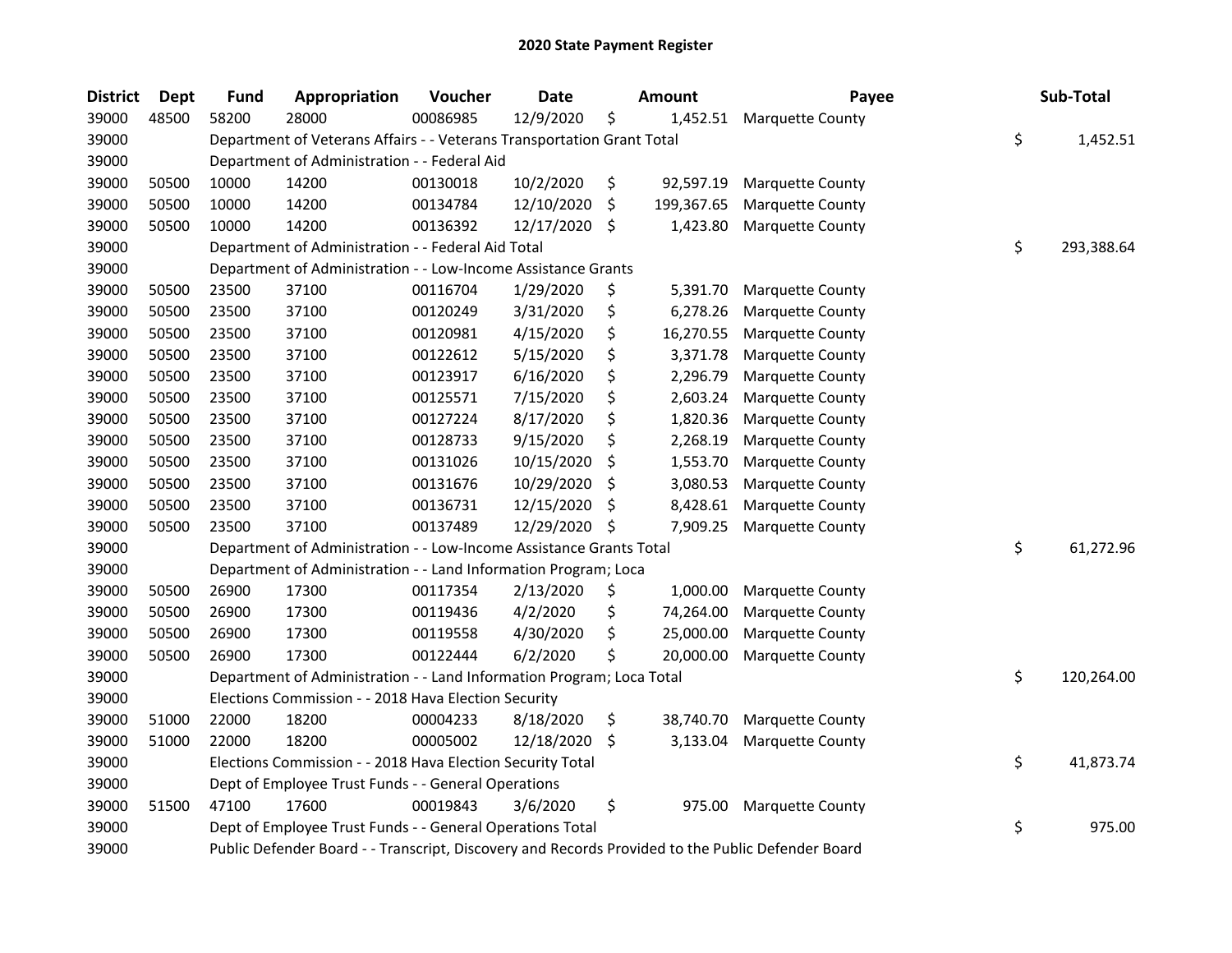| <b>District</b> | <b>Dept</b> | <b>Fund</b> | Appropriation                                                         | Voucher  | <b>Date</b> |     | Amount       | Payee                                                                                                   | Sub-Total           |
|-----------------|-------------|-------------|-----------------------------------------------------------------------|----------|-------------|-----|--------------|---------------------------------------------------------------------------------------------------------|---------------------|
| 39000           | 55000       | 10000       | 10600                                                                 | 00235692 | 2/21/2020   | \$  | 671.40       | Marquette County                                                                                        |                     |
| 39000           | 55000       | 10000       | 10600                                                                 | 00247417 | 5/13/2020   | \$  | 691.60       | Marquette County                                                                                        |                     |
| 39000           | 55000       | 10000       | 10600                                                                 | 00255960 | 7/15/2020   | \$  | 674.20       | Marquette County                                                                                        |                     |
| 39000           | 55000       | 10000       | 10600                                                                 | 00270670 | 12/11/2020  | \$  | 1,143.00     | <b>Marquette County</b>                                                                                 |                     |
| 39000           |             |             |                                                                       |          |             |     |              | Public Defender Board - - Transcript, Discovery and Records Provided to the Public Defender Board Total | \$<br>3,180.20      |
| 39000           |             |             | Department of Revenue - - Warrants and Satisfactions                  |          |             |     |              |                                                                                                         |                     |
| 39000           | 56600       | 10000       | 10100                                                                 | 00158990 | 2/26/2020   | \$  | 320.00       | Marquette County                                                                                        |                     |
| 39000           | 56600       | 10000       | 10100                                                                 | 00179755 | 9/11/2020   | \$  | 280.00       | Marquette County                                                                                        |                     |
| 39000           |             |             | Department of Revenue - - Warrants and Satisfactions Total            |          |             |     |              |                                                                                                         | \$<br>600.00        |
| 39000           |             |             | Circuit Courts - - Circuit Court Costs                                |          |             |     |              |                                                                                                         |                     |
| 39000           | 62500       | 10000       | 10500                                                                 | 00001773 | 1/17/2020   | \$  | 29,351.00    | Marquette County                                                                                        |                     |
| 39000           | 62500       | 10000       | 10500                                                                 | 00001967 | 7/17/2020   | \$  | 55,359.00    | Marquette County                                                                                        |                     |
| 39000           |             |             | Circuit Courts - - Circuit Court Costs Total                          |          |             |     |              |                                                                                                         | \$<br>84,710.00     |
| 39000           |             |             | Shared Revenue and Tax Relief - - County And Municipal Aid            |          |             |     |              |                                                                                                         |                     |
| 39000           | 83500       | 10000       | 10500                                                                 | 00068477 | 7/27/2020   | \$, | 9,334.85     | Marquette County                                                                                        |                     |
| 39000           | 83500       | 10000       | 10500                                                                 | 00072444 | 11/16/2020  | -\$ | 26,965.88    | Marquette County                                                                                        |                     |
| 39000           |             |             | Shared Revenue and Tax Relief - - County And Municipal Aid Total      |          |             |     |              |                                                                                                         | \$<br>36,300.73     |
| 39000           |             |             | Shared Revenue and Tax Relief - - Exempt Computer Aid                 |          |             |     |              |                                                                                                         |                     |
| 39000           | 83500       | 10000       | 10900                                                                 | 00064611 | 7/27/2020   | \$  | 13,919.79    | Marquette County                                                                                        |                     |
| 39000           |             |             | Shared Revenue and Tax Relief - - Exempt Computer Aid Total           |          |             |     |              |                                                                                                         | \$<br>13,919.79     |
| 39000           |             |             | Shared Revenue and Tax Relief - - Utility Aid                         |          |             |     |              |                                                                                                         |                     |
| 39000           | 83500       | 10000       | 11000                                                                 | 00068477 | 7/27/2020   | \$  | 6,051.10     | Marquette County                                                                                        |                     |
| 39000           | 83500       | 10000       | 11000                                                                 | 00072444 | 11/16/2020  | \$  | 34,870.76    | Marquette County                                                                                        |                     |
| 39000           |             |             | Shared Revenue and Tax Relief - - Utility Aid Total                   |          |             |     |              |                                                                                                         | \$<br>40,921.86     |
| 39000           |             |             | Shared Revenue and Tax Relief - - Personal Property Aid               |          |             |     |              |                                                                                                         |                     |
| 39000           | 83500       | 10000       | 11100                                                                 | 00059974 | 5/4/2020    | \$  | 31,909.23    | Marquette County                                                                                        |                     |
| 39000           |             |             | Shared Revenue and Tax Relief - - Personal Property Aid Total         |          |             |     |              |                                                                                                         | \$<br>31,909.23     |
| 39000           |             |             | Shared Revenue and Tax Relief - - School Lvy Tx/First Dollar Cr       |          |             |     |              |                                                                                                         |                     |
| 39000           | 83500       | 10000       | 30200                                                                 | 00063959 | 7/27/2020   | \$  | 570,737.04   | Marquette County                                                                                        |                     |
| 39000           | 83500       | 10000       | 30200                                                                 | 00067350 | 7/27/2020   | \$  | 2,495,390.10 | Marquette County                                                                                        |                     |
| 39000           |             |             | Shared Revenue and Tax Relief - - School Lvy Tx/First Dollar Cr Total |          |             |     |              |                                                                                                         | \$<br>3,066,127.14  |
| 39000           |             |             | Shared Revenue and Tax Relief - - Lottery & Gaming Credit             |          |             |     |              |                                                                                                         |                     |
| 39000           | 83500       | 52100       | 36300                                                                 | 00055682 | 3/23/2020   | \$  |              | 717,226.06 Marquette County                                                                             |                     |
| 39000           |             |             | Shared Revenue and Tax Relief - - Lottery & Gaming Credit Total       |          |             |     |              |                                                                                                         | \$<br>717,226.06    |
| 39000 Total     |             |             |                                                                       |          |             |     |              |                                                                                                         | \$<br>18,894,671.02 |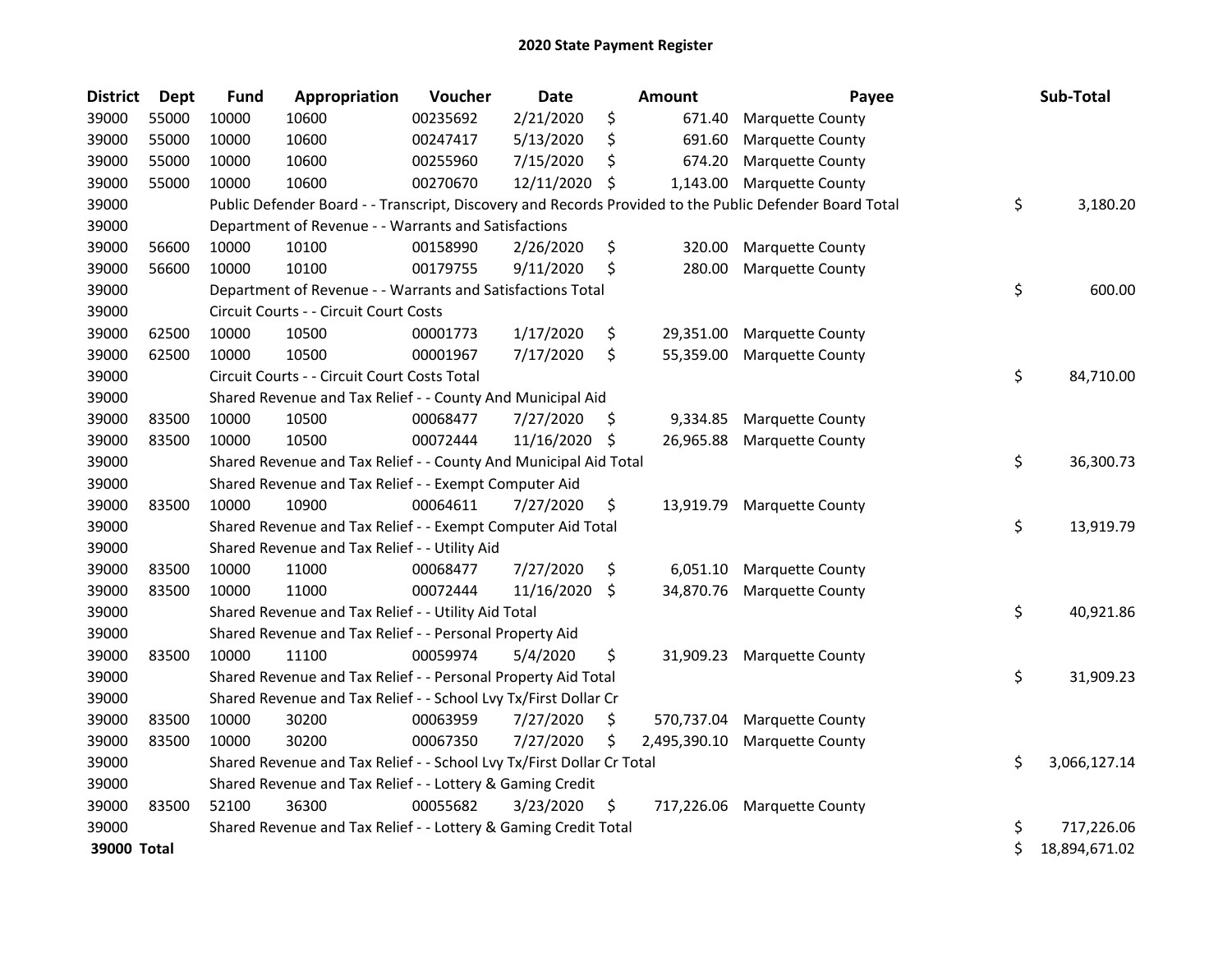| <b>District</b> | <b>Dept</b> | Fund  | Appropriation                                                      | Voucher  | <b>Date</b>   |     | <b>Amount</b> | Payee                     | Sub-Total        |
|-----------------|-------------|-------|--------------------------------------------------------------------|----------|---------------|-----|---------------|---------------------------|------------------|
| 39002           |             |       | Dept of Safety & Prof Services - - Fire Dues Distribution          |          |               |     |               |                           |                  |
| 39002           | 16500       | 10000 | 22500                                                              | 00036533 | 7/20/2020     | \$  |               | 3,725.37 Town Of Buffalo  |                  |
| 39002           |             |       | Dept of Safety & Prof Services - - Fire Dues Distribution Total    |          |               |     |               |                           | \$<br>3,725.37   |
| 39002           |             |       | Dept of Natural Resources - - Aids In Lieu Of Taxes - Gener        |          |               |     |               |                           |                  |
| 39002           | 37000       | 10000 | 50300                                                              | 00385752 | 1/27/2020     | \$  | 3,428.63      | Town Of Buffalo           |                  |
| 39002           | 37000       | 10000 | 50300                                                              | 00385753 | 1/27/2020     | \$  | 12,014.99     | Town Of Buffalo           |                  |
| 39002           | 37000       | 10000 | 50300                                                              | 00404234 | 4/21/2020     | \$  | 135.84        | Town Of Buffalo           |                  |
| 39002           | 37000       | 10000 | 50300                                                              | 00404235 | 4/21/2020     | \$  | 848.49        | Town Of Buffalo           |                  |
| 39002           |             |       | Dept of Natural Resources - - Aids In Lieu Of Taxes - Gener Total  |          |               |     |               |                           | \$<br>16,427.95  |
| 39002           |             |       | Dept of Natural Resources - - Resaids - Cnty Forst, Cl & Mfl       |          |               |     |               |                           |                  |
| 39002           | 37000       | 21200 | 57100                                                              | 00417405 | 6/18/2020     | \$  |               | 352.14 Town Of Buffalo    |                  |
| 39002           |             |       | Dept of Natural Resources - - Resaids - Cnty Forst, Cl & Mfl Total |          |               |     |               |                           | \$<br>352.14     |
| 39002           |             |       | Dept of Natural Resources - - Aids In Lieu Of Taxes - Sum S        |          |               |     |               |                           |                  |
| 39002           | 37000       | 21200 | 57900                                                              | 00404236 | 4/21/2020     | \$  | 11.18         | Town Of Buffalo           |                  |
| 39002           | 37000       | 21200 | 57900                                                              | 00404237 | 4/21/2020     | \$  |               | 801.02 Town Of Buffalo    |                  |
| 39002           |             |       | Dept of Natural Resources - - Aids In Lieu Of Taxes - Sum S Total  |          |               |     |               |                           | \$<br>812.20     |
| 39002           |             |       | WI Dept of Transportation - - Trns Aids To Mnc.-Sf                 |          |               |     |               |                           |                  |
| 39002           | 39500       | 21100 | 19100                                                              | 00476480 | 1/6/2020      | \$  |               | 33,940.62 Town Of Buffalo |                  |
| 39002           | 39500       | 21100 | 19100                                                              | 00506335 | 4/6/2020      | \$  |               | 33,940.62 Town Of Buffalo |                  |
| 39002           | 39500       | 21100 | 19100                                                              | 00543327 | 7/6/2020      | \$  |               | 33,940.62 Town Of Buffalo |                  |
| 39002           | 39500       | 21100 | 19100                                                              | 00586153 | 10/5/2020     | \$  |               | 33,940.62 Town Of Buffalo |                  |
| 39002           |             |       | WI Dept of Transportation - - Trns Aids To Mnc.-Sf Total           |          |               |     |               |                           | \$<br>135,762.48 |
| 39002           |             |       | WI Dept of Transportation - - Loc Rd Imp Prg St Fd                 |          |               |     |               |                           |                  |
| 39002           | 39500       | 21100 | 27800                                                              | 00624320 | 12/7/2020     | \$  |               | 11,153.79 Town Of Buffalo |                  |
| 39002           |             |       | WI Dept of Transportation - - Loc Rd Imp Prg St Fd Total           |          |               |     |               |                           | \$<br>11,153.79  |
| 39002           |             |       | Department of Administration - - Federal Aid                       |          |               |     |               |                           |                  |
| 39002           | 50500       | 10000 | 14200                                                              | 00134785 | 12/10/2020 \$ |     |               | 10,544.62 Town Of Buffalo |                  |
| 39002           |             |       | Department of Administration - - Federal Aid Total                 |          |               |     |               |                           | \$<br>10,544.62  |
| 39002           |             |       | Shared Revenue and Tax Relief - - County And Municipal Aid         |          |               |     |               |                           |                  |
| 39002           | 83500       | 10000 | 10500                                                              | 00068458 | 7/27/2020     | \$  |               | 1,769.56 Town Of Buffalo  |                  |
| 39002           | 83500       | 10000 | 10500                                                              | 00072425 | 11/16/2020    | -\$ |               | 10,027.48 Town Of Buffalo |                  |
| 39002           |             |       | Shared Revenue and Tax Relief - - County And Municipal Aid Total   |          |               |     |               |                           | \$<br>11,797.04  |
| 39002           |             |       | Shared Revenue and Tax Relief - - Exempt Computer Aid              |          |               |     |               |                           |                  |
| 39002           | 83500       | 10000 | 10900                                                              | 00065580 | 7/27/2020     | \$  | 1.03          | Town Of Buffalo           |                  |
| 39002           |             |       | Shared Revenue and Tax Relief - - Exempt Computer Aid Total        |          |               |     |               |                           | \$<br>1.03       |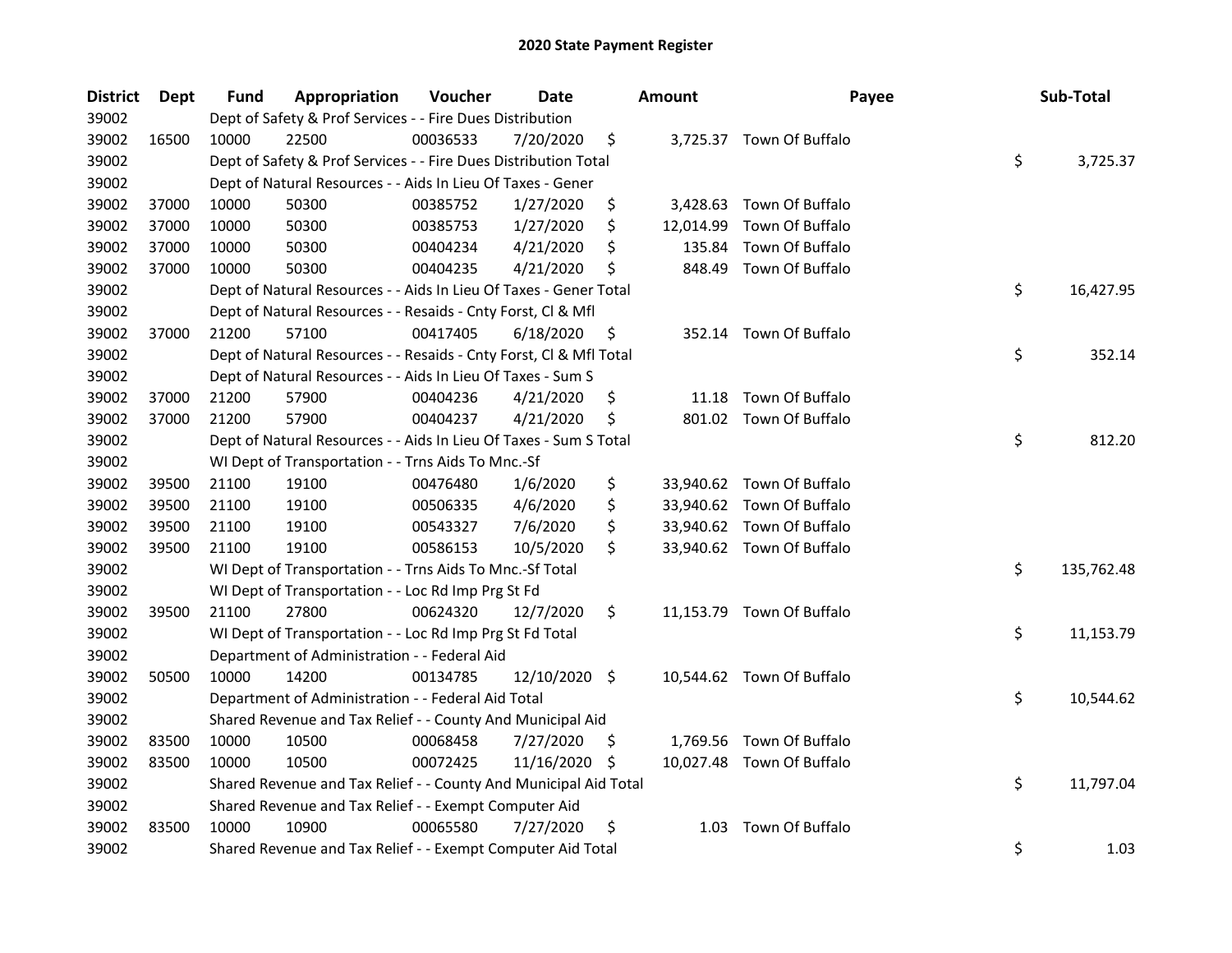| <b>District</b> | Dept  | <b>Fund</b> | Appropriation                                                       | <b>Voucher</b> | Date       |    | <b>Amount</b> | Payee           | Sub-Total        |
|-----------------|-------|-------------|---------------------------------------------------------------------|----------------|------------|----|---------------|-----------------|------------------|
| 39002           |       |             | Shared Revenue and Tax Relief - - Utility Aid                       |                |            |    |               |                 |                  |
| 39002           | 83500 | 10000       | 11000                                                               | 00068458       | 7/27/2020  | S  | 98.95         | Town Of Buffalo |                  |
| 39002           | 83500 | 10000       | 11000                                                               | 00072425       | 11/16/2020 | -S | 634.08        | Town Of Buffalo |                  |
| 39002           |       |             | Shared Revenue and Tax Relief - - Utility Aid Total                 |                |            |    |               |                 | \$<br>733.03     |
| 39002           |       |             | Shared Revenue and Tax Relief - - Personal Property Aid             |                |            |    |               |                 |                  |
| 39002           | 83500 | 10000       | 11100                                                               | 00060968       | 5/4/2020   | S  | 173.79        | Town Of Buffalo |                  |
| 39002           |       |             | Shared Revenue and Tax Relief - - Personal Property Aid Total       |                |            |    |               |                 | \$<br>173.79     |
| 39002           |       |             | Shared Revenue and Tax Relief - - Payments For Municipal Svcs       |                |            |    |               |                 |                  |
| 39002           | 83500 | 10000       | 50100                                                               | 00054708       | 2/3/2020   | S  | 66.74         | Town Of Buffalo |                  |
| 39002           |       |             | Shared Revenue and Tax Relief - - Payments For Municipal Svcs Total |                |            |    |               |                 | \$<br>66.74      |
| 39002           |       |             | Shared Revenue and Tax Relief - - Lottery & Gaming Credit           |                |            |    |               |                 |                  |
| 39002           | 83500 | 52100       | 36300                                                               | 00055420       | 3/23/2020  | S  | 3.533.04      | Town Of Buffalo |                  |
| 39002           |       |             | Shared Revenue and Tax Relief - - Lottery & Gaming Credit Total     |                |            |    |               |                 | \$<br>3,533.04   |
| 39002 Total     |       |             |                                                                     |                |            |    |               |                 | \$<br>195,083.22 |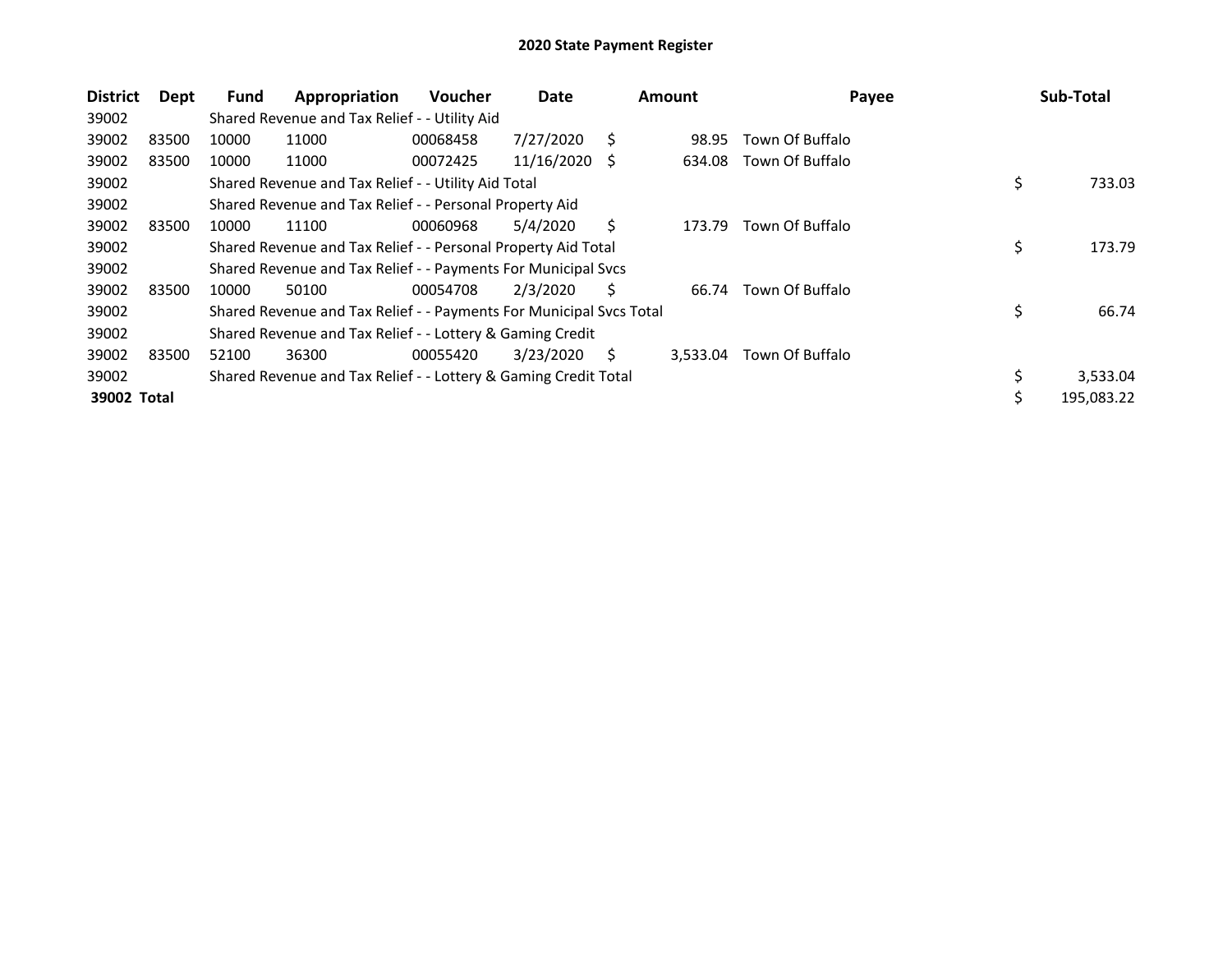| <b>District</b> | <b>Dept</b> | Fund  | Appropriation                                                      | Voucher  | <b>Date</b> |     | <b>Amount</b> | Payee                          | Sub-Total       |
|-----------------|-------------|-------|--------------------------------------------------------------------|----------|-------------|-----|---------------|--------------------------------|-----------------|
| 39004           |             |       | Dept of Safety & Prof Services - - Fire Dues Distribution          |          |             |     |               |                                |                 |
| 39004           | 16500       | 10000 | 22500                                                              | 00036534 | 7/20/2020   | \$  |               | 3,104.78 Town Of Crystal Lake  |                 |
| 39004           |             |       | Dept of Safety & Prof Services - - Fire Dues Distribution Total    |          |             |     |               |                                | \$<br>3,104.78  |
| 39004           |             |       | Dept of Natural Resources - - Aids In Lieu Of Taxes - Gener        |          |             |     |               |                                |                 |
| 39004           | 37000       | 10000 | 50300                                                              | 00385756 | 1/27/2020   | \$  |               | 5,816.42 Town Of Crystal Lake  |                 |
| 39004           | 37000       | 10000 | 50300                                                              | 00385757 | 1/27/2020   | \$  | 510.27        | Town Of Crystal Lake           |                 |
| 39004           | 37000       | 10000 | 50300                                                              | 00404425 | 4/21/2020   | \$  | 1.65          | Town Of Crystal Lake           |                 |
| 39004           | 37000       | 10000 | 50300                                                              | 00404427 | 4/21/2020   | \$  |               | 212.22 Town Of Crystal Lake    |                 |
| 39004           |             |       | Dept of Natural Resources - - Aids In Lieu Of Taxes - Gener Total  |          |             |     |               |                                | \$<br>6,540.56  |
| 39004           |             |       | Dept of Natural Resources - - Resaids - Cnty Forst, Cl & Mfl       |          |             |     |               |                                |                 |
| 39004           | 37000       | 21200 | 57100                                                              | 00417406 | 6/18/2020   | \$  |               | 601.12 Town Of Crystal Lake    |                 |
| 39004           |             |       | Dept of Natural Resources - - Resaids - Cnty Forst, Cl & Mfl Total |          |             |     |               |                                | \$<br>601.12    |
| 39004           |             |       | Dept of Natural Resources - - Aids In Lieu Of Taxes - Sum S        |          |             |     |               |                                |                 |
| 39004           | 37000       | 21200 | 57900                                                              | 00404426 | 4/21/2020   | \$  | 168.02        | Town Of Crystal Lake           |                 |
| 39004           | 37000       | 21200 | 57900                                                              | 00404428 | 4/21/2020   | \$  | 2,510.46      | Town Of Crystal Lake           |                 |
| 39004           |             |       | Dept of Natural Resources - - Aids In Lieu Of Taxes - Sum S Total  |          |             |     |               |                                | \$<br>2,678.48  |
| 39004           |             |       | WI Dept of Transportation - - Trns Aids To Mnc.-Sf                 |          |             |     |               |                                |                 |
| 39004           | 39500       | 21100 | 19100                                                              | 00476481 | 1/6/2020    | \$  |               | 23,100.12 Town Of Crystal Lake |                 |
| 39004           | 39500       | 21100 | 19100                                                              | 00506336 | 4/6/2020    | \$  |               | 23,100.12 Town Of Crystal Lake |                 |
| 39004           | 39500       | 21100 | 19100                                                              | 00543328 | 7/6/2020    | \$  |               | 23,100.12 Town Of Crystal Lake |                 |
| 39004           | 39500       | 21100 | 19100                                                              | 00586154 | 10/5/2020   | \$  |               | 23,100.12 Town Of Crystal Lake |                 |
| 39004           |             |       | WI Dept of Transportation - - Trns Aids To Mnc.-Sf Total           |          |             |     |               |                                | \$<br>92,400.48 |
| 39004           |             |       | WI Dept of Transportation - - Loc Rd Imp Prg St Fd                 |          |             |     |               |                                |                 |
| 39004           | 39500       | 21100 | 27800                                                              | 00623075 | 12/4/2020   | \$  |               | 10,087.28 Town Of Crystal Lake |                 |
| 39004           |             |       | WI Dept of Transportation - - Loc Rd Imp Prg St Fd Total           |          |             |     |               |                                | \$<br>10,087.28 |
| 39004           |             |       | Department of Administration - - Federal Aid                       |          |             |     |               |                                |                 |
| 39004           | 50500       | 10000 | 14200                                                              | 00130019 | 10/2/2020   | \$  |               | 3,187.62 Town Of Crystal Lake  |                 |
| 39004           | 50500       | 10000 | 14200                                                              | 00134786 | 12/10/2020  | \$  | 4,811.38      | Town Of Crystal Lake           |                 |
| 39004           | 50500       | 10000 | 14200                                                              | 00136393 | 12/17/2020  | -S  | 848.95        | Town Of Crystal Lake           |                 |
| 39004           |             |       | Department of Administration - - Federal Aid Total                 |          |             |     |               |                                | \$<br>8,847.95  |
| 39004           |             |       | Shared Revenue and Tax Relief - - County And Municipal Aid         |          |             |     |               |                                |                 |
| 39004           | 83500       | 10000 | 10500                                                              | 00068459 | 7/27/2020   | \$  | 924.04        | Town Of Crystal Lake           |                 |
| 39004           | 83500       | 10000 | 10500                                                              | 00072426 | 11/16/2020  | -\$ |               | 5,236.21 Town Of Crystal Lake  |                 |
| 39004           |             |       | Shared Revenue and Tax Relief - - County And Municipal Aid Total   |          |             |     |               |                                | \$<br>6,160.25  |
| 39004           |             |       | Shared Revenue and Tax Relief - - Exempt Computer Aid              |          |             |     |               |                                |                 |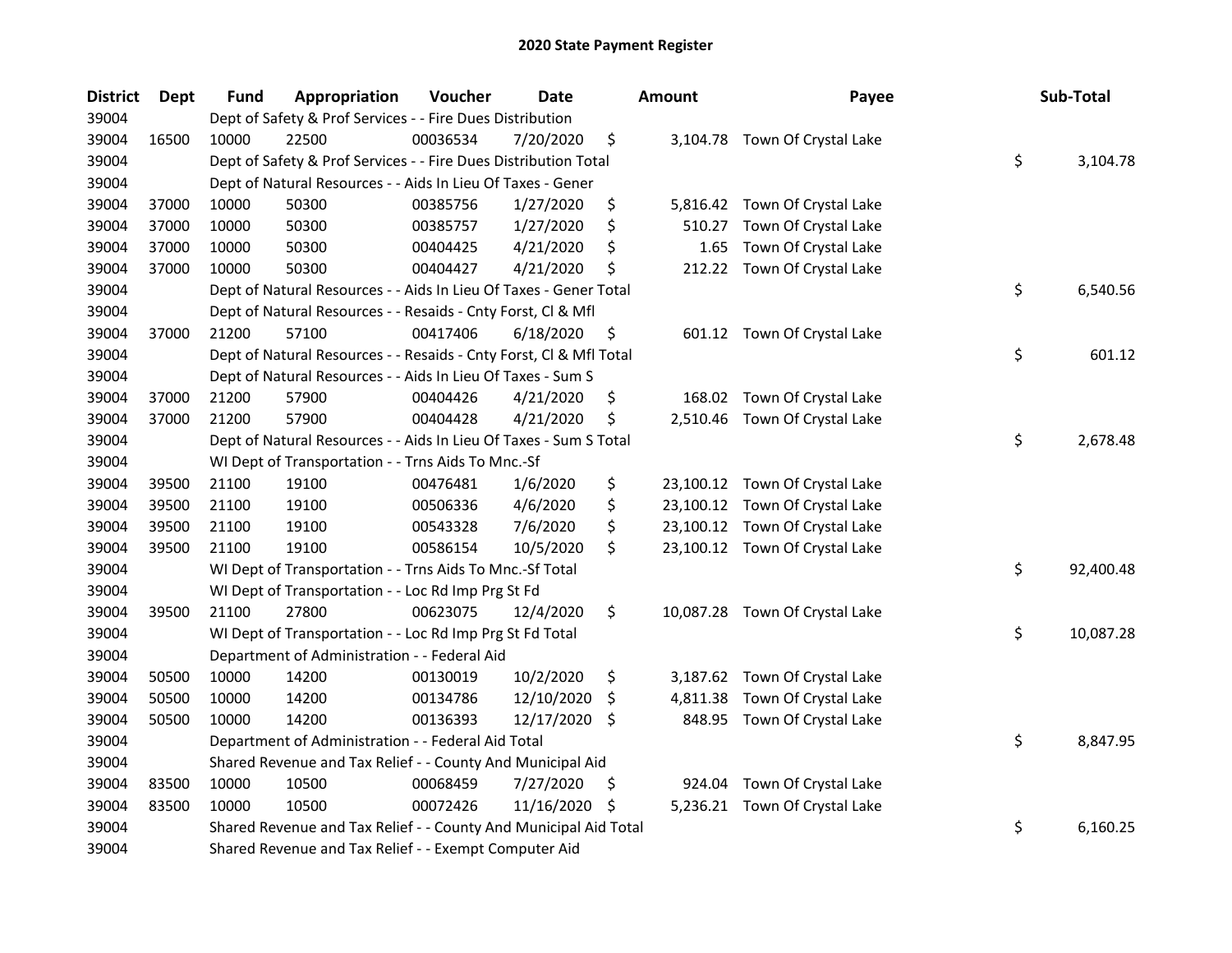| <b>District</b> | <b>Dept</b> | <b>Fund</b> | Appropriation                                                       | <b>Voucher</b> | Date      | <b>Amount</b> | Payee                | Sub-Total  |
|-----------------|-------------|-------------|---------------------------------------------------------------------|----------------|-----------|---------------|----------------------|------------|
| 39004           | 83500       | 10000       | 10900                                                               | 00065581       | 7/27/2020 | 2.08          | Town Of Crystal Lake |            |
| 39004           |             |             | Shared Revenue and Tax Relief - - Exempt Computer Aid Total         |                |           |               |                      | 2.08       |
| 39004           |             |             | Shared Revenue and Tax Relief - - Personal Property Aid             |                |           |               |                      |            |
| 39004           | 83500       | 10000       | 11100                                                               | 00060969       | 5/4/2020  | 6.99          | Town Of Crystal Lake |            |
| 39004           |             |             | Shared Revenue and Tax Relief - - Personal Property Aid Total       |                |           |               |                      | 6.99       |
| 39004           |             |             | Shared Revenue and Tax Relief - - Payments For Municipal Svcs       |                |           |               |                      |            |
| 39004           | 83500       | 10000       | 50100                                                               | 00054726       | 2/3/2020  | 96.10         | Town Of Crystal Lake |            |
| 39004           |             |             | Shared Revenue and Tax Relief - - Payments For Municipal Svcs Total |                |           |               |                      | 96.10      |
| 39004 Total     |             |             |                                                                     |                |           |               |                      | 130.526.07 |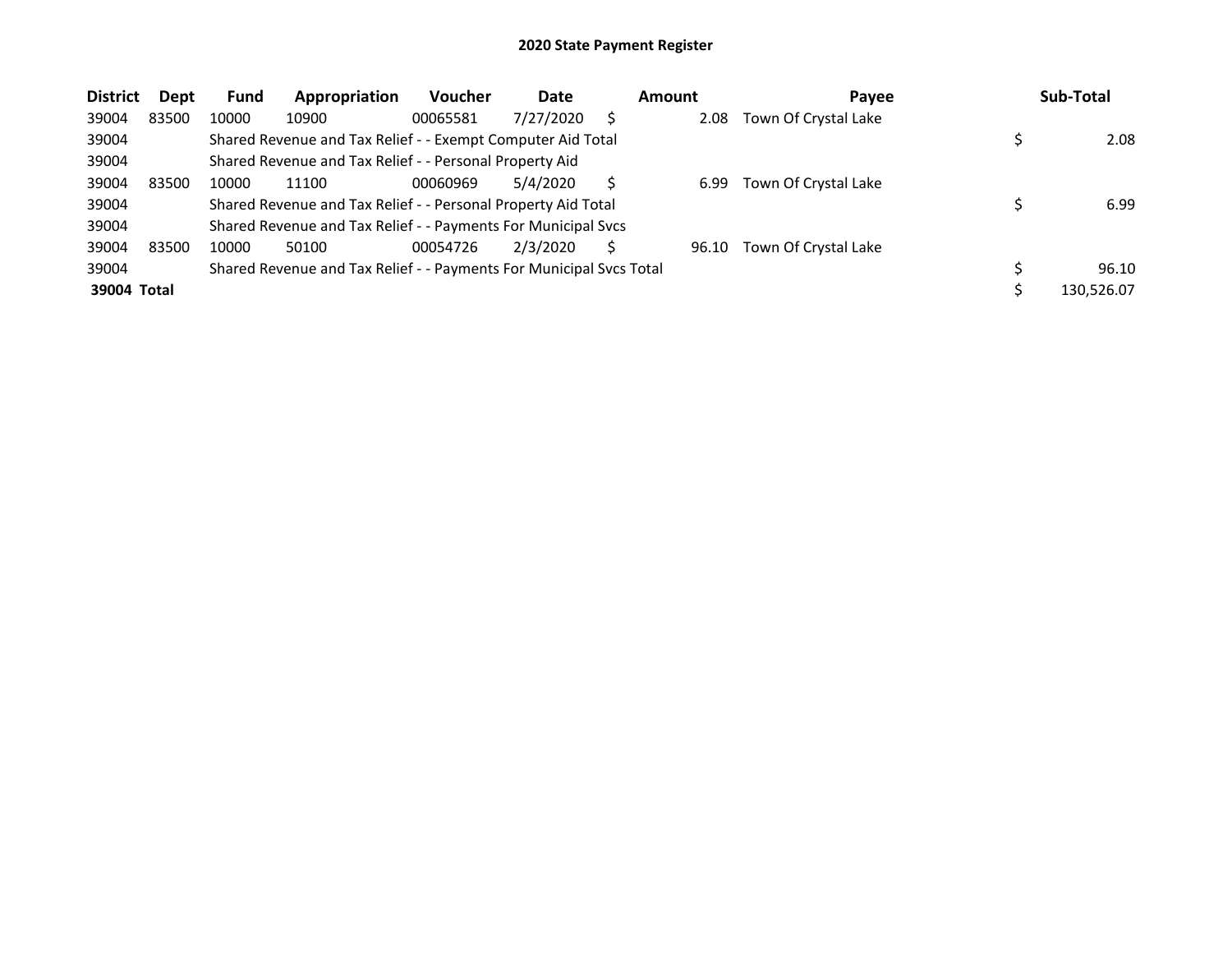| <b>District</b> | Dept  | Fund  | Appropriation                                                      | <b>Voucher</b> | <b>Date</b> |     | <b>Amount</b> | Payee                     | Sub-Total       |
|-----------------|-------|-------|--------------------------------------------------------------------|----------------|-------------|-----|---------------|---------------------------|-----------------|
| 39006           |       |       | Dept of Safety & Prof Services - - Fire Dues Distribution          |                |             |     |               |                           |                 |
| 39006           | 16500 | 10000 | 22500                                                              | 00036535       | 7/17/2020   | \$  | 2,870.53      | Town Of Douglas           |                 |
| 39006           |       |       | Dept of Safety & Prof Services - - Fire Dues Distribution Total    |                |             |     |               |                           | \$<br>2,870.53  |
| 39006           |       |       | Dept of Natural Resources - - Resaids - Cnty Forst, Cl & Mfl       |                |             |     |               |                           |                 |
| 39006           | 37000 | 21200 | 57100                                                              | 00417407       | 6/18/2020   | \$  |               | 117.47 Town Of Douglas    |                 |
| 39006           |       |       | Dept of Natural Resources - - Resaids - Cnty Forst, CI & Mfl Total |                |             |     |               |                           | \$<br>117.47    |
| 39006           |       |       | WI Dept of Transportation - - Trns Aids To Mnc.-Sf                 |                |             |     |               |                           |                 |
| 39006           | 39500 | 21100 | 19100                                                              | 00476482       | 1/6/2020    | \$  | 18,192.33     | Town Of Douglas           |                 |
| 39006           | 39500 | 21100 | 19100                                                              | 00506337       | 4/6/2020    | \$  |               | 18,192.33 Town Of Douglas |                 |
| 39006           | 39500 | 21100 | 19100                                                              | 00543329       | 7/6/2020    | \$  |               | 18,192.33 Town Of Douglas |                 |
| 39006           | 39500 | 21100 | 19100                                                              | 00586155       | 10/5/2020   | \$  |               | 18,192.33 Town Of Douglas |                 |
| 39006           |       |       | WI Dept of Transportation - - Trns Aids To Mnc.-Sf Total           |                |             |     |               |                           | \$<br>72,769.32 |
| 39006           |       |       | Department of Administration - - Federal Aid                       |                |             |     |               |                           |                 |
| 39006           | 50500 | 10000 | 14200                                                              | 00134787       | 12/9/2020   | \$  | 9,410.95      | Town Of Douglas           |                 |
| 39006           |       |       | Department of Administration - - Federal Aid Total                 |                |             |     |               |                           | \$<br>9,410.95  |
| 39006           |       |       | Elections Commission - - 2018 Hava Election Security               |                |             |     |               |                           |                 |
| 39006           | 51000 | 22000 | 18200                                                              | 00003865       | 7/15/2020   | \$  |               | 787.40 Town Of Douglas    |                 |
| 39006           |       |       | Elections Commission - - 2018 Hava Election Security Total         |                |             |     |               |                           | \$<br>787.40    |
| 39006           |       |       | Shared Revenue and Tax Relief - - County And Municipal Aid         |                |             |     |               |                           |                 |
| 39006           | 83500 | 10000 | 10500                                                              | 00068460       | 7/27/2020   | \$. | 1,738.19      | Town Of Douglas           |                 |
| 39006           | 83500 | 10000 | 10500                                                              | 00072427       | 11/16/2020  | -S  |               | 9,849.72 Town Of Douglas  |                 |
| 39006           |       |       | Shared Revenue and Tax Relief - - County And Municipal Aid Total   |                |             |     |               |                           | \$<br>11,587.91 |
| 39006           |       |       | Shared Revenue and Tax Relief - - Exempt Computer Aid              |                |             |     |               |                           |                 |
| 39006           | 83500 | 10000 | 10900                                                              | 00065582       | 7/27/2020   | S   |               | 6.24 Town Of Douglas      |                 |
| 39006           |       |       | Shared Revenue and Tax Relief - - Exempt Computer Aid Total        |                |             |     |               |                           | \$<br>6.24      |
| 39006           |       |       | Shared Revenue and Tax Relief - - Personal Property Aid            |                |             |     |               |                           |                 |
| 39006           | 83500 | 10000 | 11100                                                              | 00060970       | 5/4/2020    | \$  |               | 35.92 Town Of Douglas     |                 |
| 39006           |       |       | Shared Revenue and Tax Relief - - Personal Property Aid Total      |                |             |     |               |                           | \$<br>35.92     |
| 39006 Total     |       |       |                                                                    |                |             |     |               |                           | \$<br>97,585.74 |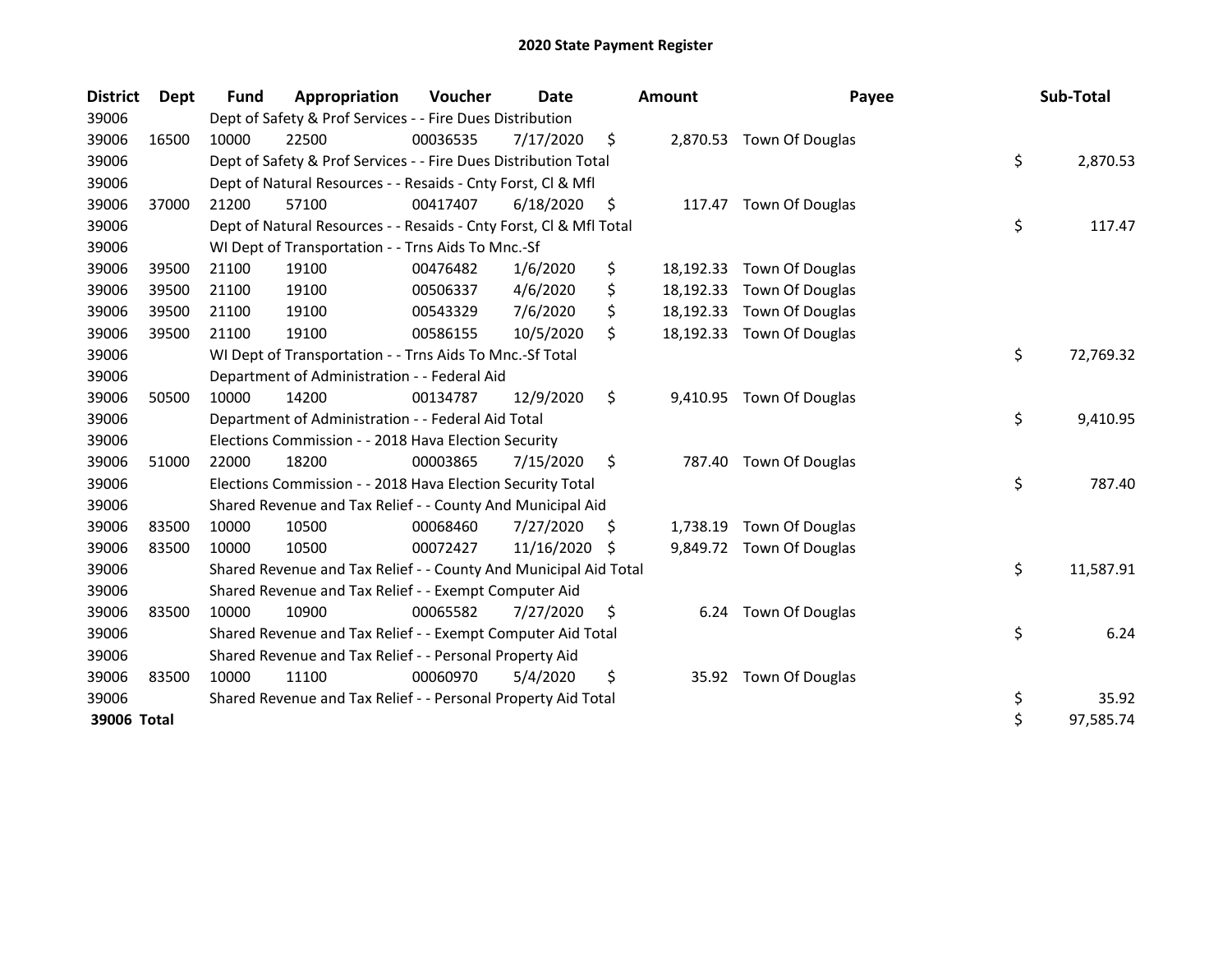| <b>District</b> | Dept  | <b>Fund</b> | Appropriation                                                      | Voucher  | Date          |    | <b>Amount</b> | Payee                    | Sub-Total        |
|-----------------|-------|-------------|--------------------------------------------------------------------|----------|---------------|----|---------------|--------------------------|------------------|
| 39008           |       |             | Dept of Safety & Prof Services - - Fire Dues Distribution          |          |               |    |               |                          |                  |
| 39008           | 16500 | 10000       | 22500                                                              | 00036536 | 7/20/2020     | \$ |               | 2,663.10 Town Of Harris  |                  |
| 39008           |       |             | Dept of Safety & Prof Services - - Fire Dues Distribution Total    |          |               |    |               |                          | \$<br>2,663.10   |
| 39008           |       |             | Dept of Natural Resources - - Resaids - Cnty Forst, CI & Mfl       |          |               |    |               |                          |                  |
| 39008           | 37000 | 21200       | 57100                                                              | 00417408 | 6/18/2020     | S. | 483.49        | Town Of Harris           |                  |
| 39008           |       |             | Dept of Natural Resources - - Resaids - Cnty Forst, CI & Mfl Total |          |               |    |               |                          | \$<br>483.49     |
| 39008           |       |             | WI Dept of Transportation - - Trns Aids To Mnc.-Sf                 |          |               |    |               |                          |                  |
| 39008           | 39500 | 21100       | 19100                                                              | 00476483 | 1/6/2020      | \$ | 24,847.74     | Town Of Harris           |                  |
| 39008           | 39500 | 21100       | 19100                                                              | 00506338 | 4/6/2020      | \$ |               | 24,847.74 Town Of Harris |                  |
| 39008           | 39500 | 21100       | 19100                                                              | 00543330 | 7/6/2020      | S  |               | 24,847.74 Town Of Harris |                  |
| 39008           | 39500 | 21100       | 19100                                                              | 00586156 | 10/5/2020     | \$ |               | 24,847.74 Town Of Harris |                  |
| 39008           |       |             | WI Dept of Transportation - - Trns Aids To Mnc.-Sf Total           |          |               |    |               |                          | \$<br>99,390.96  |
| 39008           |       |             | Department of Administration - - Federal Aid                       |          |               |    |               |                          |                  |
| 39008           | 50500 | 10000       | 14200                                                              | 00134788 | 12/10/2020 \$ |    | 10,269.95     | Town Of Harris           |                  |
| 39008           |       |             | Department of Administration - - Federal Aid Total                 |          |               |    |               |                          | \$<br>10,269.95  |
| 39008           |       |             | Shared Revenue and Tax Relief - - County And Municipal Aid         |          |               |    |               |                          |                  |
| 39008           | 83500 | 10000       | 10500                                                              | 00068461 | 7/27/2020     | S. | 1,977.02      | Town Of Harris           |                  |
| 39008           | 83500 | 10000       | 10500                                                              | 00072428 | 11/16/2020    | S  | 11,203.93     | Town Of Harris           |                  |
| 39008           |       |             | Shared Revenue and Tax Relief - - County And Municipal Aid Total   |          |               |    |               |                          | \$<br>13,180.95  |
| 39008           |       |             | Shared Revenue and Tax Relief - - Exempt Computer Aid              |          |               |    |               |                          |                  |
| 39008           | 83500 | 10000       | 10900                                                              | 00065583 | 7/27/2020     | \$ |               | 19.75 Town Of Harris     |                  |
| 39008           |       |             | Shared Revenue and Tax Relief - - Exempt Computer Aid Total        |          |               |    |               |                          | \$<br>19.75      |
| 39008           |       |             | Shared Revenue and Tax Relief - - Personal Property Aid            |          |               |    |               |                          |                  |
| 39008           | 83500 | 10000       | 11100                                                              | 00060971 | 5/4/2020      | \$ | 168.56        | Town Of Harris           |                  |
| 39008           |       |             | Shared Revenue and Tax Relief - - Personal Property Aid Total      |          |               |    |               |                          | \$<br>168.56     |
| 39008 Total     |       |             |                                                                    |          |               |    |               |                          | \$<br>126,176.76 |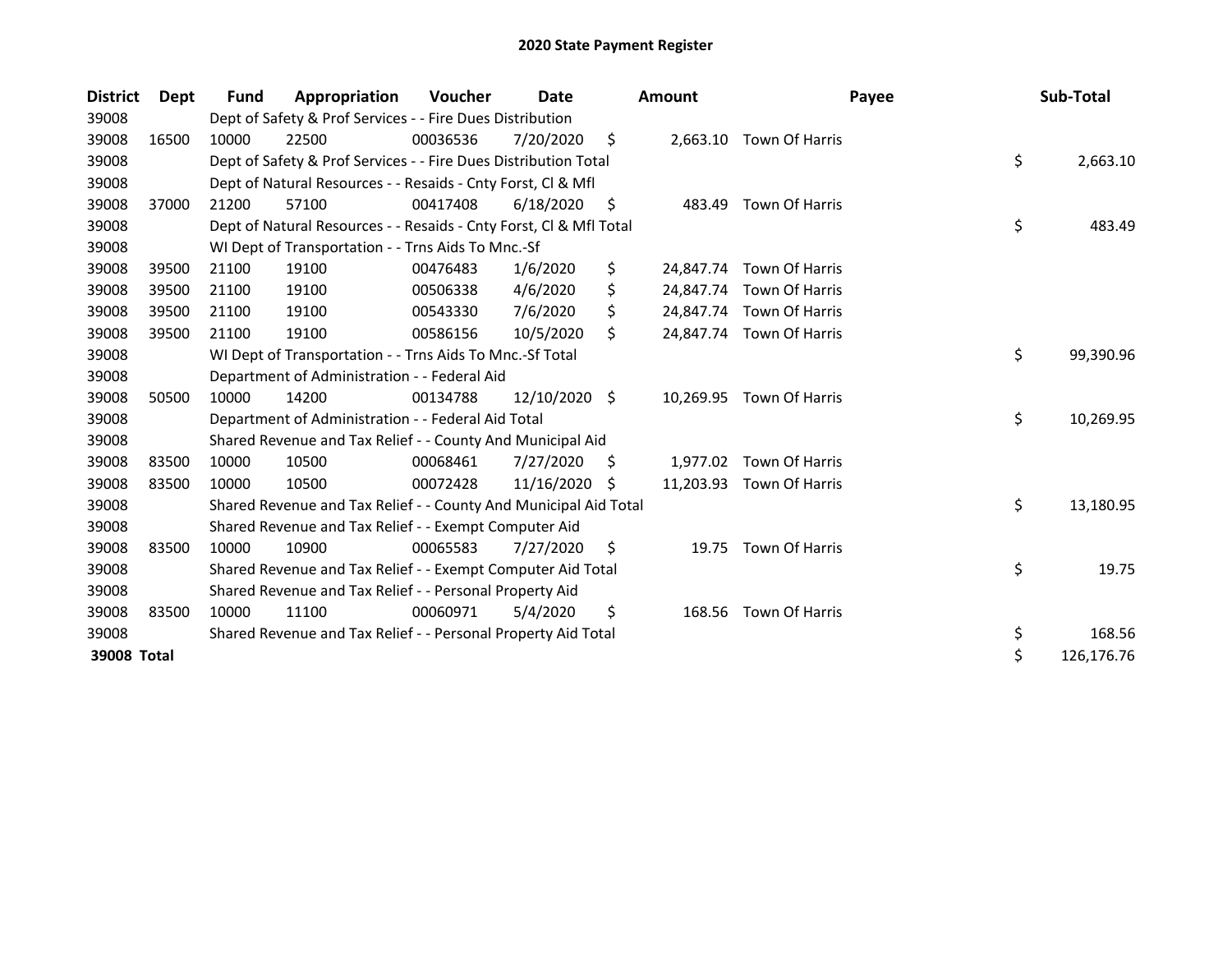| District | <b>Dept</b> | Fund  | Appropriation                                                      | Voucher  | Date          |     | <b>Amount</b> | Payee                   | Sub-Total       |
|----------|-------------|-------|--------------------------------------------------------------------|----------|---------------|-----|---------------|-------------------------|-----------------|
| 39010    |             |       | Dept of Safety & Prof Services - - Fire Dues Distribution          |          |               |     |               |                         |                 |
| 39010    | 16500       | 10000 | 22500                                                              | 00036537 | 7/20/2020     | \$  |               | 3,648.87 Town Of Mecan  |                 |
| 39010    |             |       | Dept of Safety & Prof Services - - Fire Dues Distribution Total    |          |               |     |               |                         | \$<br>3,648.87  |
| 39010    |             |       | Dept of Natural Resources - - Aids In Lieu Of Taxes - Gener        |          |               |     |               |                         |                 |
| 39010    | 37000       | 10000 | 50300                                                              | 00385749 | 1/27/2020     | \$  |               | 7,961.12 Town Of Mecan  |                 |
| 39010    |             |       | Dept of Natural Resources - - Aids In Lieu Of Taxes - Gener Total  |          |               |     |               |                         | \$<br>7,961.12  |
| 39010    |             |       | Dept of Natural Resources - - Resaids - Cnty Forst, Cl & Mfl       |          |               |     |               |                         |                 |
| 39010    | 37000       | 21200 | 57100                                                              | 00417409 | 6/18/2020     | \$  |               | 261.34 Town Of Mecan    |                 |
| 39010    |             |       | Dept of Natural Resources - - Resaids - Cnty Forst, Cl & Mfl Total |          |               |     |               |                         | \$<br>261.34    |
| 39010    |             |       | WI Dept of Transportation - - Trns Aids To Mnc.-Sf                 |          |               |     |               |                         |                 |
| 39010    | 39500       | 21100 | 19100                                                              | 00476484 | 1/6/2020      | \$  |               | 24,709.77 Town Of Mecan |                 |
| 39010    | 39500       | 21100 | 19100                                                              | 00506339 | 4/6/2020      | \$  |               | 24,709.77 Town Of Mecan |                 |
| 39010    | 39500       | 21100 | 19100                                                              | 00543331 | 7/6/2020      | \$  |               | 24,709.77 Town Of Mecan |                 |
| 39010    | 39500       | 21100 | 19100                                                              | 00586157 | 10/5/2020     | \$  |               | 24,709.77 Town Of Mecan |                 |
| 39010    |             |       | WI Dept of Transportation - - Trns Aids To Mnc.-Sf Total           |          |               |     |               |                         | \$<br>98,839.08 |
| 39010    |             |       | Department of Administration - - Federal Aid                       |          |               |     |               |                         |                 |
| 39010    | 50500       | 10000 | 14200                                                              | 00134789 | 12/10/2020 \$ |     |               | 9,762.32 Town Of Mecan  |                 |
| 39010    |             |       | Department of Administration - - Federal Aid Total                 |          |               |     |               |                         | \$<br>9,762.32  |
| 39010    |             |       | Elections Commission - - 2018 Hava Election Security               |          |               |     |               |                         |                 |
| 39010    | 51000       | 22000 | 18200                                                              | 00004156 | 8/10/2020     | \$  |               | 687.30 Town Of Mecan    |                 |
| 39010    |             |       | Elections Commission - - 2018 Hava Election Security Total         |          |               |     |               |                         | \$<br>687.30    |
| 39010    |             |       | Shared Revenue and Tax Relief - - County And Municipal Aid         |          |               |     |               |                         |                 |
| 39010    | 83500       | 10000 | 10500                                                              | 00068462 | 7/27/2020     | \$. |               | 1,144.96 Town Of Mecan  |                 |
| 39010    | 83500       | 10000 | 10500                                                              | 00072429 | 11/16/2020    | \$. |               | 6,488.12 Town Of Mecan  |                 |
| 39010    |             |       | Shared Revenue and Tax Relief - - County And Municipal Aid Total   |          |               |     |               |                         | \$<br>7,633.08  |
| 39010    |             |       | Shared Revenue and Tax Relief - - Exempt Computer Aid              |          |               |     |               |                         |                 |
| 39010    | 83500       | 10000 | 10900                                                              | 00065584 | 7/27/2020     | \$  |               | 1.03 Town Of Mecan      |                 |
| 39010    |             |       | Shared Revenue and Tax Relief - - Exempt Computer Aid Total        |          |               |     |               |                         | \$<br>1.03      |
| 39010    |             |       | Shared Revenue and Tax Relief - - Utility Aid                      |          |               |     |               |                         |                 |
| 39010    | 83500       | 10000 | 11000                                                              | 00068462 | 7/27/2020     | \$  |               | 16.02 Town Of Mecan     |                 |
| 39010    | 83500       | 10000 | 11000                                                              | 00072429 | 11/16/2020    | \$  |               | 92.62 Town Of Mecan     |                 |
| 39010    |             |       | Shared Revenue and Tax Relief - - Utility Aid Total                |          |               |     |               |                         | \$<br>108.64    |
| 39010    |             |       | Shared Revenue and Tax Relief - - Personal Property Aid            |          |               |     |               |                         |                 |
| 39010    | 83500       | 10000 | 11100                                                              | 00060972 | 5/4/2020      | \$  |               | 56.06 Town Of Mecan     |                 |
| 39010    |             |       | Shared Revenue and Tax Relief - - Personal Property Aid Total      |          |               |     |               |                         | \$<br>56.06     |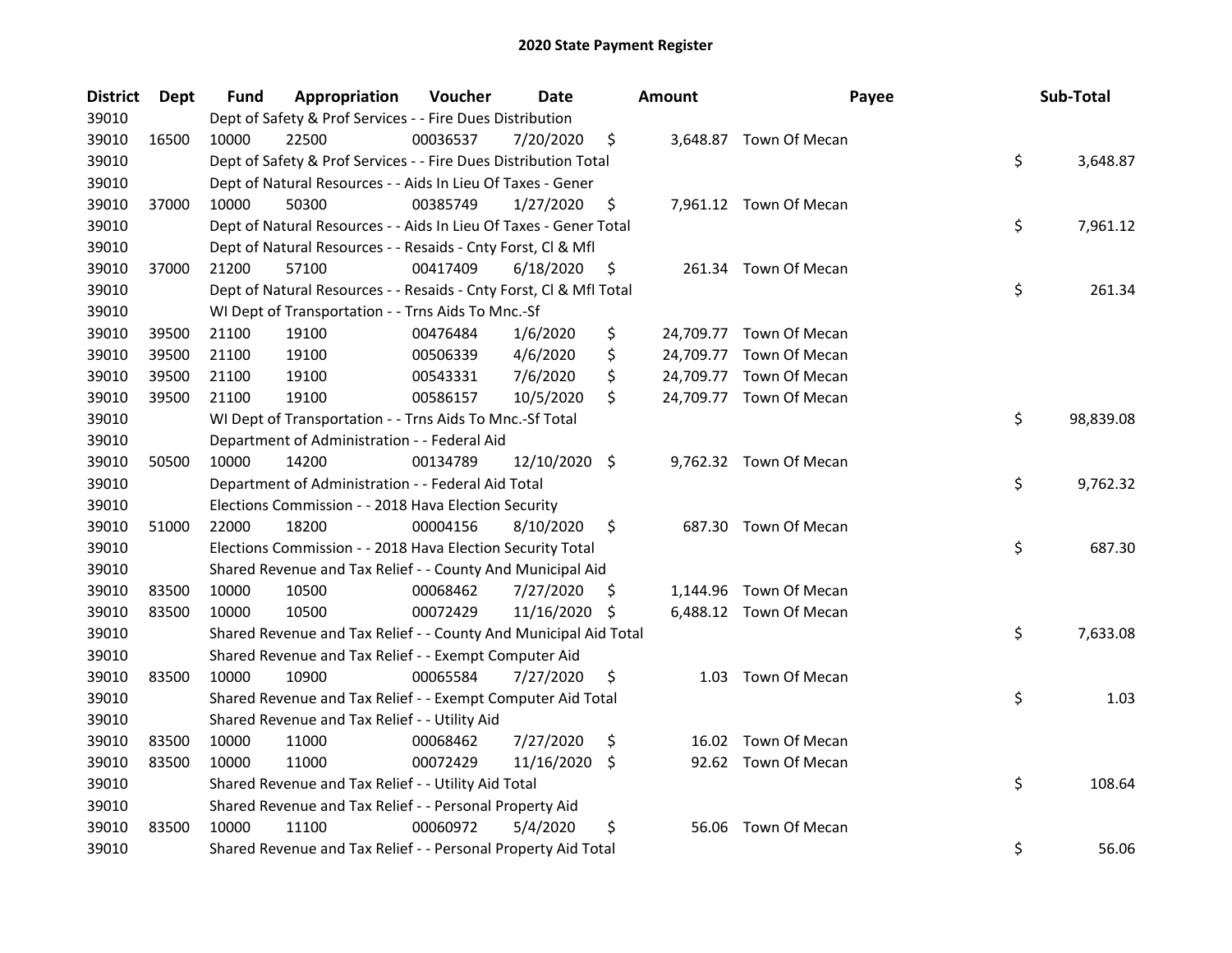|             | District Dept Fund Appropriation Voucher | Date | <b>Amount</b> | Payee | Sub-Total  |
|-------------|------------------------------------------|------|---------------|-------|------------|
| 39010 Total |                                          |      |               |       | 128,958.84 |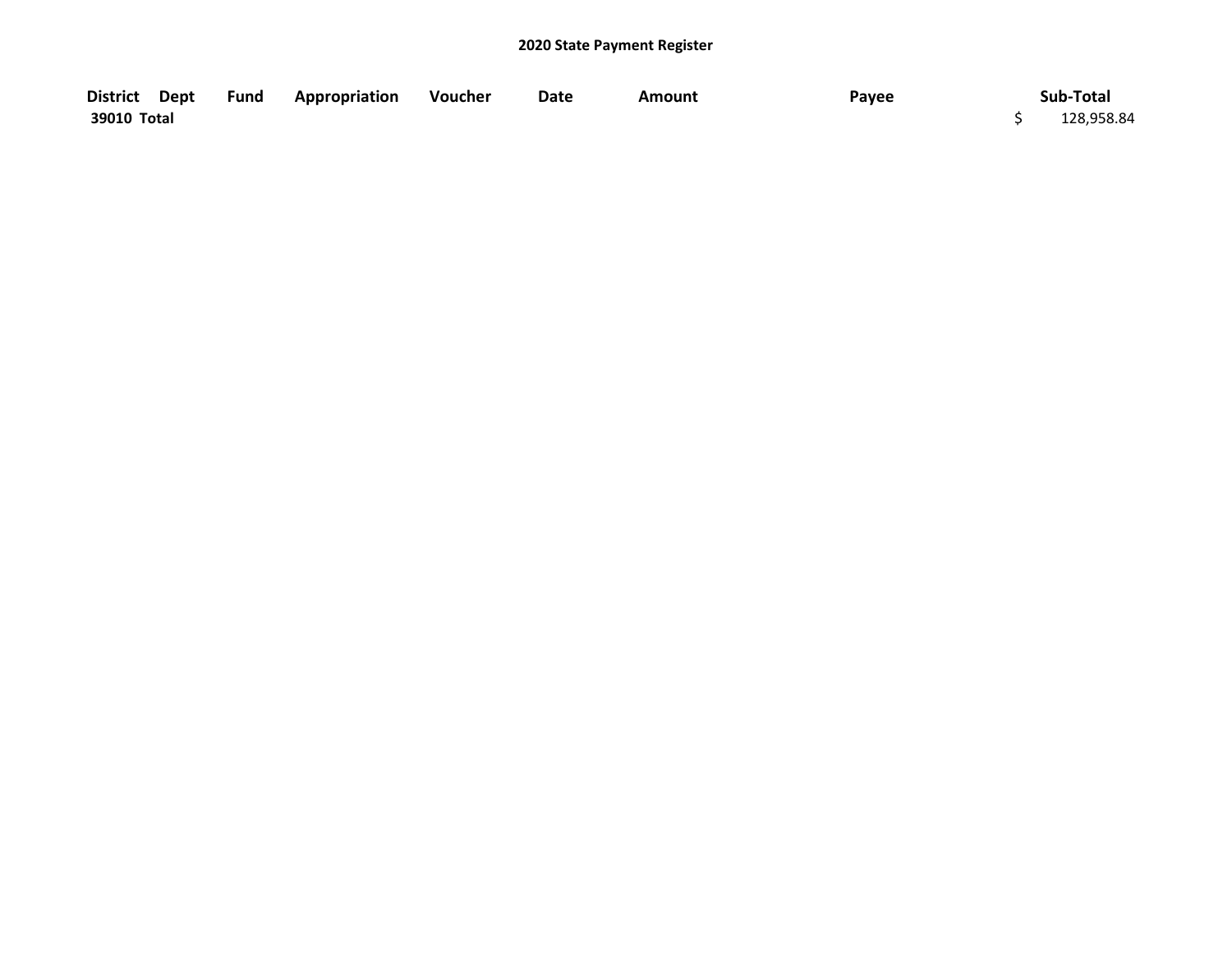| <b>District</b> | <b>Dept</b> | Fund  | Appropriation                                                      | Voucher  | <b>Date</b>   |     | <b>Amount</b> | Payee                      | Sub-Total       |
|-----------------|-------------|-------|--------------------------------------------------------------------|----------|---------------|-----|---------------|----------------------------|-----------------|
| 39012           |             |       | Dept of Safety & Prof Services - - Fire Dues Distribution          |          |               |     |               |                            |                 |
| 39012           | 16500       | 10000 | 22500                                                              | 00036538 | 7/20/2020     | \$  |               | 5,048.51 Town Of Montello  |                 |
| 39012           |             |       | Dept of Safety & Prof Services - - Fire Dues Distribution Total    |          |               |     |               |                            | \$<br>5,048.51  |
| 39012           |             |       | Dept of Natural Resources - - Aids In Lieu Of Taxes - Gener        |          |               |     |               |                            |                 |
| 39012           | 37000       | 10000 | 50300                                                              | 00385746 | 1/27/2020     | \$  |               | 1,961.24 Town Of Montello  |                 |
| 39012           | 37000       | 10000 | 50300                                                              | 00404037 | 4/21/2020     | \$  | 71.69         | Town Of Montello           |                 |
| 39012           | 37000       | 10000 | 50300                                                              | 00404039 | 4/21/2020     | \$  | 184.00        | Town Of Montello           |                 |
| 39012           |             |       | Dept of Natural Resources - - Aids In Lieu Of Taxes - Gener Total  |          |               |     |               |                            | \$<br>2,216.93  |
| 39012           |             |       | Dept of Natural Resources - - Resaids - Cnty Forst, Cl & Mfl       |          |               |     |               |                            |                 |
| 39012           | 37000       | 21200 | 57100                                                              | 00417410 | 6/18/2020     | \$  |               | 135.31 Town Of Montello    |                 |
| 39012           |             |       | Dept of Natural Resources - - Resaids - Cnty Forst, Cl & Mfl Total |          |               |     |               |                            | \$<br>135.31    |
| 39012           |             |       | Dept of Natural Resources - - Aids In Lieu Of Taxes - Sum S        |          |               |     |               |                            |                 |
| 39012           | 37000       | 21200 | 57900                                                              | 00404036 | 4/21/2020     | \$  | 18.40         | Town Of Montello           |                 |
| 39012           | 37000       | 21200 | 57900                                                              | 00404038 | 4/21/2020     | \$  | 58.24         | Town Of Montello           |                 |
| 39012           |             |       | Dept of Natural Resources - - Aids In Lieu Of Taxes - Sum S Total  |          |               |     |               |                            | \$<br>76.64     |
| 39012           |             |       | WI Dept of Transportation - - Trns Aids To Mnc.-Sf                 |          |               |     |               |                            |                 |
| 39012           | 39500       | 21100 | 19100                                                              | 00476485 | 1/6/2020      | \$  | 12,640.68     | Town Of Montello           |                 |
| 39012           | 39500       | 21100 | 19100                                                              | 00506340 | 4/6/2020      | \$  | 12,640.68     | Town Of Montello           |                 |
| 39012           | 39500       | 21100 | 19100                                                              | 00543332 | 7/6/2020      | \$  | 12,640.68     | Town Of Montello           |                 |
| 39012           | 39500       | 21100 | 19100                                                              | 00586158 | 10/5/2020     | \$  |               | 12,640.68 Town Of Montello |                 |
| 39012           |             |       | WI Dept of Transportation - - Trns Aids To Mnc.-Sf Total           |          |               |     |               |                            | \$<br>50,562.72 |
| 39012           |             |       | WI Dept of Transportation - - Loc Rd Imp Prg St Fd                 |          |               |     |               |                            |                 |
| 39012           | 39500       | 21100 | 27800                                                              | 00531344 | 6/1/2020      | \$  |               | 11,153.79 Town Of Montello |                 |
| 39012           |             |       | WI Dept of Transportation - - Loc Rd Imp Prg St Fd Total           |          |               |     |               |                            | \$<br>11,153.79 |
| 39012           |             |       | Department of Administration - - Federal Aid                       |          |               |     |               |                            |                 |
| 39012           | 50500       | 10000 | 14200                                                              | 00134790 | 12/10/2020 \$ |     |               | 9,988.11 Town Of Montello  |                 |
| 39012           |             |       | Department of Administration - - Federal Aid Total                 |          |               |     |               |                            | \$<br>9,988.11  |
| 39012           |             |       | Shared Revenue and Tax Relief - - County And Municipal Aid         |          |               |     |               |                            |                 |
| 39012           | 83500       | 10000 | 10500                                                              | 00068463 | 7/27/2020     | S   |               | 2,076.96 Town Of Montello  |                 |
| 39012           | 83500       | 10000 | 10500                                                              | 00072430 | 11/16/2020    | \$. |               | 11,769.45 Town Of Montello |                 |
| 39012           |             |       | Shared Revenue and Tax Relief - - County And Municipal Aid Total   |          |               |     |               |                            | \$<br>13,846.41 |
| 39012           |             |       | Shared Revenue and Tax Relief - - Exempt Computer Aid              |          |               |     |               |                            |                 |
| 39012           | 83500       | 10000 | 10900                                                              | 00065585 | 7/27/2020     | \$  |               | 1.03 Town Of Montello      |                 |
| 39012           |             |       | Shared Revenue and Tax Relief - - Exempt Computer Aid Total        |          |               |     |               |                            | \$<br>1.03      |
| 39012           |             |       | Shared Revenue and Tax Relief - - Utility Aid                      |          |               |     |               |                            |                 |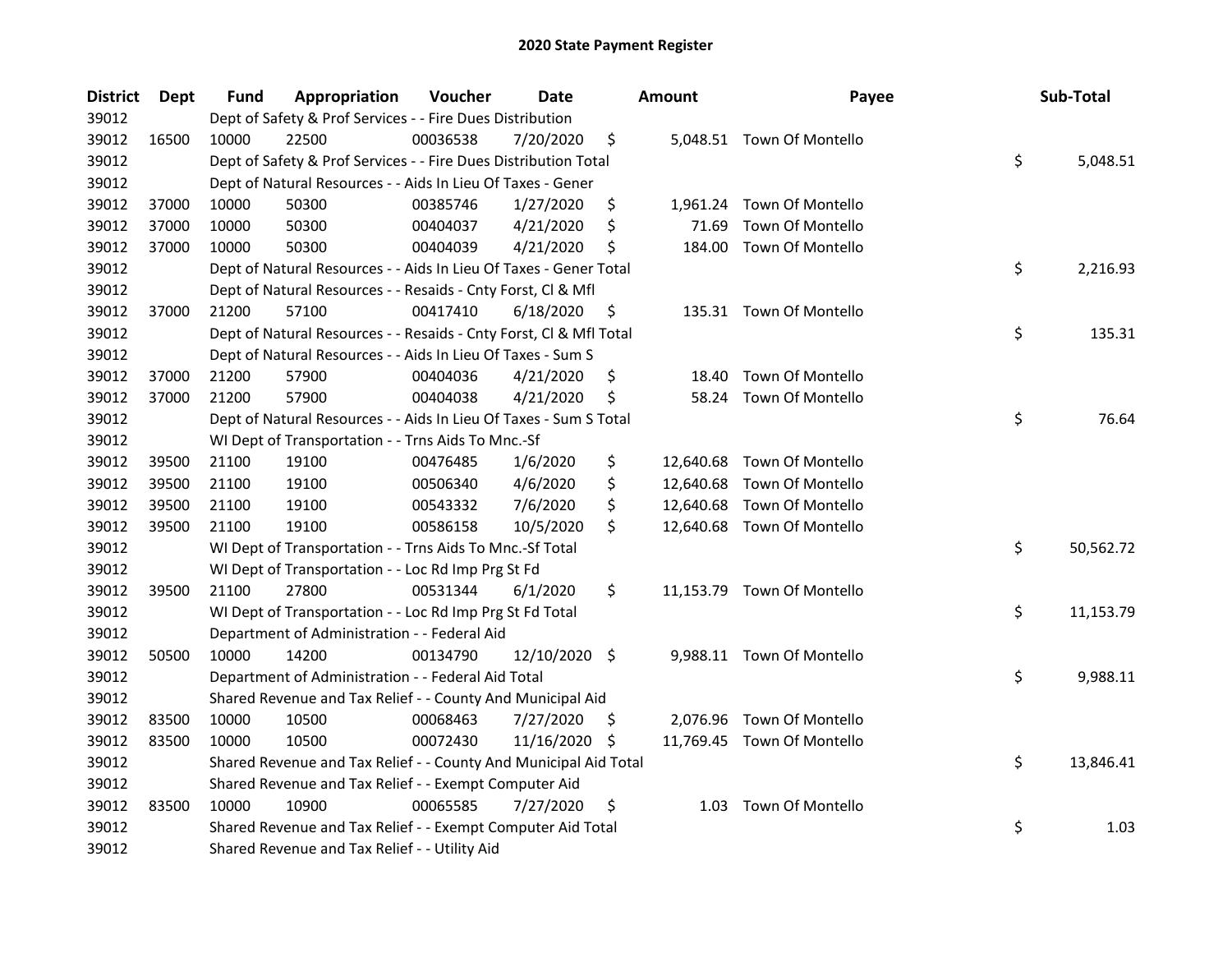| <b>District</b> | Dept  | Fund  | Appropriation                                                 | <b>Voucher</b> | Date       | <b>Amount</b> | Payee            | Sub-Total  |
|-----------------|-------|-------|---------------------------------------------------------------|----------------|------------|---------------|------------------|------------|
| 39012           | 83500 | 10000 | 11000                                                         | 00068463       | 7/27/2020  | 1.098.17      | Town Of Montello |            |
| 39012           | 83500 | 10000 | 11000                                                         | 00072430       | 11/16/2020 | 6.345.26      | Town Of Montello |            |
| 39012           |       |       | Shared Revenue and Tax Relief - - Utility Aid Total           |                |            |               |                  | 7,443.43   |
| 39012           |       |       | Shared Revenue and Tax Relief - - Personal Property Aid       |                |            |               |                  |            |
| 39012           | 83500 | 10000 | 11100                                                         | 00060973       | 5/4/2020   | 144.21        | Town Of Montello |            |
| 39012           |       |       | Shared Revenue and Tax Relief - - Personal Property Aid Total |                |            |               |                  | 144.21     |
| 39012 Total     |       |       |                                                               |                |            |               |                  | 100.617.09 |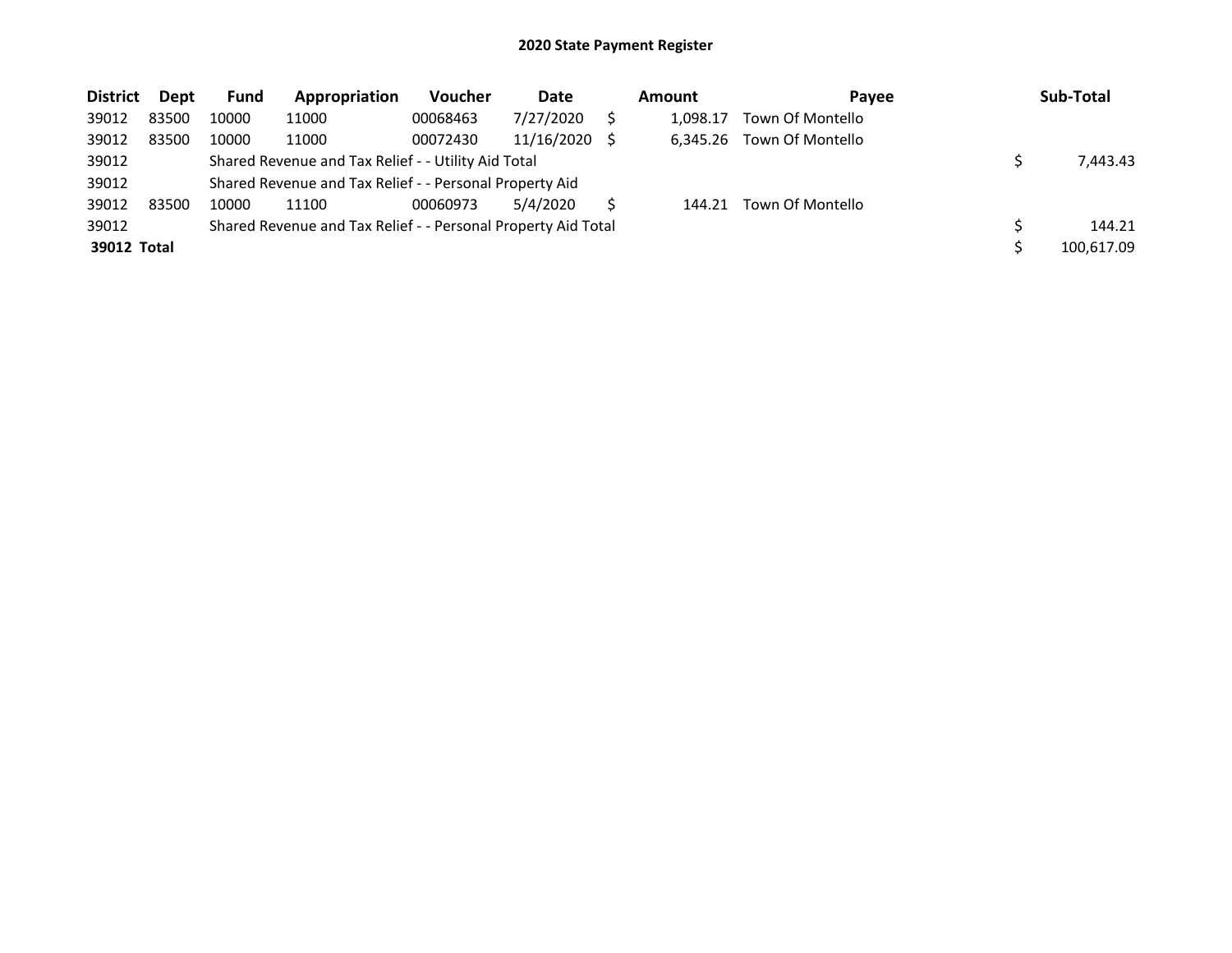| <b>District</b> | Dept  | <b>Fund</b> | Appropriation                                                      | Voucher  | Date       |     | <b>Amount</b> | Payee                        | Sub-Total       |
|-----------------|-------|-------------|--------------------------------------------------------------------|----------|------------|-----|---------------|------------------------------|-----------------|
| 39014           |       |             | Dept of Safety & Prof Services - - Fire Dues Distribution          |          |            |     |               |                              |                 |
| 39014           | 16500 | 10000       | 22500                                                              | 00036539 | 7/17/2020  | \$  |               | 1,617.20 Town Of Moundville  |                 |
| 39014           |       |             | Dept of Safety & Prof Services - - Fire Dues Distribution Total    |          |            |     |               |                              | \$<br>1,617.20  |
| 39014           |       |             | Dept of Natural Resources - - Resaids - Cnty Forst, Cl & Mfl       |          |            |     |               |                              |                 |
| 39014           | 37000 | 21200       | 57100                                                              | 00417411 | 6/18/2020  | \$  |               | 145.11 Town Of Moundville    |                 |
| 39014           |       |             | Dept of Natural Resources - - Resaids - Cnty Forst, CI & Mfl Total |          |            |     |               |                              | \$<br>145.11    |
| 39014           |       |             | WI Dept of Transportation - - Trns Aids To Mnc.-Sf                 |          |            |     |               |                              |                 |
| 39014           | 39500 | 21100       | 19100                                                              | 00476486 | 1/6/2020   | \$  |               | 11,182.14 Town Of Moundville |                 |
| 39014           | 39500 | 21100       | 19100                                                              | 00506341 | 4/6/2020   | \$  |               | 11,182.14 Town Of Moundville |                 |
| 39014           | 39500 | 21100       | 19100                                                              | 00543333 | 7/6/2020   | \$  |               | 11,182.14 Town Of Moundville |                 |
| 39014           | 39500 | 21100       | 19100                                                              | 00586159 | 10/5/2020  | \$  |               | 11,182.14 Town Of Moundville |                 |
| 39014           |       |             | WI Dept of Transportation - - Trns Aids To Mnc.-Sf Total           |          |            |     |               |                              | \$<br>44,728.56 |
| 39014           |       |             | Department of Administration - - Federal Aid                       |          |            |     |               |                              |                 |
| 39014           | 50500 | 10000       | 14200                                                              | 00130020 | 10/1/2020  | \$  |               | 8,007.80 Town Of Moundville  |                 |
| 39014           | 50500 | 10000       | 14200                                                              | 00134791 | 12/9/2020  | \$  | 1,226.20      | Town Of Moundville           |                 |
| 39014           | 50500 | 10000       | 14200                                                              | 00136394 | 12/16/2020 | \$  |               | 853.76 Town Of Moundville    |                 |
| 39014           |       |             | Department of Administration - - Federal Aid Total                 |          |            |     |               |                              | \$<br>10,087.76 |
| 39014           |       |             | Elections Commission - - 2018 Hava Election Security               |          |            |     |               |                              |                 |
| 39014           | 51000 | 22000       | 18200                                                              | 00003474 | 6/29/2020  | \$  | 511.30        | Town Of Moundville           |                 |
| 39014           |       |             | Elections Commission - - 2018 Hava Election Security Total         |          |            |     |               |                              | \$<br>511.30    |
| 39014           |       |             | Shared Revenue and Tax Relief - - County And Municipal Aid         |          |            |     |               |                              |                 |
| 39014           | 83500 | 10000       | 10500                                                              | 00068464 | 7/27/2020  | S   | 3,063.39      | Town Of Moundville           |                 |
| 39014           | 83500 | 10000       | 10500                                                              | 00072431 | 11/16/2020 | -\$ |               | 17,359.19 Town Of Moundville |                 |
| 39014           |       |             | Shared Revenue and Tax Relief - - County And Municipal Aid Total   |          |            |     |               |                              | \$<br>20,422.58 |
| 39014           |       |             | Shared Revenue and Tax Relief - - Utility Aid                      |          |            |     |               |                              |                 |
| 39014           | 83500 | 10000       | 11000                                                              | 00068464 | 7/27/2020  | \$  | 162.91        | Town Of Moundville           |                 |
| 39014           | 83500 | 10000       | 11000                                                              | 00072431 | 11/16/2020 | \$  | 953.25        | Town Of Moundville           |                 |
| 39014           |       |             | Shared Revenue and Tax Relief - - Utility Aid Total                |          |            |     |               |                              | \$<br>1,116.16  |
| 39014           |       |             | Shared Revenue and Tax Relief - - Personal Property Aid            |          |            |     |               |                              |                 |
| 39014           | 83500 | 10000       | 11100                                                              | 00060974 | 5/4/2020   | \$  |               | 478.62 Town Of Moundville    |                 |
| 39014           |       |             | Shared Revenue and Tax Relief - - Personal Property Aid Total      |          |            |     |               |                              | \$<br>478.62    |
| 39014 Total     |       |             |                                                                    |          |            |     |               |                              | \$<br>79,107.29 |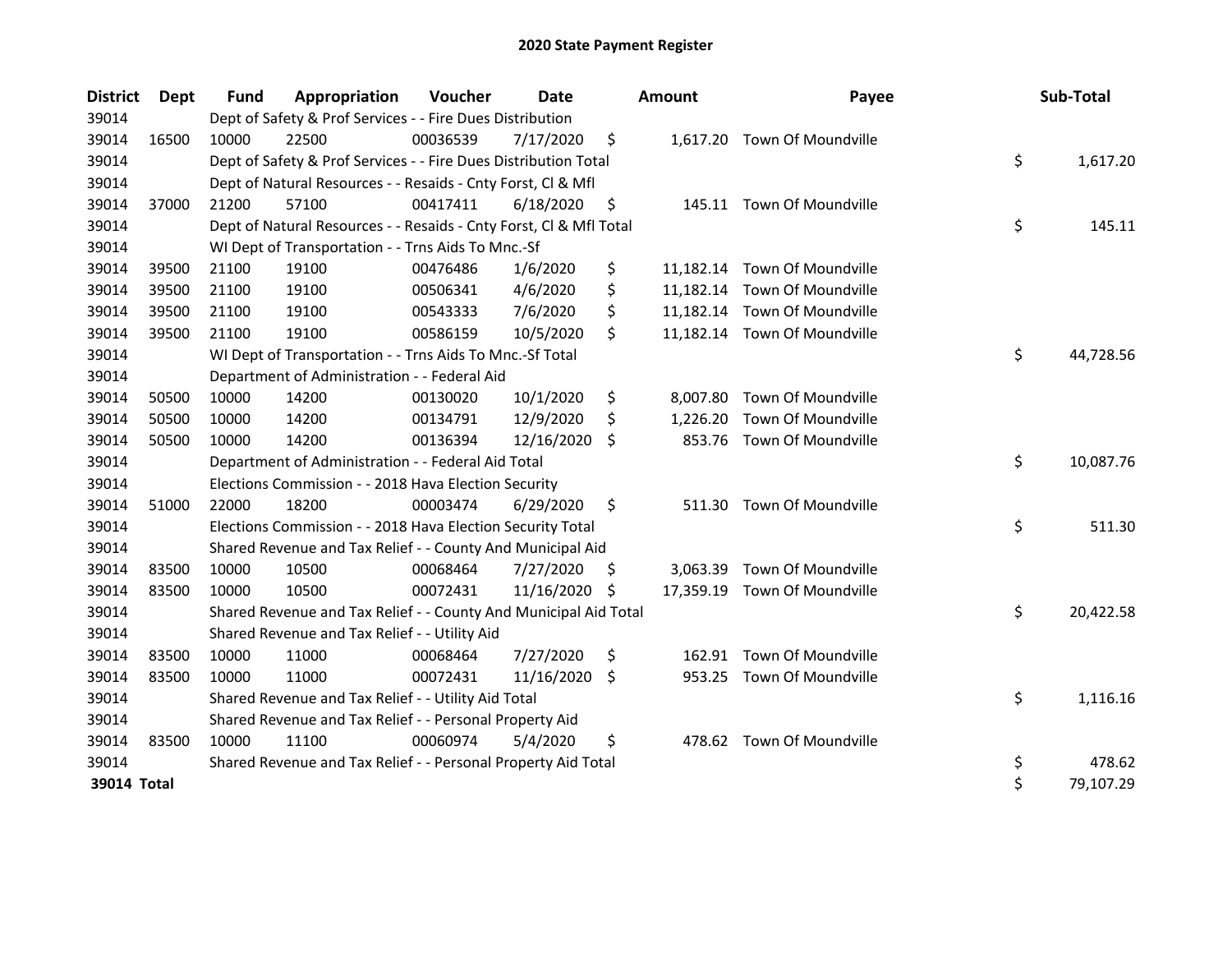| District | <b>Dept</b> | Fund  | Appropriation                                                      | Voucher  | Date            |     | <b>Amount</b> | Payee                      | Sub-Total       |
|----------|-------------|-------|--------------------------------------------------------------------|----------|-----------------|-----|---------------|----------------------------|-----------------|
| 39016    |             |       | Dept of Safety & Prof Services - - Fire Dues Distribution          |          |                 |     |               |                            |                 |
| 39016    | 16500       | 10000 | 22500                                                              | 00036540 | 7/20/2020       | \$  |               | 2,906.90 Town Of Neshkoro  |                 |
| 39016    |             |       | Dept of Safety & Prof Services - - Fire Dues Distribution Total    |          |                 |     |               |                            | \$<br>2,906.90  |
| 39016    |             |       | Dept of Natural Resources - - Aids In Lieu Of Taxes - Gener        |          |                 |     |               |                            |                 |
| 39016    | 37000       | 10000 | 50300                                                              | 00385750 | 1/27/2020       | \$  |               | 15,793.19 Town Of Neshkoro |                 |
| 39016    | 37000       | 10000 | 50300                                                              | 00404203 | 4/21/2020       | \$  |               | 143.81 Town Of Neshkoro    |                 |
| 39016    |             |       | Dept of Natural Resources - - Aids In Lieu Of Taxes - Gener Total  |          |                 |     |               |                            | \$<br>15,937.00 |
| 39016    |             |       | Dept of Natural Resources - - Resaids - Cnty Forst, Cl & Mfl       |          |                 |     |               |                            |                 |
| 39016    | 37000       | 21200 | 57100                                                              | 00417412 | 6/18/2020       | \$  |               | 229.85 Town Of Neshkoro    |                 |
| 39016    |             |       | Dept of Natural Resources - - Resaids - Cnty Forst, Cl & Mfl Total |          |                 |     |               |                            | \$<br>229.85    |
| 39016    |             |       | Dept of Natural Resources - - Aids In Lieu Of Taxes - Sum S        |          |                 |     |               |                            |                 |
| 39016    | 37000       | 21200 | 57900                                                              | 00404202 | 4/21/2020       | \$  |               | 10.78 Town Of Neshkoro     |                 |
| 39016    |             |       | Dept of Natural Resources - - Aids In Lieu Of Taxes - Sum S Total  |          |                 |     |               |                            | \$<br>10.78     |
| 39016    |             |       | WI Dept of Transportation - - Trns Aids To Mnc.-Sf                 |          |                 |     |               |                            |                 |
| 39016    | 39500       | 21100 | 19100                                                              | 00476487 | 1/6/2020        | \$  |               | 16,891.47 Town Of Neshkoro |                 |
| 39016    | 39500       | 21100 | 19100                                                              | 00506342 | 4/6/2020        | \$  |               | 16,891.47 Town Of Neshkoro |                 |
| 39016    | 39500       | 21100 | 19100                                                              | 00543334 | 7/6/2020        | \$  |               | 16,891.47 Town Of Neshkoro |                 |
| 39016    | 39500       | 21100 | 19100                                                              | 00586160 | 10/5/2020       | \$  |               | 16,891.47 Town Of Neshkoro |                 |
| 39016    |             |       | WI Dept of Transportation - - Trns Aids To Mnc.-Sf Total           |          |                 |     |               |                            | \$<br>67,565.88 |
| 39016    |             |       | WI Dept of Transportation - - Loc Rd Imp Prg St Fd                 |          |                 |     |               |                            |                 |
| 39016    | 39500       | 21100 | 27800                                                              | 00599933 | $10/16/2020$ \$ |     |               | 11,260.52 Town Of Neshkoro |                 |
| 39016    |             |       | WI Dept of Transportation - - Loc Rd Imp Prg St Fd Total           |          |                 |     |               |                            | \$<br>11,260.52 |
| 39016    |             |       | Department of Administration - - Federal Aid                       |          |                 |     |               |                            |                 |
| 39016    | 50500       | 10000 | 14200                                                              | 00134792 | 12/10/2020 \$   |     |               | 8,595.12 Town Of Neshkoro  |                 |
| 39016    |             |       | Department of Administration - - Federal Aid Total                 |          |                 |     |               |                            | \$<br>8,595.12  |
| 39016    |             |       | Elections Commission - - 2018 Hava Election Security               |          |                 |     |               |                            |                 |
| 39016    | 51000       | 22000 | 18200                                                              | 00003660 | 6/30/2020       | \$  |               | 597.10 Town Of Neshkoro    |                 |
| 39016    |             |       | Elections Commission - - 2018 Hava Election Security Total         |          |                 |     |               |                            | \$<br>597.10    |
| 39016    |             |       | Shared Revenue and Tax Relief - - County And Municipal Aid         |          |                 |     |               |                            |                 |
| 39016    | 83500       | 10000 | 10500                                                              | 00068465 | 7/27/2020       | \$. |               | 1,289.20 Town Of Neshkoro  |                 |
| 39016    | 83500       | 10000 | 10500                                                              | 00072432 | 11/16/2020 \$   |     |               | 7,305.44 Town Of Neshkoro  |                 |
| 39016    |             |       | Shared Revenue and Tax Relief - - County And Municipal Aid Total   |          |                 |     |               |                            | \$<br>8,594.64  |
| 39016    |             |       | Shared Revenue and Tax Relief - - Exempt Computer Aid              |          |                 |     |               |                            |                 |
| 39016    | 83500       | 10000 | 10900                                                              | 00065586 | 7/27/2020       | \$  | 1.03          | Town Of Neshkoro           |                 |
| 39016    |             |       | Shared Revenue and Tax Relief - - Exempt Computer Aid Total        |          |                 |     |               |                            | \$<br>1.03      |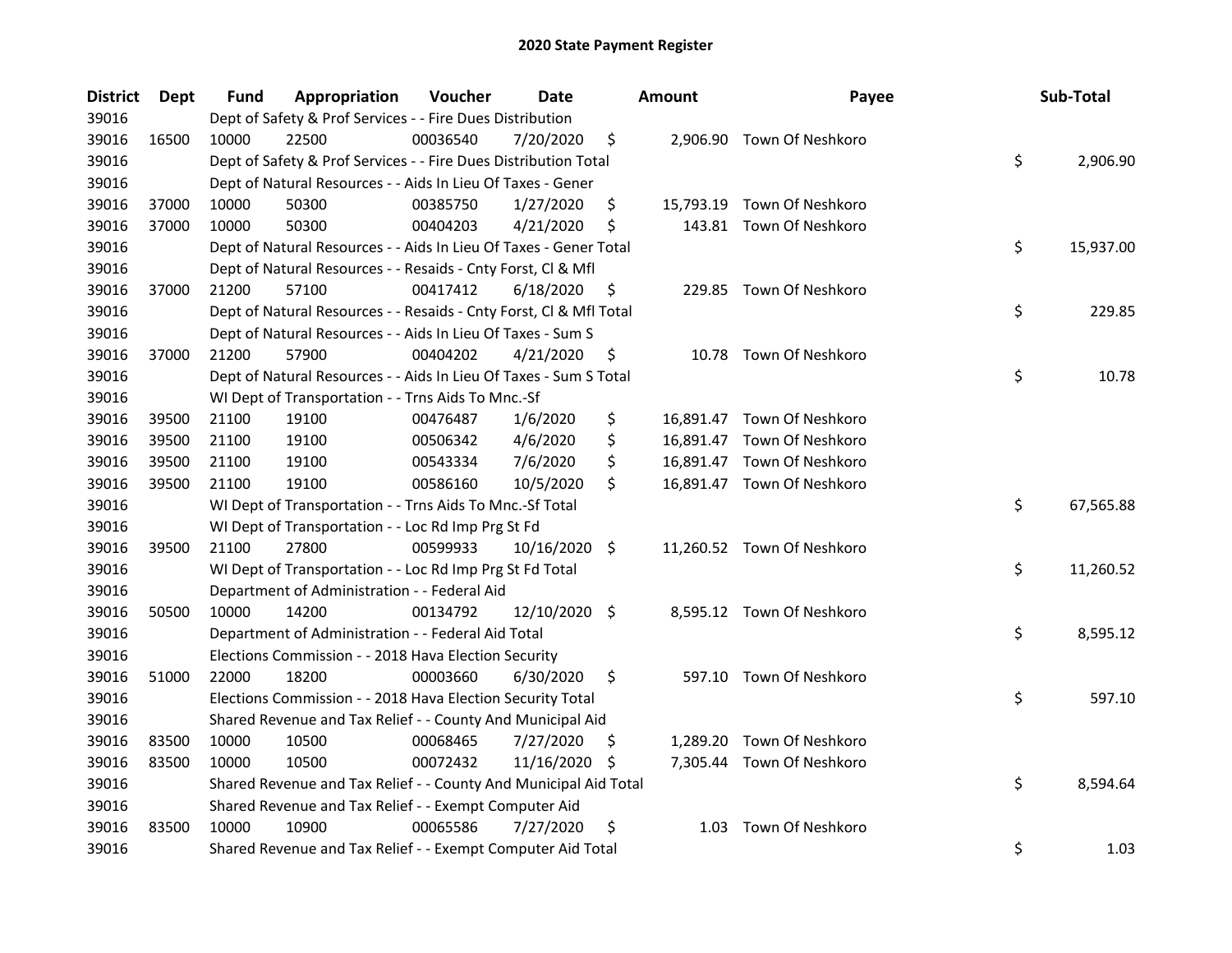| <b>District</b> | Dept  | <b>Fund</b> | Appropriation                                                 | <b>Voucher</b> | Date       | <b>Amount</b> | Payee            | Sub-Total  |
|-----------------|-------|-------------|---------------------------------------------------------------|----------------|------------|---------------|------------------|------------|
| 39016           |       |             | Shared Revenue and Tax Relief - - Utility Aid                 |                |            |               |                  |            |
| 39016           | 83500 | 10000       | 11000                                                         | 00068465       | 7/27/2020  | 2.96          | Town Of Neshkoro |            |
| 39016           | 83500 | 10000       | 11000                                                         | 00072432       | 11/16/2020 | 18.75         | Town Of Neshkoro |            |
| 39016           |       |             | Shared Revenue and Tax Relief - - Utility Aid Total           |                |            |               |                  | 21.71      |
| 39016           |       |             | Shared Revenue and Tax Relief - - Personal Property Aid       |                |            |               |                  |            |
| 39016           | 83500 | 10000       | 11100                                                         | 00060975       | 5/4/2020   | 59.12         | Town Of Neshkoro |            |
| 39016           |       |             | Shared Revenue and Tax Relief - - Personal Property Aid Total |                |            |               |                  | 59.12      |
| 39016 Total     |       |             |                                                               |                |            |               |                  | 115,779.65 |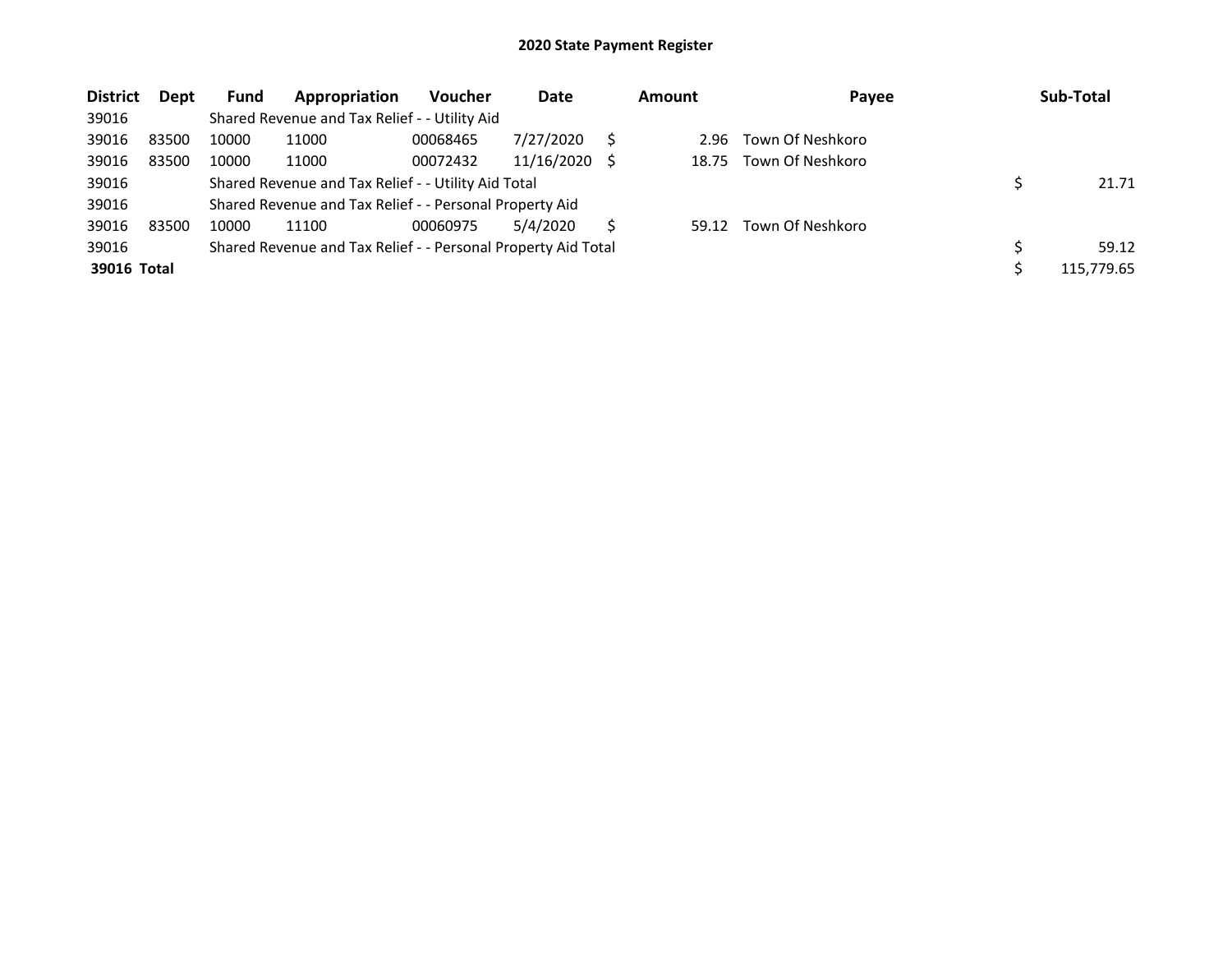| <b>District</b> | Dept  | <b>Fund</b> | Appropriation                                                      | Voucher  | Date       |     | <b>Amount</b> | Payee                    | Sub-Total        |
|-----------------|-------|-------------|--------------------------------------------------------------------|----------|------------|-----|---------------|--------------------------|------------------|
| 39018           |       |             | Dept of Safety & Prof Services - - Fire Dues Distribution          |          |            |     |               |                          |                  |
| 39018           | 16500 | 10000       | 22500                                                              | 00036541 | 7/20/2020  | \$  |               | 2,224.60 Town Of Newton  |                  |
| 39018           |       |             | Dept of Safety & Prof Services - - Fire Dues Distribution Total    |          |            |     |               |                          | \$<br>2,224.60   |
| 39018           |       |             | Dept of Natural Resources - - Aids In Lieu Of Taxes - Gener        |          |            |     |               |                          |                  |
| 39018           | 37000 | 10000       | 50300                                                              | 00385754 | 1/24/2020  | \$  |               | 13,378.56 Town Of Newton |                  |
| 39018           | 37000 | 10000       | 50300                                                              | 00404390 | 4/21/2020  | \$  |               | 1,321.22 Town Of Newton  |                  |
| 39018           |       |             | Dept of Natural Resources - - Aids In Lieu Of Taxes - Gener Total  |          |            |     |               |                          | \$<br>14,699.78  |
| 39018           |       |             | Dept of Natural Resources - - General Program Operations --        |          |            |     |               |                          |                  |
| 39018           | 37000 | 21200       | 25400                                                              | 00436898 | 9/23/2020  | \$  |               | 261.25 Town Of Newton    |                  |
| 39018           |       |             | Dept of Natural Resources - - General Program Operations -- Total  |          |            |     |               |                          | \$<br>261.25     |
| 39018           |       |             | Dept of Natural Resources - - Resaids - Cnty Forst, Cl & Mfl       |          |            |     |               |                          |                  |
| 39018           | 37000 | 21200       | 57100                                                              | 00417413 | 6/18/2020  | \$. |               | 412.70 Town Of Newton    |                  |
| 39018           |       |             | Dept of Natural Resources - - Resaids - Cnty Forst, Cl & Mfl Total |          |            |     |               |                          | \$<br>412.70     |
| 39018           |       |             | Dept of Natural Resources - - Aids In Lieu Of Taxes - Sum S        |          |            |     |               |                          |                  |
| 39018           | 37000 | 21200       | 57900                                                              | 00404389 | 4/21/2020  | \$, | 506.80        | Town Of Newton           |                  |
| 39018           |       |             | Dept of Natural Resources - - Aids In Lieu Of Taxes - Sum S Total  |          |            |     |               |                          | \$<br>506.80     |
| 39018           |       |             | Dept of Natural Resources - - Rec & Resource Aids, Fed             |          |            |     |               |                          |                  |
| 39018           | 37000 | 21200       | 58300                                                              | 00426505 | 7/30/2020  | \$  |               | 1,939.53 Town Of Newton  |                  |
| 39018           |       |             | Dept of Natural Resources - - Rec & Resource Aids, Fed Total       |          |            |     |               |                          | \$<br>1,939.53   |
| 39018           |       |             | WI Dept of Transportation - - Trns Aids To Mnc.-Sf                 |          |            |     |               |                          |                  |
| 39018           | 39500 | 21100       | 19100                                                              | 00476488 | 1/6/2020   | \$  |               | 27,370.62 Town Of Newton |                  |
| 39018           | 39500 | 21100       | 19100                                                              | 00506343 | 4/6/2020   | \$  |               | 27,370.62 Town Of Newton |                  |
| 39018           | 39500 | 21100       | 19100                                                              | 00543335 | 7/6/2020   | \$  |               | 27,370.62 Town Of Newton |                  |
| 39018           | 39500 | 21100       | 19100                                                              | 00586161 | 10/5/2020  | \$  |               | 27,370.62 Town Of Newton |                  |
| 39018           |       |             | WI Dept of Transportation - - Trns Aids To Mnc.-Sf Total           |          |            |     |               |                          | \$<br>109,482.48 |
| 39018           |       |             | Department of Administration - - Federal Aid                       |          |            |     |               |                          |                  |
| 39018           | 50500 | 10000       | 14200                                                              | 00134793 | 12/9/2020  | \$  |               | 8,097.50 Town Of Newton  |                  |
| 39018           |       |             | Department of Administration - - Federal Aid Total                 |          |            |     |               |                          | \$<br>8,097.50   |
| 39018           |       |             | Shared Revenue and Tax Relief - - County And Municipal Aid         |          |            |     |               |                          |                  |
| 39018           | 83500 | 10000       | 10500                                                              | 00068466 | 7/27/2020  | \$  |               | 1,041.28 Town Of Newton  |                  |
| 39018           | 83500 | 10000       | 10500                                                              | 00072433 | 11/16/2020 | \$. |               | 5,900.58 Town Of Newton  |                  |
| 39018           |       |             | Shared Revenue and Tax Relief - - County And Municipal Aid Total   |          |            |     |               |                          | \$<br>6,941.86   |
| 39018           |       |             | Shared Revenue and Tax Relief - - Exempt Computer Aid              |          |            |     |               |                          |                  |
| 39018           | 83500 | 10000       | 10900                                                              | 00065587 | 7/27/2020  | \$  | 87.29         | Town Of Newton           |                  |
| 39018           |       |             | Shared Revenue and Tax Relief - - Exempt Computer Aid Total        |          |            |     |               |                          | \$<br>87.29      |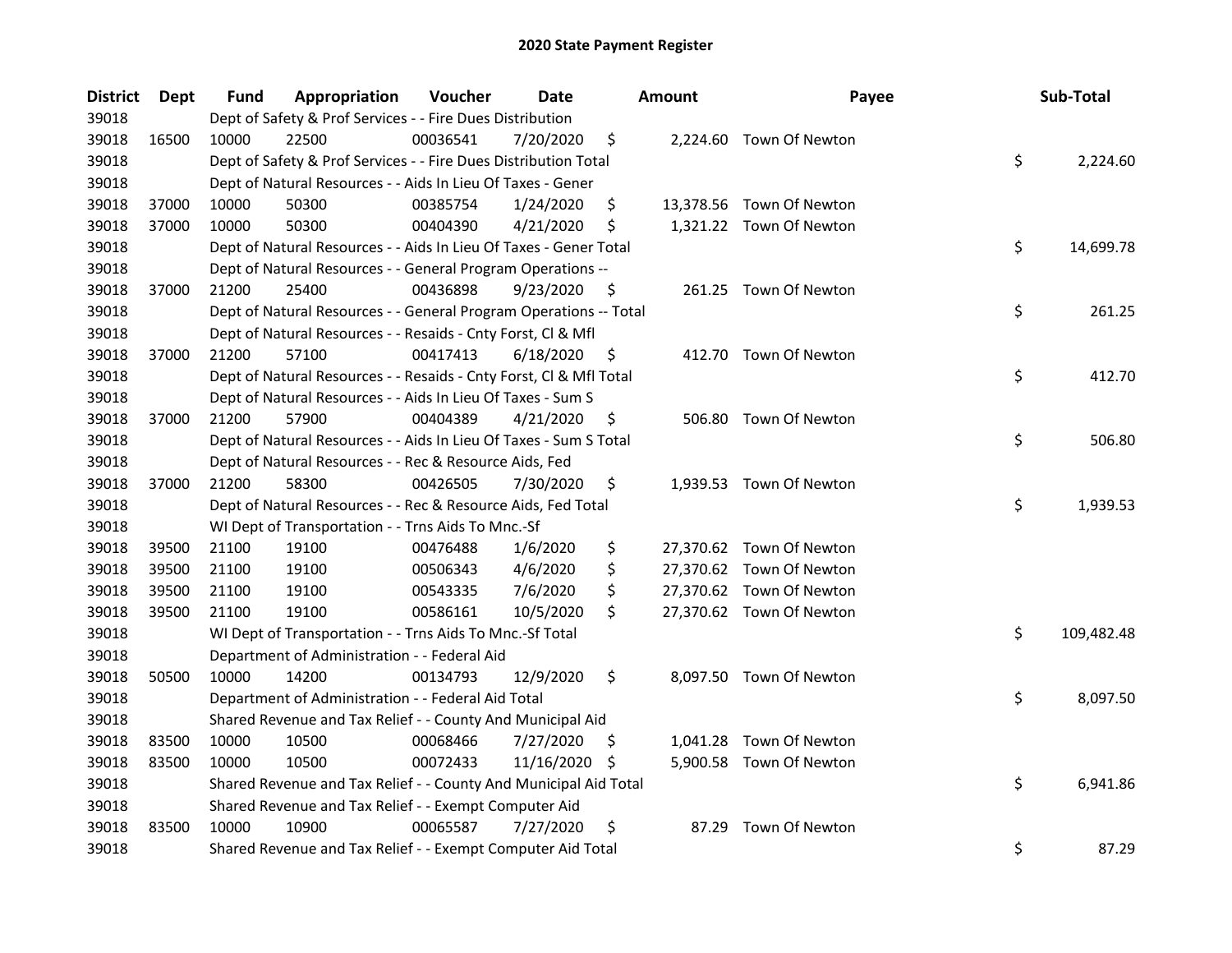| <b>District</b> | <b>Dept</b> | <b>Fund</b> | Appropriation                                                 | <b>Voucher</b> | Date     | Amount |  | <b>Pavee</b>            | Sub-Total  |
|-----------------|-------------|-------------|---------------------------------------------------------------|----------------|----------|--------|--|-------------------------|------------|
| 39018           |             |             | Shared Revenue and Tax Relief - - Personal Property Aid       |                |          |        |  |                         |            |
| 39018           | 83500       | 10000       | 11100                                                         | 00060976       | 5/4/2020 |        |  | 3.256.41 Town Of Newton |            |
| 39018           |             |             | Shared Revenue and Tax Relief - - Personal Property Aid Total |                |          |        |  |                         | 3.256.41   |
| 39018 Total     |             |             |                                                               |                |          |        |  |                         | 147.910.20 |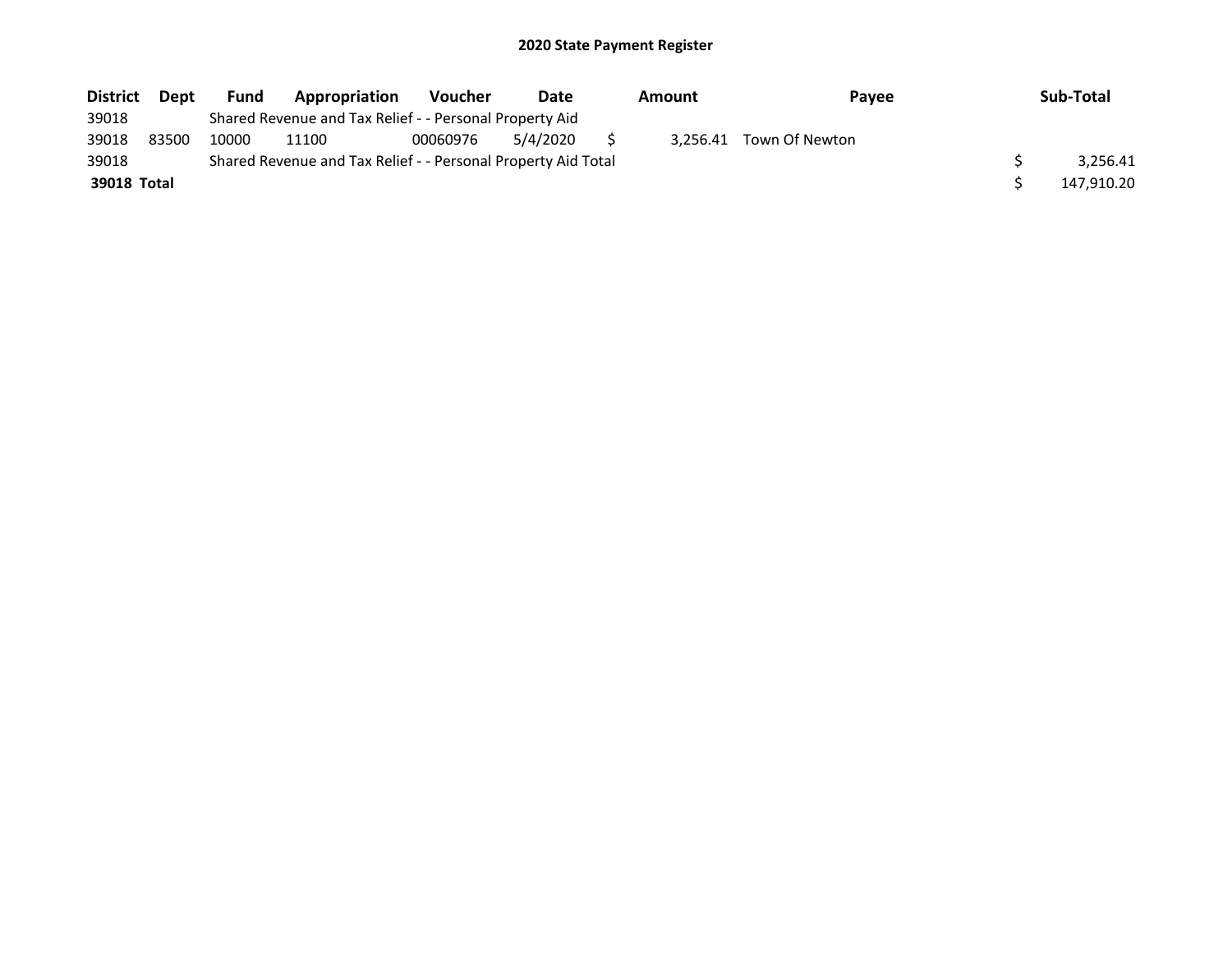| <b>District</b> | <b>Dept</b> | Fund  | Appropriation                                                          | Voucher  | Date       |     | <b>Amount</b> | Payee                    | Sub-Total       |
|-----------------|-------------|-------|------------------------------------------------------------------------|----------|------------|-----|---------------|--------------------------|-----------------|
| 39020           |             |       | Dept of Safety & Prof Services - - Fire Dues Distribution              |          |            |     |               |                          |                 |
| 39020           | 16500       | 10000 | 22500                                                                  | 00036542 | 7/20/2020  | \$  |               | 3,849.90 Town Of Oxford  |                 |
| 39020           |             |       | Dept of Safety & Prof Services - - Fire Dues Distribution Total        |          |            |     |               |                          | \$<br>3,849.90  |
| 39020           |             |       | Dept of Natural Resources - - Aids In Lieu Of Taxes - Gener            |          |            |     |               |                          |                 |
| 39020           | 37000       | 10000 | 50300                                                                  | 00404459 | 4/21/2020  | \$  |               | 2.16 Town Of Oxford      |                 |
| 39020           |             |       | Dept of Natural Resources - - Aids In Lieu Of Taxes - Gener Total      |          |            |     |               |                          | \$<br>2.16      |
| 39020           |             |       | Dept of Natural Resources - - Resaids - Cnty Forst, Cl & Mfl           |          |            |     |               |                          |                 |
| 39020           | 37000       | 21200 | 57100                                                                  | 00417414 | 6/18/2020  | \$  |               | 317.71 Town Of Oxford    |                 |
| 39020           |             |       | Dept of Natural Resources - - Resaids - Cnty Forst, Cl & Mfl Total     |          |            |     |               |                          | \$<br>317.71    |
| 39020           |             |       | WI Dept of Transportation - - Trns Aids To Mnc.-Sf                     |          |            |     |               |                          |                 |
| 39020           | 39500       | 21100 | 19100                                                                  | 00476489 | 1/6/2020   | \$  |               | 21,970.08 Town Of Oxford |                 |
| 39020           | 39500       | 21100 | 19100                                                                  | 00506344 | 4/6/2020   | \$  |               | 21,970.08 Town Of Oxford |                 |
| 39020           | 39500       | 21100 | 19100                                                                  | 00543336 | 7/6/2020   | \$  |               | 21,970.08 Town Of Oxford |                 |
| 39020           | 39500       | 21100 | 19100                                                                  | 00586162 | 10/5/2020  | \$  |               | 21,970.08 Town Of Oxford |                 |
| 39020           |             |       | WI Dept of Transportation - - Trns Aids To Mnc.-Sf Total               |          |            |     |               |                          | \$<br>87,880.32 |
| 39020           |             |       | WI Dept of Transportation - - Loc Rd Imp Prg St Fd                     |          |            |     |               |                          |                 |
| 39020           | 39500       | 21100 | 27800                                                                  | 00562855 | 8/7/2020   | \$  |               | 11,153.79 Town Of Oxford |                 |
| 39020           |             |       | WI Dept of Transportation - - Loc Rd Imp Prg St Fd Total               |          |            |     |               |                          | \$<br>11,153.79 |
| 39020           |             |       | Department of Military Affairs - - Disaster Recovery Aid               |          |            |     |               |                          |                 |
| 39020           | 46500       | 10000 | 30500                                                                  | 00075234 | 3/11/2020  | \$  |               | 2,015.83 Town Of Oxford  |                 |
| 39020           |             |       | Department of Military Affairs - - Disaster Recovery Aid Total         |          |            |     |               |                          | \$<br>2,015.83  |
| 39020           |             |       | Department of Military Affairs - - Federal Aid, Local Assistance       |          |            |     |               |                          |                 |
| 39020           | 46500       | 10000 | 34200                                                                  | 00075234 | 3/11/2020  | \$  |               | 12,094.97 Town Of Oxford |                 |
| 39020           |             |       | Department of Military Affairs - - Federal Aid, Local Assistance Total |          |            |     |               |                          | \$<br>12,094.97 |
| 39020           |             |       | Department of Administration - - Federal Aid                           |          |            |     |               |                          |                 |
| 39020           | 50500       | 10000 | 14200                                                                  | 00130021 | 10/2/2020  | \$  |               | 3,030.35 Town Of Oxford  |                 |
| 39020           | 50500       | 10000 | 14200                                                                  | 00134794 | 12/10/2020 | \$  |               | 9,260.08 Town Of Oxford  |                 |
| 39020           |             |       | Department of Administration - - Federal Aid Total                     |          |            |     |               |                          | \$<br>12,290.43 |
| 39020           |             |       | Elections Commission - - 2018 Hava Election Security                   |          |            |     |               |                          |                 |
| 39020           | 51000       | 22000 | 18200                                                                  | 00003992 | 7/30/2020  | \$  |               | 787.40 Town Of Oxford    |                 |
| 39020           |             |       | Elections Commission - - 2018 Hava Election Security Total             |          |            |     |               |                          | \$<br>787.40    |
| 39020           |             |       | Shared Revenue and Tax Relief - - County And Municipal Aid             |          |            |     |               |                          |                 |
| 39020           | 83500       | 10000 | 10500                                                                  | 00068467 | 7/27/2020  | \$  |               | 1,576.65 Town Of Oxford  |                 |
| 39020           | 83500       | 10000 | 10500                                                                  | 00072434 | 11/16/2020 | \$. | 8,934.32      | Town Of Oxford           |                 |
| 39020           |             |       | Shared Revenue and Tax Relief - - County And Municipal Aid Total       |          |            |     |               |                          | \$<br>10,510.97 |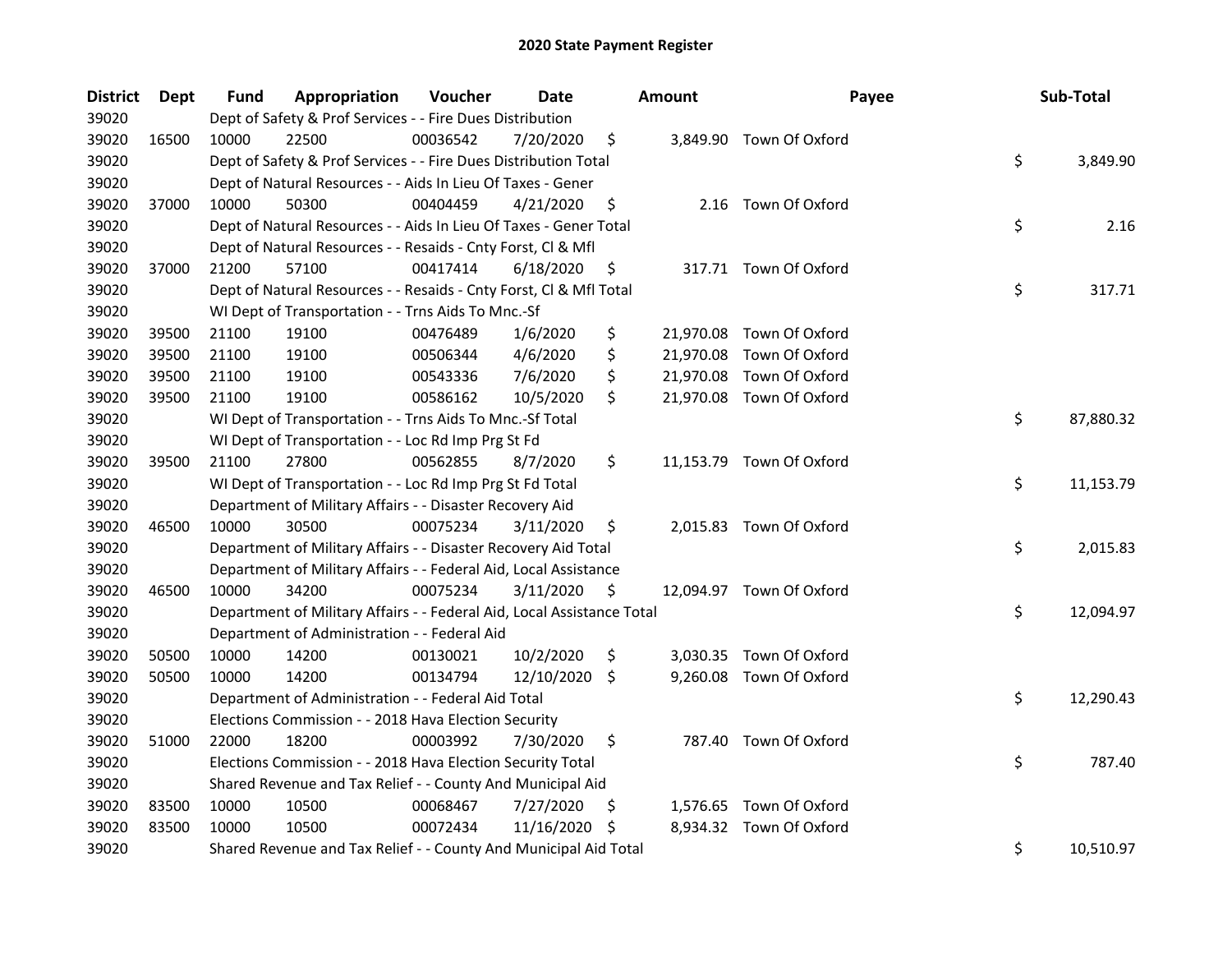| <b>District</b> | Dept  | <b>Fund</b> | Appropriation                                                 | <b>Voucher</b> | Date       |     | Amount | Payee          | Sub-Total   |
|-----------------|-------|-------------|---------------------------------------------------------------|----------------|------------|-----|--------|----------------|-------------|
| 39020           |       |             | Shared Revenue and Tax Relief - - Exempt Computer Aid         |                |            |     |        |                |             |
| 39020           | 83500 | 10000       | 10900                                                         | 00065588       | 7/27/2020  | S   | 920.78 | Town Of Oxford |             |
| 39020           |       |             | Shared Revenue and Tax Relief - - Exempt Computer Aid Total   |                |            |     |        |                | 920.78      |
| 39020           |       |             | Shared Revenue and Tax Relief - - Utility Aid                 |                |            |     |        |                |             |
| 39020           | 83500 | 10000       | 11000                                                         | 00068467       | 7/27/2020  | S   | 0.37   | Town Of Oxford |             |
| 39020           | 83500 | 10000       | 11000                                                         | 00072434       | 11/16/2020 | - S | 10.90  | Town Of Oxford |             |
| 39020           |       |             | Shared Revenue and Tax Relief - - Utility Aid Total           |                |            |     |        |                | 11.27       |
| 39020           |       |             | Shared Revenue and Tax Relief - - Personal Property Aid       |                |            |     |        |                |             |
| 39020           | 83500 | 10000       | 11100                                                         | 00060977       | 5/4/2020   | S.  | 68.28  | Town Of Oxford |             |
| 39020           |       |             | Shared Revenue and Tax Relief - - Personal Property Aid Total |                |            |     |        |                | \$<br>68.28 |
| 39020 Total     |       |             |                                                               |                |            |     |        |                | 141,903.81  |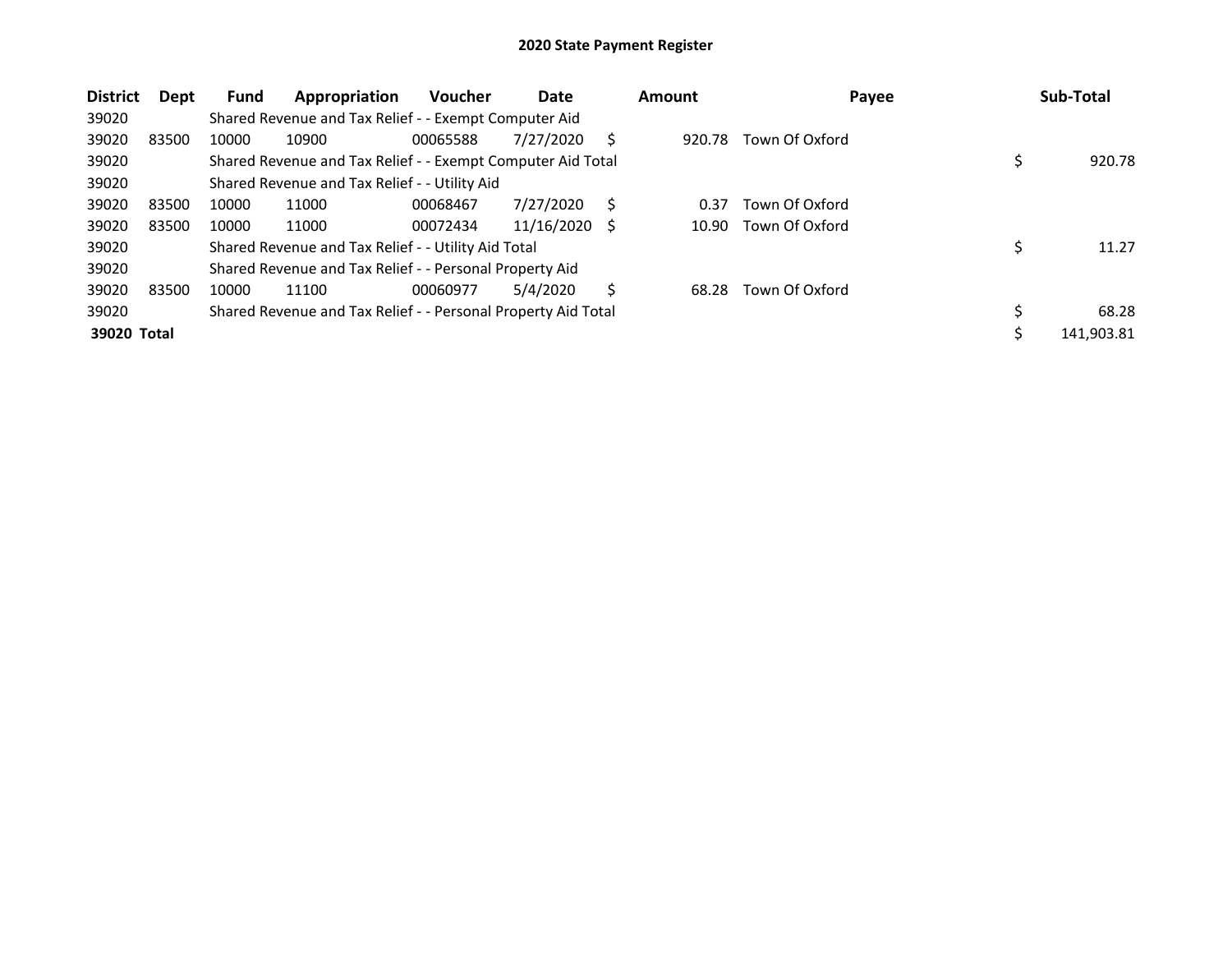| <b>District</b> | Dept  | Fund  | Appropriation                                                          | Voucher  | Date          |     | <b>Amount</b> | Payee                        | Sub-Total        |
|-----------------|-------|-------|------------------------------------------------------------------------|----------|---------------|-----|---------------|------------------------------|------------------|
| 39022           |       |       | Dept of Safety & Prof Services - - Fire Dues Distribution              |          |               |     |               |                              |                  |
| 39022           | 16500 | 10000 | 22500                                                                  | 00036543 | 7/20/2020     | \$  |               | 5,615.21 Town Of Packwaukee  |                  |
| 39022           |       |       | Dept of Safety & Prof Services - - Fire Dues Distribution Total        |          |               |     |               |                              | \$<br>5,615.21   |
| 39022           |       |       | Dept of Natural Resources - - Aids In Lieu Of Taxes - Gener            |          |               |     |               |                              |                  |
| 39022           | 37000 | 10000 | 50300                                                                  | 00385762 | 1/27/2020     | \$  |               | 859.68 Town Of Packwaukee    |                  |
| 39022           |       |       | Dept of Natural Resources - - Aids In Lieu Of Taxes - Gener Total      |          |               |     |               |                              | \$<br>859.68     |
| 39022           |       |       | Dept of Natural Resources - - General Program Operations --            |          |               |     |               |                              |                  |
| 39022           | 37000 | 21200 | 25400                                                                  | 00377613 | 1/3/2020      | \$  |               | 2,044.78 Town Of Packwaukee  |                  |
| 39022           |       |       | Dept of Natural Resources - - General Program Operations -- Total      |          |               |     |               |                              | \$<br>2,044.78   |
| 39022           |       |       | Dept of Natural Resources - - Resaids - Cnty Forst, Cl & Mfl           |          |               |     |               |                              |                  |
| 39022           | 37000 | 21200 | 57100                                                                  | 00417415 | 6/18/2020     | \$  |               | 285.12 Town Of Packwaukee    |                  |
| 39022           |       |       | Dept of Natural Resources - - Resaids - Cnty Forst, Cl & Mfl Total     |          |               |     |               |                              | \$<br>285.12     |
| 39022           |       |       | WI Dept of Transportation - - Trns Aids To Mnc.-Sf                     |          |               |     |               |                              |                  |
| 39022           | 39500 | 21100 | 19100                                                                  | 00476490 | 1/6/2020      | \$  |               | 28,546.65 Town Of Packwaukee |                  |
| 39022           | 39500 | 21100 | 19100                                                                  | 00506345 | 4/6/2020      | \$  |               | 28,546.65 Town Of Packwaukee |                  |
| 39022           | 39500 | 21100 | 19100                                                                  | 00543337 | 7/6/2020      | \$  |               | 28,546.65 Town Of Packwaukee |                  |
| 39022           | 39500 | 21100 | 19100                                                                  | 00586163 | 10/5/2020     | \$  |               | 28,546.65 Town Of Packwaukee |                  |
| 39022           |       |       | WI Dept of Transportation - - Trns Aids To Mnc.-Sf Total               |          |               |     |               |                              | \$<br>114,186.60 |
| 39022           |       |       | Department of Military Affairs - - Disaster Recovery Aid               |          |               |     |               |                              |                  |
| 39022           | 46500 | 10000 | 30500                                                                  | 00084414 | 10/15/2020    | -\$ |               | 4,566.77 Town Of Packwaukee  |                  |
| 39022           |       |       | Department of Military Affairs - - Disaster Recovery Aid Total         |          |               |     |               |                              | \$<br>4,566.77   |
| 39022           |       |       | Department of Military Affairs - - Federal Aid, Local Assistance       |          |               |     |               |                              |                  |
| 39022           | 46500 | 10000 | 34200                                                                  | 00084414 | 10/15/2020 \$ |     |               | 27,400.60 Town Of Packwaukee |                  |
| 39022           |       |       | Department of Military Affairs - - Federal Aid, Local Assistance Total |          |               |     |               |                              | \$<br>27,400.60  |
| 39022           |       |       | Department of Administration - - Federal Aid                           |          |               |     |               |                              |                  |
| 39022           | 50500 | 10000 | 14200                                                                  | 00134795 | 12/10/2020 \$ |     |               | 15,555.08 Town Of Packwaukee |                  |
| 39022           |       |       | Department of Administration - - Federal Aid Total                     |          |               |     |               |                              | \$<br>15,555.08  |
| 39022           |       |       | Department of Administration - - Telecom Access; School Dist           |          |               |     |               |                              |                  |
| 39022           | 50500 | 25500 | 46600                                                                  | 00126813 | 8/28/2020     | \$  |               | 500.00 Town Of Packwaukee    |                  |
| 39022           |       |       | Department of Administration - - Telecom Access; School Dist Total     |          |               |     |               |                              | \$<br>500.00     |
| 39022           |       |       | Elections Commission - - 2018 Hava Election Security                   |          |               |     |               |                              |                  |
| 39022           | 51000 | 22000 | 18200                                                                  | 00003507 | 6/30/2020     | \$  |               | 1,131.70 Town Of Packwaukee  |                  |
| 39022           |       |       | Elections Commission - - 2018 Hava Election Security Total             |          |               |     |               |                              | \$<br>1,131.70   |
| 39022           |       |       | Shared Revenue and Tax Relief - - County And Municipal Aid             |          |               |     |               |                              |                  |
| 39022           | 83500 | 10000 | 10500                                                                  | 00068468 | 7/27/2020     | \$  |               | 2,521.14 Town Of Packwaukee  |                  |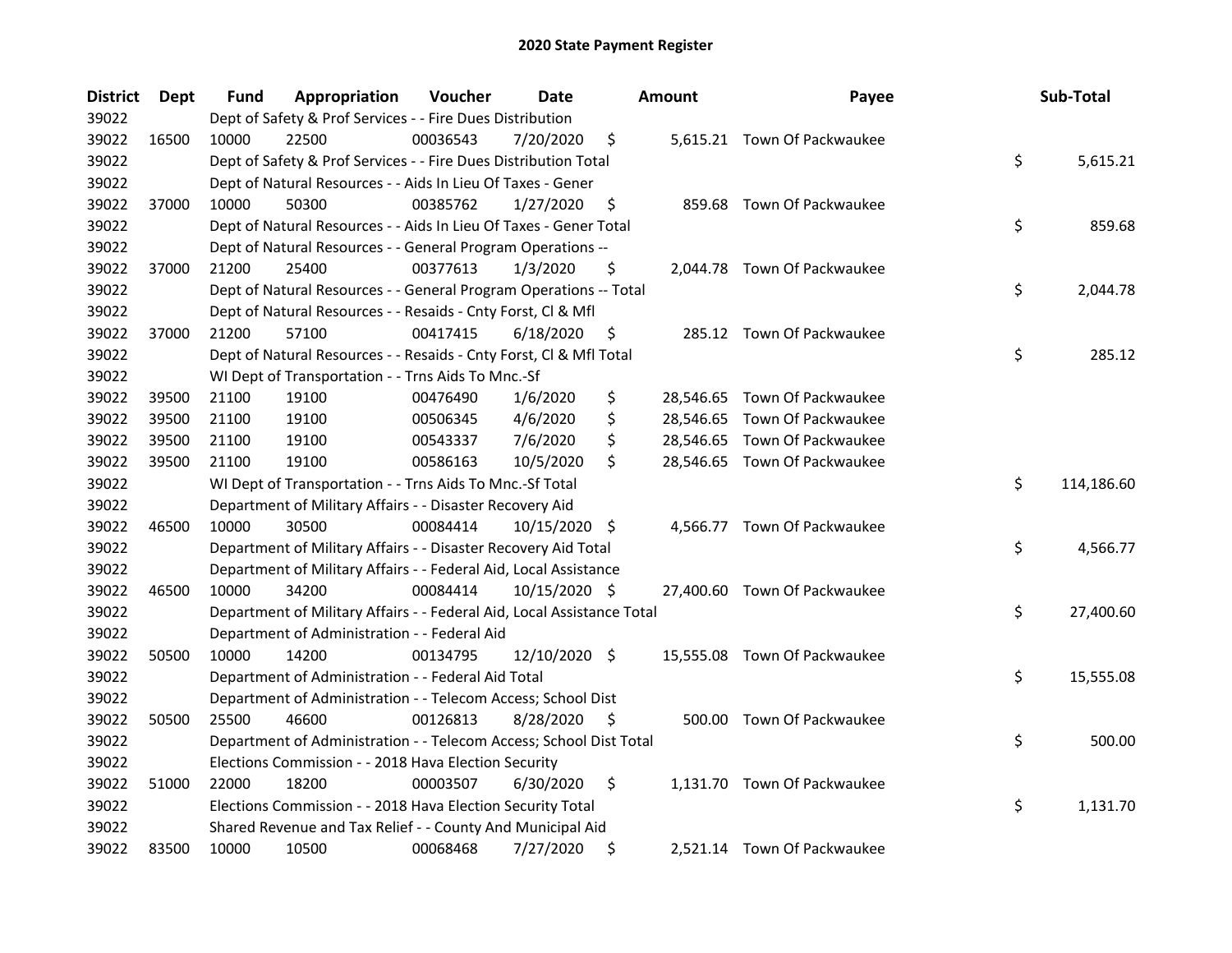| <b>District</b> | <b>Dept</b> | <b>Fund</b> | Appropriation                                                    | <b>Voucher</b> | Date            |   | <b>Amount</b> | Payee              |    | Sub-Total  |
|-----------------|-------------|-------------|------------------------------------------------------------------|----------------|-----------------|---|---------------|--------------------|----|------------|
| 39022           | 83500       | 10000       | 10500                                                            | 00072435       | $11/16/2020$ \$ |   | 14,286.44     | Town Of Packwaukee |    |            |
| 39022           |             |             | Shared Revenue and Tax Relief - - County And Municipal Aid Total |                |                 |   |               |                    | \$ | 16,807.58  |
| 39022           |             |             | Shared Revenue and Tax Relief - - Exempt Computer Aid            |                |                 |   |               |                    |    |            |
| 39022           | 83500       | 10000       | 10900                                                            | 00065589       | 7/27/2020       | S | 17.67         | Town Of Packwaukee |    |            |
| 39022           |             |             | Shared Revenue and Tax Relief - - Exempt Computer Aid Total      |                |                 |   |               |                    | Ş  | 17.67      |
| 39022           |             |             | Shared Revenue and Tax Relief - - Utility Aid                    |                |                 |   |               |                    |    |            |
| 39022           | 83500       | 10000       | 11000                                                            | 00068468       | 7/27/2020       | S | 394.20        | Town Of Packwaukee |    |            |
| 39022           | 83500       | 10000       | 11000                                                            | 00072435       | 11/16/2020      | S | 2.289.97      | Town Of Packwaukee |    |            |
| 39022           |             |             | Shared Revenue and Tax Relief - - Utility Aid Total              |                |                 |   |               |                    | \$ | 2,684.17   |
| 39022           |             |             | Shared Revenue and Tax Relief - - Personal Property Aid          |                |                 |   |               |                    |    |            |
| 39022           | 83500       | 10000       | 11100                                                            | 00060978       | 5/4/2020        | Ś | 291.11        | Town Of Packwaukee |    |            |
| 39022           |             |             | Shared Revenue and Tax Relief - - Personal Property Aid Total    |                |                 |   |               |                    |    | 291.11     |
| 39022 Total     |             |             |                                                                  |                |                 |   |               |                    | \$ | 191,946.07 |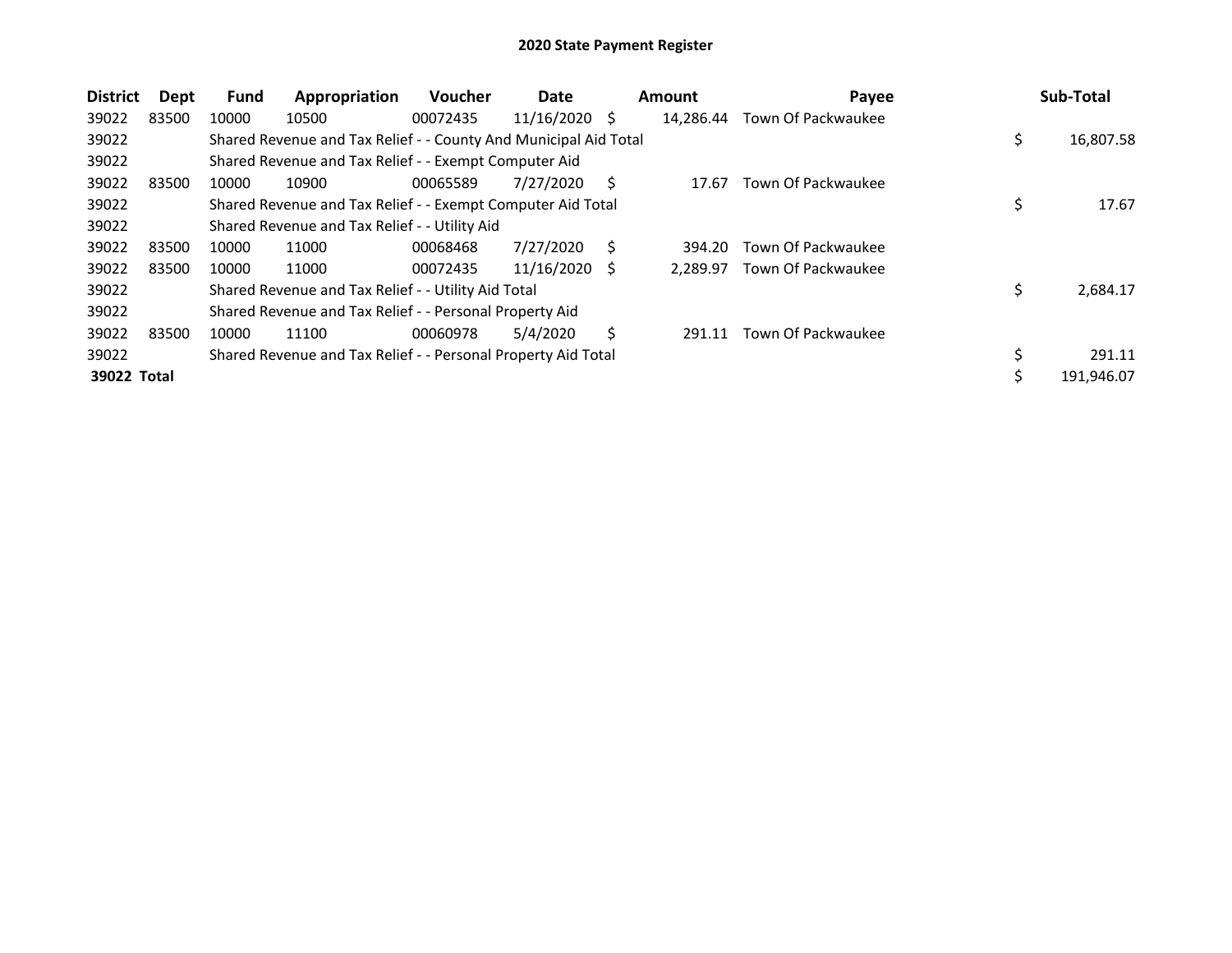| <b>District</b> | Dept  | Fund  | Appropriation                                                        | Voucher  | Date          |     | <b>Amount</b> | Payee                     | Sub-Total       |
|-----------------|-------|-------|----------------------------------------------------------------------|----------|---------------|-----|---------------|---------------------------|-----------------|
| 39024           |       |       | Dept of Safety & Prof Services - - Fire Dues Distribution            |          |               |     |               |                           |                 |
| 39024           | 16500 | 10000 | 22500                                                                | 00036544 | 7/20/2020     | \$  |               | 1,830.88 Town Of Shields  |                 |
| 39024           |       |       | Dept of Safety & Prof Services - - Fire Dues Distribution Total      |          |               |     |               |                           | \$<br>1,830.88  |
| 39024           |       |       | Dept of Natural Resources - - Aids In Lieu Of Taxes - Gener          |          |               |     |               |                           |                 |
| 39024           | 37000 | 10000 | 50300                                                                | 00385758 | 1/27/2020     | \$  |               | 922.94 Town Of Shields    |                 |
| 39024           | 37000 | 10000 | 50300                                                                | 00404465 | 4/21/2020     | \$  |               | 383.33 Town Of Shields    |                 |
| 39024           |       |       | Dept of Natural Resources - - Aids In Lieu Of Taxes - Gener Total    |          |               |     |               |                           | \$<br>1,306.27  |
| 39024           |       |       | Dept of Natural Resources - - Resaids - Cnty Forst, Cl & Mfl         |          |               |     |               |                           |                 |
| 39024           | 37000 | 21200 | 57100                                                                | 00417416 | 6/18/2020     | \$  |               | 241.14 Town Of Shields    |                 |
| 39024           |       |       | Dept of Natural Resources - - Resaids - Cnty Forst, Cl & Mfl Total   |          |               |     |               |                           | \$<br>241.14    |
| 39024           |       |       | Dept of Natural Resources - - Aids In Lieu Of Taxes - Sum S          |          |               |     |               |                           |                 |
| 39024           | 37000 | 21200 | 57900                                                                | 00404466 | 4/21/2020     | \$. | 192.08        | Town Of Shields           |                 |
| 39024           |       |       | Dept of Natural Resources - - Aids In Lieu Of Taxes - Sum S Total    |          |               |     |               |                           | \$<br>192.08    |
| 39024           |       |       | WI Dept of Transportation - - Trns Aids To Mnc.-Sf                   |          |               |     |               |                           |                 |
| 39024           | 39500 | 21100 | 19100                                                                | 00476491 | 1/6/2020      | \$  |               | 19,902.18 Town Of Shields |                 |
| 39024           | 39500 | 21100 | 19100                                                                | 00506346 | 4/6/2020      | \$  |               | 19,902.18 Town Of Shields |                 |
| 39024           | 39500 | 21100 | 19100                                                                | 00543338 | 7/6/2020      | \$  |               | 19,902.18 Town Of Shields |                 |
| 39024           | 39500 | 21100 | 19100                                                                | 00586164 | 10/5/2020     | \$  |               | 19,902.19 Town Of Shields |                 |
| 39024           |       |       | WI Dept of Transportation - - Trns Aids To Mnc.-Sf Total             |          |               |     |               |                           | \$<br>79,608.73 |
| 39024           |       |       | WI Dept of Transportation - - Supplemental Transportation Aids       |          |               |     |               |                           |                 |
| 39024           | 39500 | 21100 | 19600                                                                | 00477534 | 1/6/2020      | \$  |               | 13,034.42 Town Of Shields |                 |
| 39024           |       |       | WI Dept of Transportation - - Supplemental Transportation Aids Total |          |               |     |               |                           | \$<br>13,034.42 |
| 39024           |       |       | WI Dept of Transportation - - Loc Rd Imp Prg St Fd                   |          |               |     |               |                           |                 |
| 39024           | 39500 | 21100 | 27800                                                                | 00605485 | 10/26/2020 \$ |     |               | 11,153.79 Town Of Shields |                 |
| 39024           |       |       | WI Dept of Transportation - - Loc Rd Imp Prg St Fd Total             |          |               |     |               |                           | \$<br>11,153.79 |
| 39024           |       |       | Department of Administration - - Federal Aid                         |          |               |     |               |                           |                 |
| 39024           | 50500 | 10000 | 14200                                                                | 00134796 | 12/10/2020 \$ |     |               | 8,990.00 Town Of Shields  |                 |
| 39024           | 50500 | 10000 | 14200                                                                | 00136395 | 12/18/2020 \$ |     |               | 954.13 Town Of Shields    |                 |
| 39024           |       |       | Department of Administration - - Federal Aid Total                   |          |               |     |               |                           | \$<br>9,944.13  |
| 39024           |       |       | Shared Revenue and Tax Relief - - County And Municipal Aid           |          |               |     |               |                           |                 |
| 39024           | 83500 | 10000 | 10500                                                                | 00068469 | 7/27/2020     | \$  |               | 1,650.69 Town Of Shields  |                 |
| 39024           | 83500 | 10000 | 10500                                                                | 00072436 | 11/16/2020    | -S  |               | 9,353.91 Town Of Shields  |                 |
| 39024           |       |       | Shared Revenue and Tax Relief - - County And Municipal Aid Total     |          |               |     |               |                           | \$<br>11,004.60 |
| 39024           |       |       | Shared Revenue and Tax Relief - - Exempt Computer Aid                |          |               |     |               |                           |                 |
| 39024           | 83500 | 10000 | 10900                                                                | 00065590 | 7/27/2020     | \$  | 2.08          | Town Of Shields           |                 |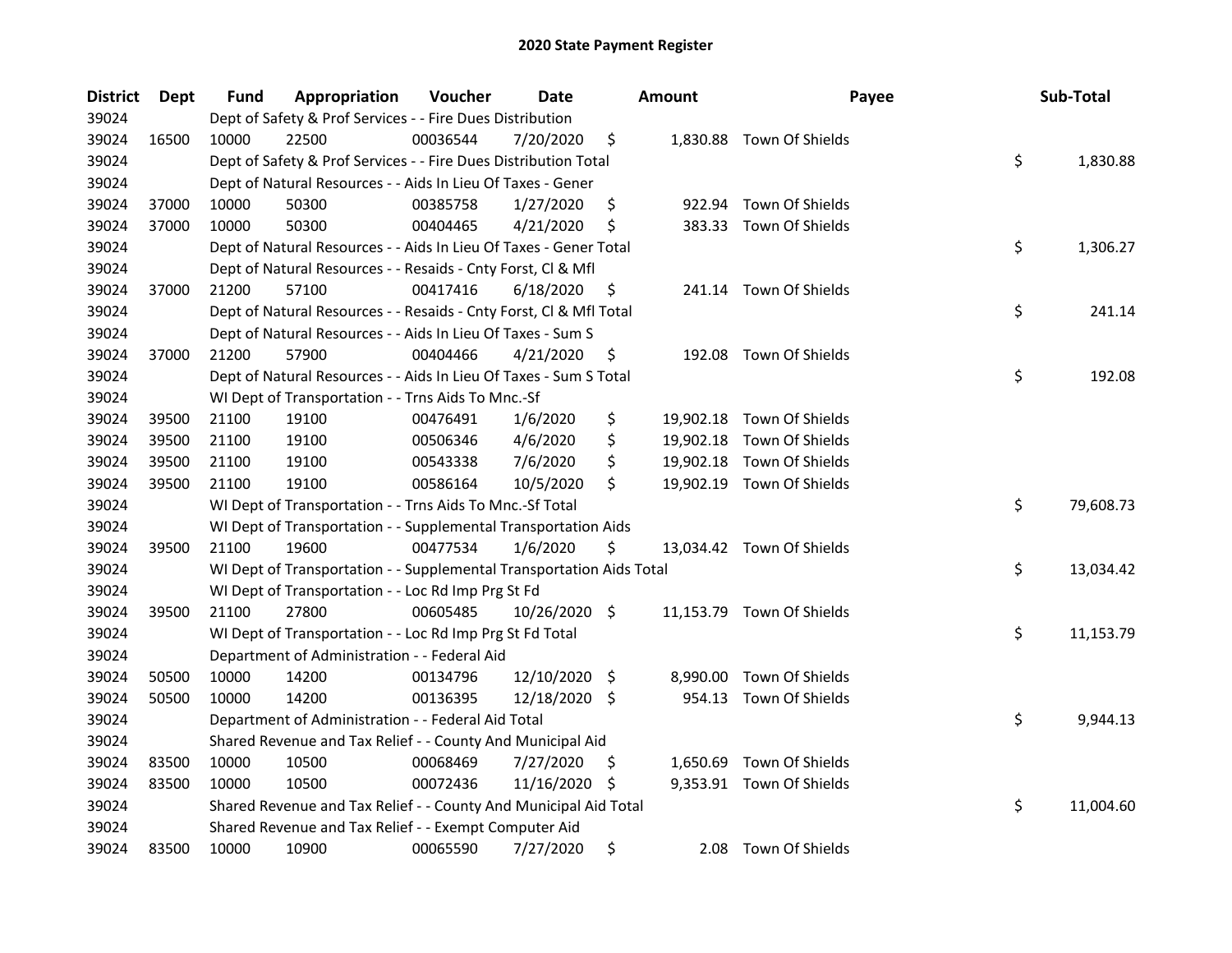| <b>District</b> | Dept  | Fund  | Appropriation                                                 | Voucher  | Date       | <b>Amount</b> | Payee           | Sub-Total  |
|-----------------|-------|-------|---------------------------------------------------------------|----------|------------|---------------|-----------------|------------|
| 39024           |       |       | Shared Revenue and Tax Relief - - Exempt Computer Aid Total   |          |            |               |                 | 2.08       |
| 39024           |       |       | Shared Revenue and Tax Relief - - Utility Aid                 |          |            |               |                 |            |
| 39024           | 83500 | 10000 | 11000                                                         | 00068469 | 7/27/2020  | 64.62         | Town Of Shields |            |
| 39024           | 83500 | 10000 | 11000                                                         | 00072436 | 11/16/2020 | 377.20        | Town Of Shields |            |
| 39024           |       |       | Shared Revenue and Tax Relief - - Utility Aid Total           |          |            |               |                 | 441.82     |
| 39024           |       |       | Shared Revenue and Tax Relief - - Personal Property Aid       |          |            |               |                 |            |
| 39024           | 83500 | 10000 | 11100                                                         | 00060979 | 5/4/2020   | 26.91         | Town Of Shields |            |
| 39024           |       |       | Shared Revenue and Tax Relief - - Personal Property Aid Total |          |            |               |                 | 26.91      |
| 39024 Total     |       |       |                                                               |          |            |               |                 | 128,786.85 |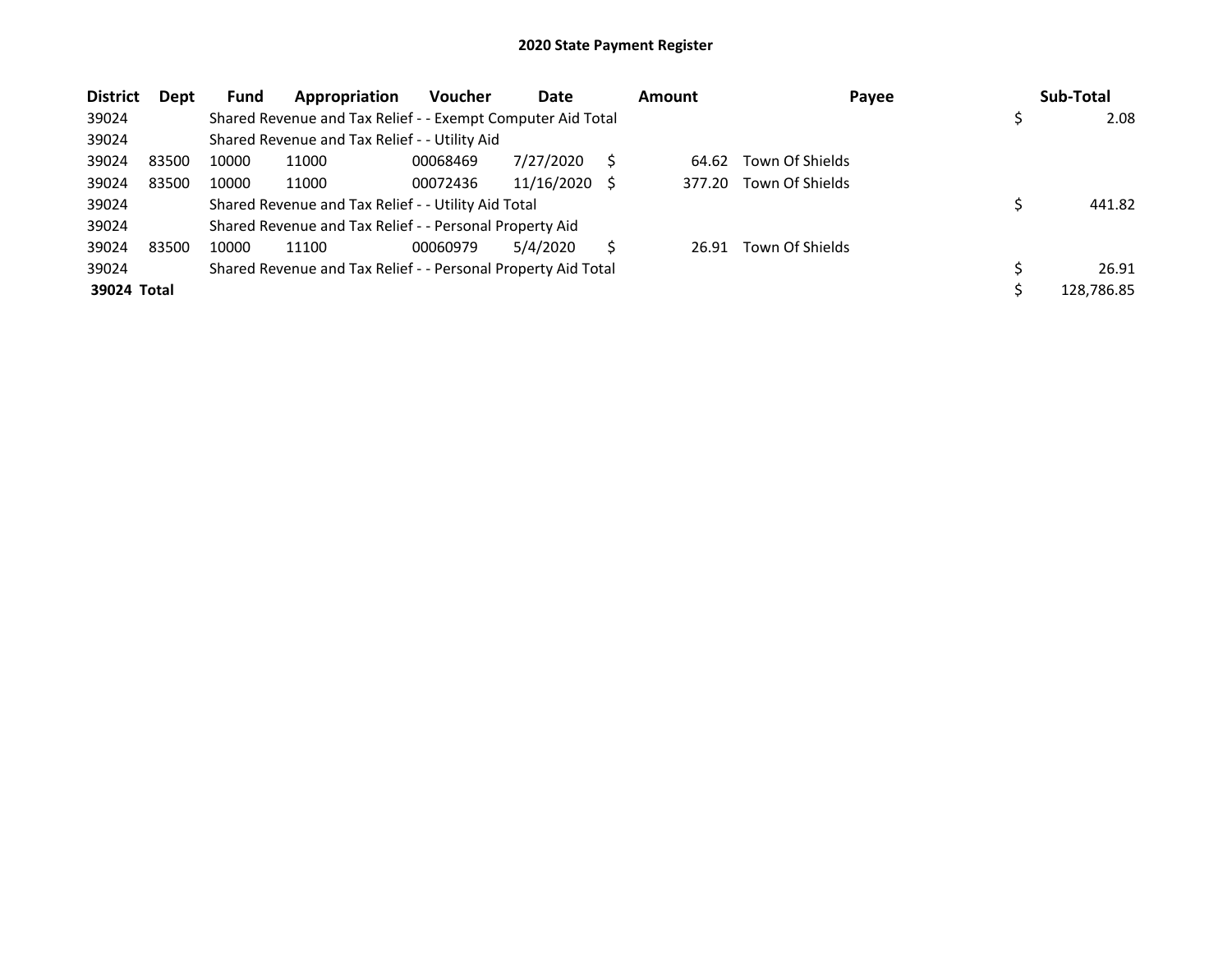| <b>District</b> | Dept  | Fund  | Appropriation                                                      | Voucher  | Date          |     | <b>Amount</b> | Payee                         | Sub-Total        |
|-----------------|-------|-------|--------------------------------------------------------------------|----------|---------------|-----|---------------|-------------------------------|------------------|
| 39026           |       |       | Dept of Safety & Prof Services - - Fire Dues Distribution          |          |               |     |               |                               |                  |
| 39026           | 16500 | 10000 | 22500                                                              | 00036545 | 7/20/2020     | \$  |               | 4,630.13 Town Of Springfield  |                  |
| 39026           |       |       | Dept of Safety & Prof Services - - Fire Dues Distribution Total    |          |               |     |               |                               | \$<br>4,630.13   |
| 39026           |       |       | Dept of Natural Resources - - Aids In Lieu Of Taxes - Gener        |          |               |     |               |                               |                  |
| 39026           | 37000 | 10000 | 50300                                                              | 00385747 | 1/27/2020     | \$  |               | 5,562.55 Town Of Springfield  |                  |
| 39026           | 37000 | 10000 | 50300                                                              | 00404092 | 4/21/2020     | \$  | 302.99        | Town Of Springfield           |                  |
| 39026           |       |       | Dept of Natural Resources - - Aids In Lieu Of Taxes - Gener Total  |          |               |     |               |                               | \$<br>5,865.54   |
| 39026           |       |       | Dept of Natural Resources - - Resaids - Cnty Forst, Cl & Mfl       |          |               |     |               |                               |                  |
| 39026           | 37000 | 21200 | 57100                                                              | 00417417 | 6/18/2020     | \$  |               | 556.95 Town Of Springfield    |                  |
| 39026           |       |       | Dept of Natural Resources - - Resaids - Cnty Forst, Cl & Mfl Total |          |               |     |               |                               | \$<br>556.95     |
| 39026           |       |       | Dept of Natural Resources - - Aids In Lieu Of Taxes - Sum S        |          |               |     |               |                               |                  |
| 39026           | 37000 | 21200 | 57900                                                              | 00404093 | 4/21/2020     | \$  | 342.05        | Town Of Springfield           |                  |
| 39026           | 37000 | 21200 | 57900                                                              | 00404094 | 4/21/2020     | \$  | 31.73         | Town Of Springfield           |                  |
| 39026           |       |       | Dept of Natural Resources - - Aids In Lieu Of Taxes - Sum S Total  |          |               |     |               |                               | \$<br>373.78     |
| 39026           |       |       | WI Dept of Transportation - - Trns Aids To Mnc.-Sf                 |          |               |     |               |                               |                  |
| 39026           | 39500 | 21100 | 19100                                                              | 00476492 | 1/6/2020      | \$  |               | 35,359.74 Town Of Springfield |                  |
| 39026           | 39500 | 21100 | 19100                                                              | 00506347 | 4/6/2020      | \$  |               | 35,359.74 Town Of Springfield |                  |
| 39026           | 39500 | 21100 | 19100                                                              | 00543339 | 7/6/2020      | \$  |               | 35,359.74 Town Of Springfield |                  |
| 39026           | 39500 | 21100 | 19100                                                              | 00586165 | 10/5/2020     | \$  |               | 35,359.74 Town Of Springfield |                  |
| 39026           |       |       | WI Dept of Transportation - - Trns Aids To Mnc.-Sf Total           |          |               |     |               |                               | \$<br>141,438.96 |
| 39026           |       |       | Department of Administration - - Federal Aid                       |          |               |     |               |                               |                  |
| 39026           | 50500 | 10000 | 14200                                                              | 00134797 | 12/10/2020 \$ |     |               | 8,705.34 Town Of Springfield  |                  |
| 39026           |       |       | Department of Administration - - Federal Aid Total                 |          |               |     |               |                               | \$<br>8,705.34   |
| 39026           |       |       | Shared Revenue and Tax Relief - - County And Municipal Aid         |          |               |     |               |                               |                  |
| 39026           | 83500 | 10000 | 10500                                                              | 00068470 | 7/27/2020     | \$. | 1,071.79      | Town Of Springfield           |                  |
| 39026           | 83500 | 10000 | 10500                                                              | 00072437 | 11/16/2020    | \$  | 6,073.50      | Town Of Springfield           |                  |
| 39026           |       |       | Shared Revenue and Tax Relief - - County And Municipal Aid Total   |          |               |     |               |                               | \$<br>7,145.29   |
| 39026           |       |       | Shared Revenue and Tax Relief - - Exempt Computer Aid              |          |               |     |               |                               |                  |
| 39026           | 83500 | 10000 | 10900                                                              | 00065591 | 7/27/2020     | \$  | 5.19          | Town Of Springfield           |                  |
| 39026           |       |       | Shared Revenue and Tax Relief - - Exempt Computer Aid Total        |          |               |     |               |                               | \$<br>5.19       |
| 39026           |       |       | Shared Revenue and Tax Relief - - Personal Property Aid            |          |               |     |               |                               |                  |
| 39026           | 83500 | 10000 | 11100                                                              | 00060980 | 5/4/2020      | \$  |               | 13.75 Town Of Springfield     |                  |
| 39026           |       |       | Shared Revenue and Tax Relief - - Personal Property Aid Total      |          |               |     |               |                               | \$<br>13.75      |
| 39026           |       |       | Shared Revenue and Tax Relief - - Payments For Municipal Svcs      |          |               |     |               |                               |                  |
| 39026           | 83500 | 10000 | 50100                                                              | 00054685 | 2/3/2020      | \$  | 54.48         | Town Of Springfield           |                  |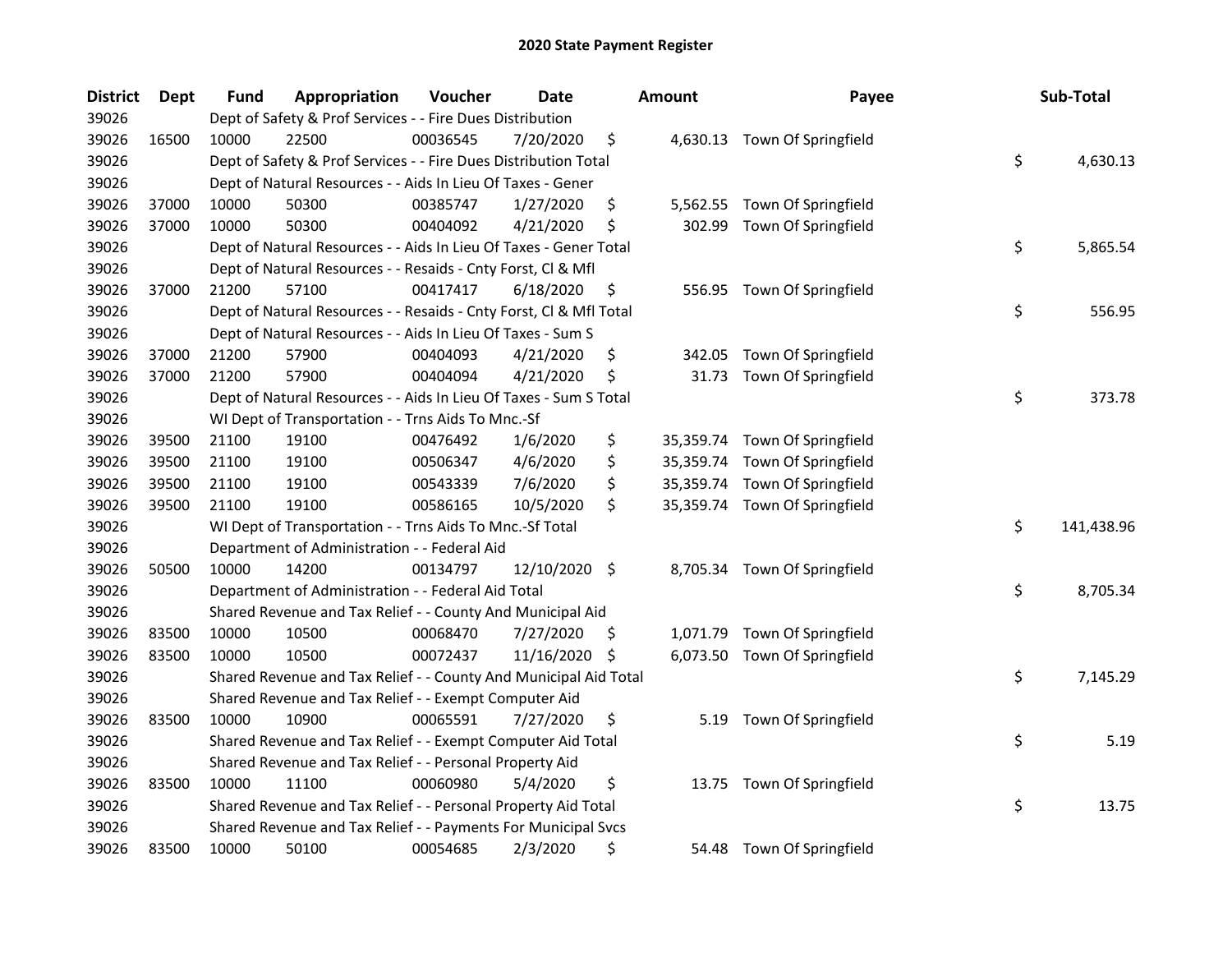| District Dept | Fund | Appropriation                                                       | <b>Voucher</b> | Date | Amount | Pavee | Sub-Total  |
|---------------|------|---------------------------------------------------------------------|----------------|------|--------|-------|------------|
| 39026         |      | Shared Revenue and Tax Relief - - Payments For Municipal Svcs Total |                |      |        |       | 54.48      |
| 39026 Total   |      |                                                                     |                |      |        |       | 168.789.41 |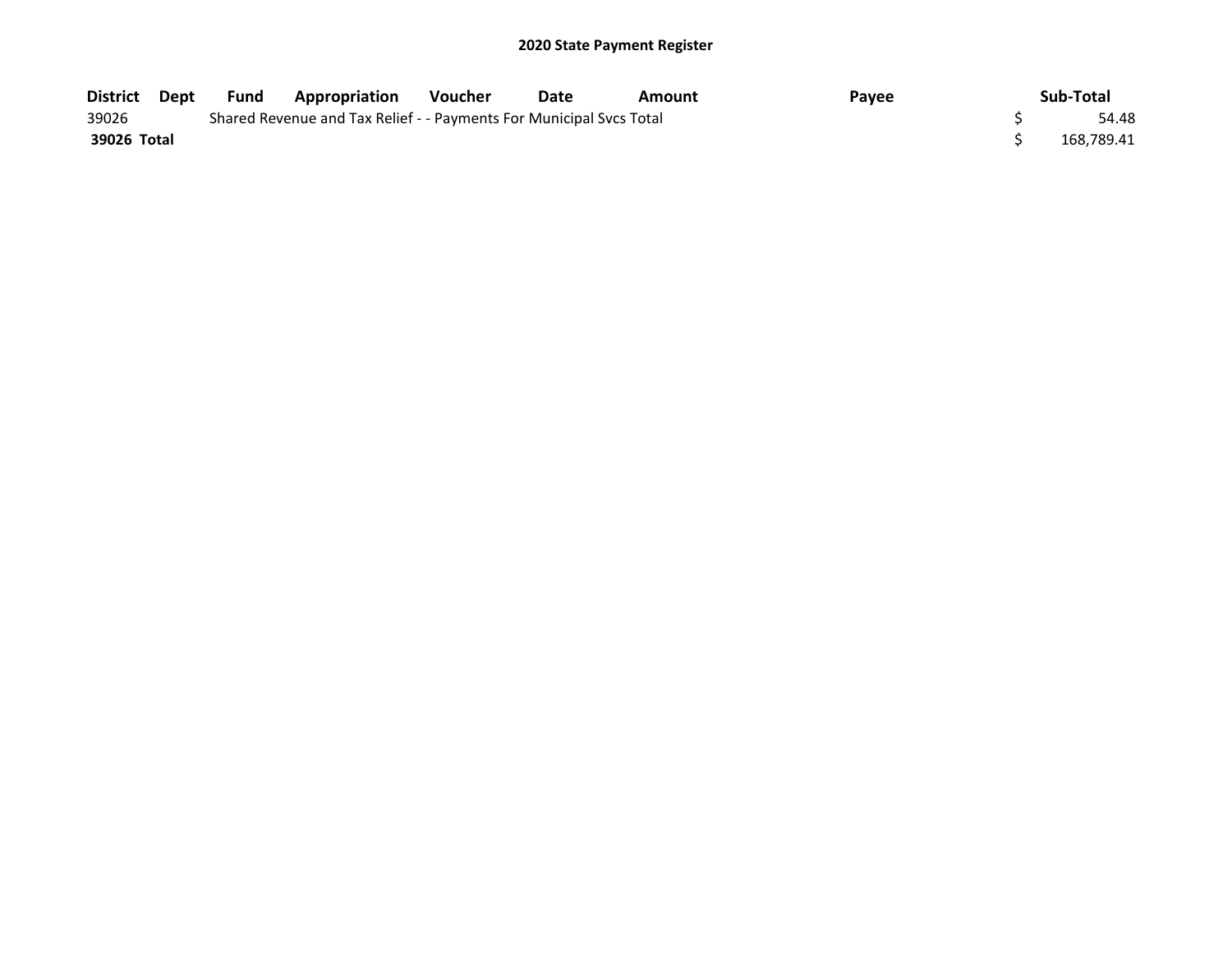| <b>District</b> | <b>Dept</b> | Fund  | Appropriation                                                      | Voucher  | Date          |     | <b>Amount</b> | Payee                       | Sub-Total       |
|-----------------|-------------|-------|--------------------------------------------------------------------|----------|---------------|-----|---------------|-----------------------------|-----------------|
| 39028           |             |       | Dept of Safety & Prof Services - - Fire Dues Distribution          |          |               |     |               |                             |                 |
| 39028           | 16500       | 10000 | 22500                                                              | 00036546 | 7/20/2020     | \$  |               | 4,067.67 Town Of Westfield  |                 |
| 39028           |             |       | Dept of Safety & Prof Services - - Fire Dues Distribution Total    |          |               |     |               |                             | \$<br>4,067.67  |
| 39028           |             |       | Dept of Natural Resources - - Aids In Lieu Of Taxes - Gener        |          |               |     |               |                             |                 |
| 39028           | 37000       | 10000 | 50300                                                              | 00385744 | 1/27/2020     | \$  |               | 137.34 Town Of Westfield    |                 |
| 39028           | 37000       | 10000 | 50300                                                              | 00403995 | 4/21/2020     | \$  | 7.95          | Town Of Westfield           |                 |
| 39028           |             |       | Dept of Natural Resources - - Aids In Lieu Of Taxes - Gener Total  |          |               |     |               |                             | \$<br>145.29    |
| 39028           |             |       | Dept of Natural Resources - - Resaids - Cnty Forst, Cl & Mfl       |          |               |     |               |                             |                 |
| 39028           | 37000       | 21200 | 57100                                                              | 00417418 | 6/18/2020     | \$  |               | 237.92 Town Of Westfield    |                 |
| 39028           |             |       | Dept of Natural Resources - - Resaids - Cnty Forst, Cl & Mfl Total |          |               |     |               |                             | \$<br>237.92    |
| 39028           |             |       | Dept of Natural Resources - - Aids In Lieu Of Taxes - Sum S        |          |               |     |               |                             |                 |
| 39028           | 37000       | 21200 | 57900                                                              | 00403996 | 4/21/2020     | \$  |               | 111.35 Town Of Westfield    |                 |
| 39028           |             |       | Dept of Natural Resources - - Aids In Lieu Of Taxes - Sum S Total  |          |               |     |               |                             | \$<br>111.35    |
| 39028           |             |       | WI Dept of Transportation - - Trns Aids To Mnc.-Sf                 |          |               |     |               |                             |                 |
| 39028           | 39500       | 21100 | 19100                                                              | 00476493 | 1/6/2020      | \$  |               | 24,841.17 Town Of Westfield |                 |
| 39028           | 39500       | 21100 | 19100                                                              | 00506348 | 4/6/2020      | \$  |               | 24,841.17 Town Of Westfield |                 |
| 39028           | 39500       | 21100 | 19100                                                              | 00543340 | 7/6/2020      | \$  |               | 24,841.17 Town Of Westfield |                 |
| 39028           | 39500       | 21100 | 19100                                                              | 00586166 | 10/5/2020     | \$  |               | 24,841.17 Town Of Westfield |                 |
| 39028           |             |       | WI Dept of Transportation - - Trns Aids To Mnc.-Sf Total           |          |               |     |               |                             | \$<br>99,364.68 |
| 39028           |             |       | Department of Administration - - Federal Aid                       |          |               |     |               |                             |                 |
| 39028           | 50500       | 10000 | 14200                                                              | 00134798 | 12/10/2020 \$ |     |               | 8,162.82 Town Of Westfield  |                 |
| 39028           |             |       | Department of Administration - - Federal Aid Total                 |          |               |     |               |                             | \$<br>8,162.82  |
| 39028           |             |       | Elections Commission - - 2018 Hava Election Security               |          |               |     |               |                             |                 |
| 39028           | 51000       | 22000 | 18200                                                              | 00004784 | 10/14/2020 \$ |     |               | 761.00 Town Of Westfield    |                 |
| 39028           |             |       | Elections Commission - - 2018 Hava Election Security Total         |          |               |     |               |                             | \$<br>761.00    |
| 39028           |             |       | Shared Revenue and Tax Relief - - County And Municipal Aid         |          |               |     |               |                             |                 |
| 39028           | 83500       | 10000 | 10500                                                              | 00068471 | 7/27/2020     | \$. |               | 1,180.78 Town Of Westfield  |                 |
| 39028           | 83500       | 10000 | 10500                                                              | 00072438 | 11/16/2020    | \$  |               | 6,691.09 Town Of Westfield  |                 |
| 39028           |             |       | Shared Revenue and Tax Relief - - County And Municipal Aid Total   |          |               |     |               |                             | \$<br>7,871.87  |
| 39028           |             |       | Shared Revenue and Tax Relief - - Exempt Computer Aid              |          |               |     |               |                             |                 |
| 39028           | 83500       | 10000 | 10900                                                              | 00065592 | 7/27/2020     | \$  |               | 6.24 Town Of Westfield      |                 |
| 39028           |             |       | Shared Revenue and Tax Relief - - Exempt Computer Aid Total        |          |               |     |               |                             | \$<br>6.24      |
| 39028           |             |       | Shared Revenue and Tax Relief - - Utility Aid                      |          |               |     |               |                             |                 |
| 39028           | 83500       | 10000 | 11000                                                              | 00068471 | 7/27/2020     | \$  | 198.65        | Town Of Westfield           |                 |
| 39028           | 83500       | 10000 | 11000                                                              | 00072438 | 11/16/2020    | \$  |               | 980.19 Town Of Westfield    |                 |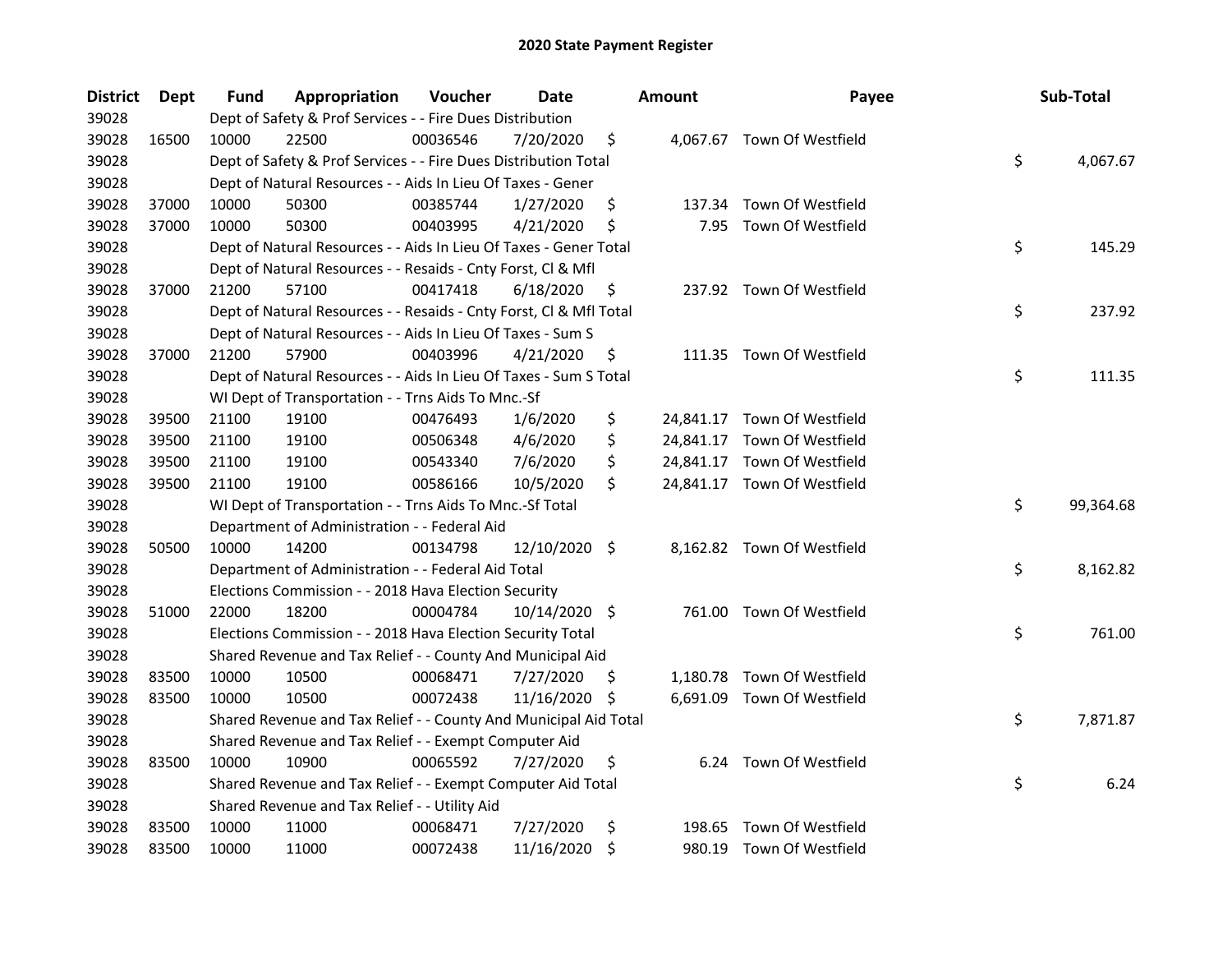| <b>District</b> | <b>Dept</b> | Fund  | Appropriation                                                 | <b>Voucher</b> | Date     | Amount | Payee             | Sub-Total  |
|-----------------|-------------|-------|---------------------------------------------------------------|----------------|----------|--------|-------------------|------------|
| 39028           |             |       | Shared Revenue and Tax Relief - - Utility Aid Total           |                |          |        |                   | 1,178.84   |
| 39028           |             |       | Shared Revenue and Tax Relief - - Personal Property Aid       |                |          |        |                   |            |
| 39028           | 83500       | 10000 | 11100                                                         | 00060981       | 5/4/2020 | 125.85 | Town Of Westfield |            |
| 39028           |             |       | Shared Revenue and Tax Relief - - Personal Property Aid Total |                |          |        |                   | 125.85     |
| 39028 Total     |             |       |                                                               |                |          |        |                   | 122.033.53 |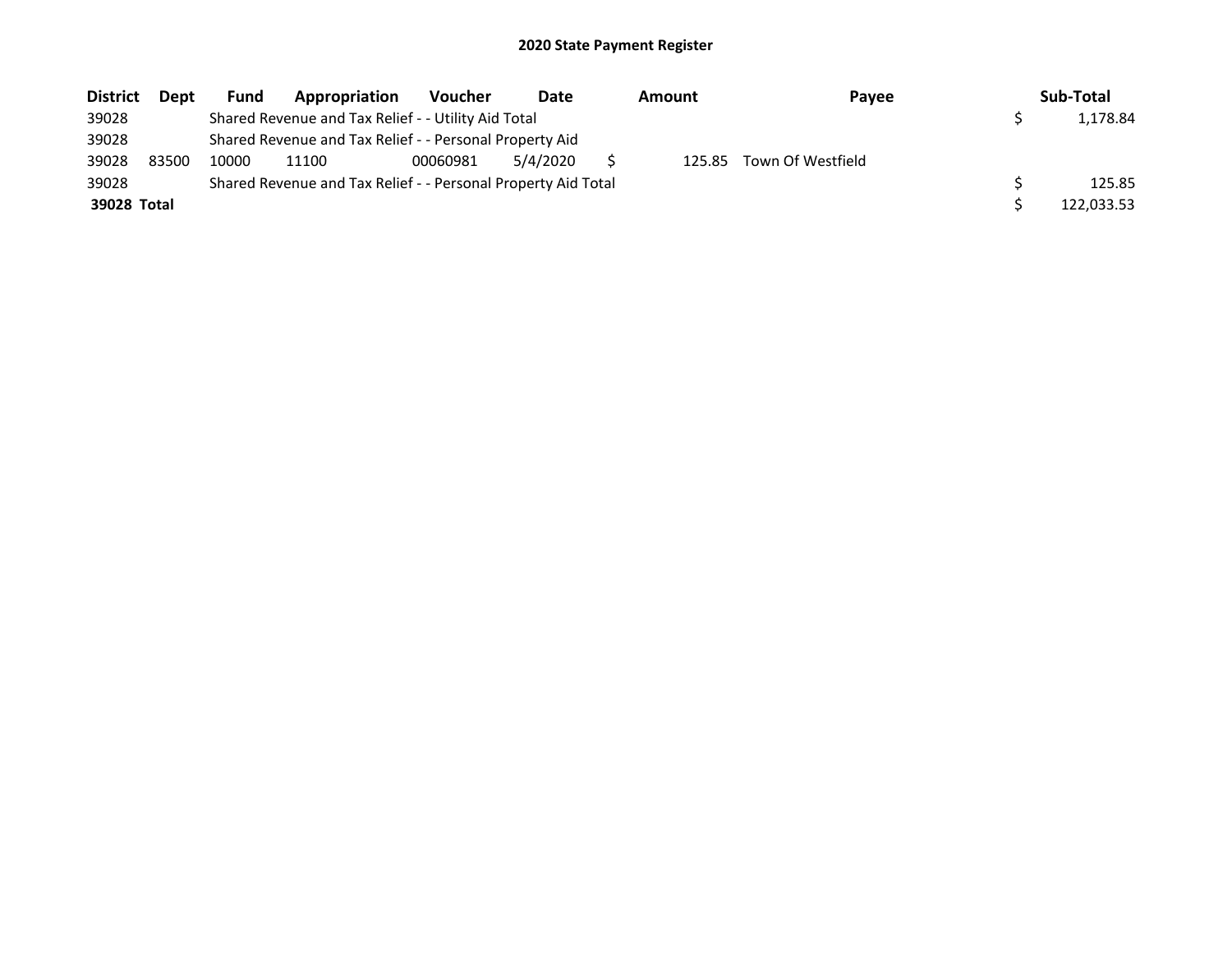| <b>District</b> | Dept  | <b>Fund</b> | Appropriation                                                         | Voucher  | Date          |     | <b>Amount</b> | Payee                         | Sub-Total       |
|-----------------|-------|-------------|-----------------------------------------------------------------------|----------|---------------|-----|---------------|-------------------------------|-----------------|
| 39121           |       |             | Dept of Safety & Prof Services - - Fire Dues Distribution             |          |               |     |               |                               |                 |
| 39121           | 16500 | 10000       | 22500                                                                 | 00036547 | 7/20/2020     | \$  |               | 910.99 Village Of Endeavor    |                 |
| 39121           |       |             | Dept of Safety & Prof Services - - Fire Dues Distribution Total       |          |               |     |               |                               | \$<br>910.99    |
| 39121           |       |             | Dept of Natural Resources - - Fin Asst For Responsible Units          |          |               |     |               |                               |                 |
| 39121           | 37000 | 27400       | 67000                                                                 | 00413350 | 5/29/2020     | \$  |               | 1,083.83 Village Of Endeavor  |                 |
| 39121           |       |             | Dept of Natural Resources - - Fin Asst For Responsible Units Total    |          |               |     |               |                               | \$<br>1,083.83  |
| 39121           |       |             | WI Dept of Transportation - - Trns Aids To Mnc.-Sf                    |          |               |     |               |                               |                 |
| 39121           | 39500 | 21100       | 19100                                                                 | 00476494 | 1/6/2020      | \$  |               | 3,239.01 Village Of Endeavor  |                 |
| 39121           | 39500 | 21100       | 19100                                                                 | 00506349 | 4/6/2020      | \$  |               | 3,239.01 Village Of Endeavor  |                 |
| 39121           | 39500 | 21100       | 19100                                                                 | 00543341 | 7/6/2020      | \$  |               | 3,239.01 Village Of Endeavor  |                 |
| 39121           | 39500 | 21100       | 19100                                                                 | 00586167 | 10/5/2020     | \$  |               | 3,239.01 Village Of Endeavor  |                 |
| 39121           |       |             | WI Dept of Transportation - - Trns Aids To Mnc.-Sf Total              |          |               |     |               |                               | \$<br>12,956.04 |
| 39121           |       |             | Department of Justice - - Law Enforcement Train, Local                |          |               |     |               |                               |                 |
| 39121           | 45500 | 10000       | 23100                                                                 | 00091437 | 12/4/2020     | \$  |               | 320.00 Village Of Endeavor    |                 |
| 39121           |       |             | Department of Justice - - Law Enforcement Train, Local Total          |          |               |     |               |                               | \$<br>320.00    |
| 39121           |       |             | Department of Administration - - Federal Aid                          |          |               |     |               |                               |                 |
| 39121           | 50500 | 10000       | 14200                                                                 | 00134799 | 12/10/2020 \$ |     |               | 7,527.00 Village Of Endeavor  |                 |
| 39121           |       |             | Department of Administration - - Federal Aid Total                    |          |               |     |               |                               | \$<br>7,527.00  |
| 39121           |       |             | Department of Administration - - Telecom Access; School Dist          |          |               |     |               |                               |                 |
| 39121           | 50500 | 25500       | 46600                                                                 | 00126266 | 8/26/2020     | \$  |               | 500.00 Village Of Endeavor    |                 |
| 39121           |       |             | Department of Administration - - Telecom Access; School Dist Total    |          |               |     |               |                               | \$<br>500.00    |
| 39121           |       |             | Elections Commission - - 2018 Hava Election Security                  |          |               |     |               |                               |                 |
| 39121           | 51000 | 22000       | 18200                                                                 | 00003446 | 6/29/2020     | \$  |               | 432.10 Village Of Endeavor    |                 |
| 39121           |       |             | Elections Commission - - 2018 Hava Election Security Total            |          |               |     |               |                               | \$<br>432.10    |
| 39121           |       |             | Shared Revenue and Tax Relief - - Expenditure Restraint Program       |          |               |     |               |                               |                 |
| 39121           | 83500 | 10000       | 10100                                                                 | 00068472 | 7/27/2020     | \$. |               | 3,648.31 Village Of Endeavor  |                 |
| 39121           |       |             | Shared Revenue and Tax Relief - - Expenditure Restraint Program Total |          |               |     |               |                               | \$<br>3,648.31  |
| 39121           |       |             | Shared Revenue and Tax Relief - - County And Municipal Aid            |          |               |     |               |                               |                 |
| 39121           | 83500 | 10000       | 10500                                                                 | 00068472 | 7/27/2020     | \$  |               | 13,804.14 Village Of Endeavor |                 |
| 39121           | 83500 | 10000       | 10500                                                                 | 00072439 | 11/16/2020    | -\$ |               | 78,223.48 Village Of Endeavor |                 |
| 39121           |       |             | Shared Revenue and Tax Relief - - County And Municipal Aid Total      |          |               |     |               |                               | \$<br>92,027.62 |
| 39121           |       |             | Shared Revenue and Tax Relief - - Exempt Computer Aid                 |          |               |     |               |                               |                 |
| 39121           | 83500 | 10000       | 10900                                                                 | 00065593 | 7/27/2020     | \$  |               | 35.33 Village Of Endeavor     |                 |
| 39121           | 83500 | 10000       | 10900                                                                 | 00067101 | 7/27/2020     | \$  | 84.76         | Village Of Endeavor           |                 |
| 39121           |       |             | Shared Revenue and Tax Relief - - Exempt Computer Aid Total           |          |               |     |               |                               | \$<br>120.09    |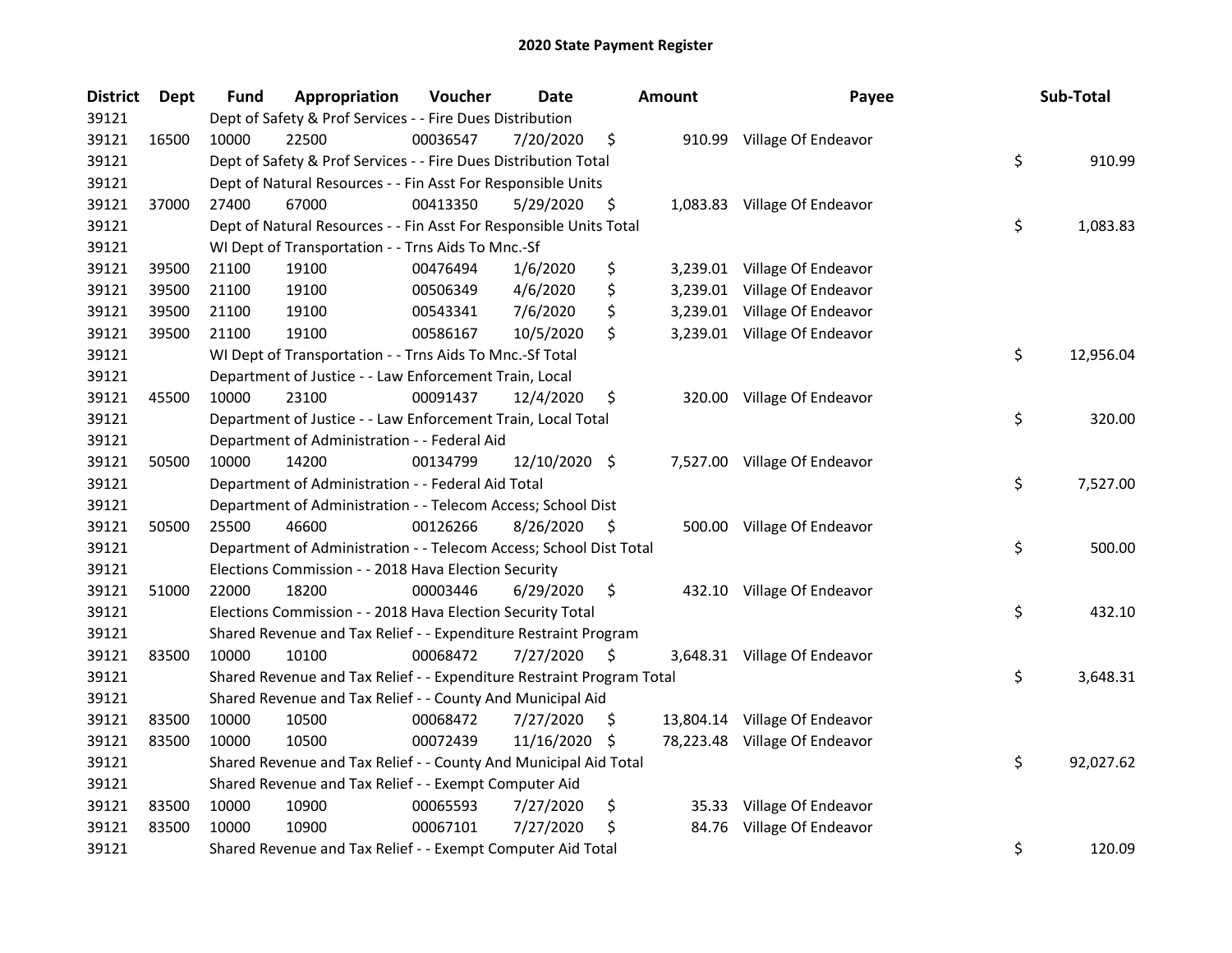| <b>District</b> | Dept  | <b>Fund</b> | Appropriation                                                 | <b>Voucher</b> | Date     | Amount |          | Pavee               | Sub-Total  |
|-----------------|-------|-------------|---------------------------------------------------------------|----------------|----------|--------|----------|---------------------|------------|
| 39121           |       |             | Shared Revenue and Tax Relief - - Personal Property Aid       |                |          |        |          |                     |            |
| 39121           | 83500 | 10000       | 11100                                                         | 00060982       | 5/4/2020 |        | 377.40   | Village Of Endeavor |            |
| 39121           | 83500 | 10000       | 11100                                                         | 00062542       | 5/4/2020 |        | 3.573.13 | Village Of Endeavor |            |
| 39121           |       |             | Shared Revenue and Tax Relief - - Personal Property Aid Total |                |          |        |          |                     | 3,950.53   |
| 39121 Total     |       |             |                                                               |                |          |        |          |                     | 123,476.51 |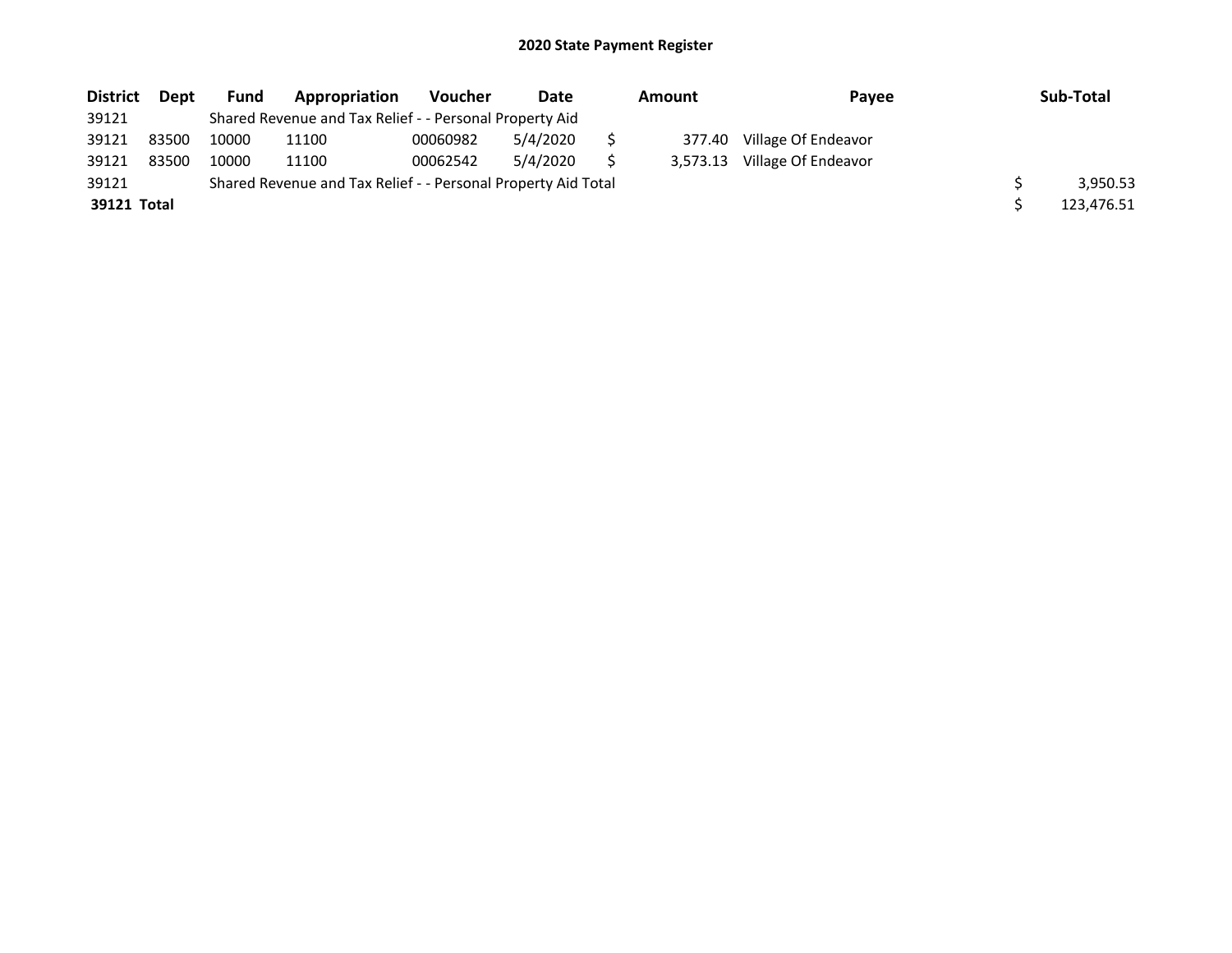| <b>District</b> | <b>Dept</b> | Fund  | Appropriation                                                         | Voucher  | Date       |     | Amount   | Payee                         | Sub-Total       |
|-----------------|-------------|-------|-----------------------------------------------------------------------|----------|------------|-----|----------|-------------------------------|-----------------|
| 39161           |             |       | Dept of Safety & Prof Services - - Fire Dues Distribution             |          |            |     |          |                               |                 |
| 39161           | 16500       | 10000 | 22500                                                                 | 00036548 | 7/20/2020  | \$  |          | 951.50 Village of Neshkoro    |                 |
| 39161           |             |       | Dept of Safety & Prof Services - - Fire Dues Distribution Total       |          |            |     |          |                               | \$<br>951.50    |
| 39161           |             |       | Dept of Natural Resources - - Resaids - Cnty Forst, Cl & Mfl          |          |            |     |          |                               |                 |
| 39161           | 37000       | 21200 | 57100                                                                 | 00417419 | 6/18/2020  | \$  |          | 22.20 Village of Neshkoro     |                 |
| 39161           |             |       | Dept of Natural Resources - - Resaids - Cnty Forst, Cl & Mfl Total    |          |            |     |          |                               | \$<br>22.20     |
| 39161           |             |       | WI Dept of Transportation - - Trns Aids To Mnc.-Sf                    |          |            |     |          |                               |                 |
| 39161           | 39500       | 21100 | 19100                                                                 | 00476495 | 1/6/2020   | \$  |          | 4,677.84 Village of Neshkoro  |                 |
| 39161           | 39500       | 21100 | 19100                                                                 | 00506350 | 4/6/2020   | \$  | 4,677.84 | Village of Neshkoro           |                 |
| 39161           | 39500       | 21100 | 19100                                                                 | 00543342 | 7/6/2020   | \$  |          | 4,677.84 Village of Neshkoro  |                 |
| 39161           | 39500       | 21100 | 19100                                                                 | 00586168 | 10/5/2020  | \$  |          | 4,677.84 Village of Neshkoro  |                 |
| 39161           |             |       | WI Dept of Transportation - - Trns Aids To Mnc.-Sf Total              |          |            |     |          |                               | \$<br>18,711.36 |
| 39161           |             |       | Department of Justice - - Law Enforcement Train, Local                |          |            |     |          |                               |                 |
| 39161           | 45500       | 10000 | 23100                                                                 | 00091509 | 12/7/2020  | \$  |          | 160.00 Village of Neshkoro    |                 |
| 39161           |             |       | Department of Justice - - Law Enforcement Train, Local Total          |          |            |     |          |                               | \$<br>160.00    |
| 39161           |             |       | Department of Administration - - Federal Aid                          |          |            |     |          |                               |                 |
| 39161           | 50500       | 10000 | 14200                                                                 | 00130022 | 10/2/2020  | \$  | 2,435.75 | Village of Neshkoro           |                 |
| 39161           | 50500       | 10000 | 14200                                                                 | 00134800 | 12/10/2020 | \$  | 4,425.25 | Village of Neshkoro           |                 |
| 39161           | 50500       | 10000 | 14200                                                                 | 00136396 | 12/17/2020 | -S  |          | 728.17 Village of Neshkoro    |                 |
| 39161           |             |       | Department of Administration - - Federal Aid Total                    |          |            |     |          |                               | \$<br>7,589.17  |
| 39161           |             |       | Department of Administration - - Telecom Access; School Dist          |          |            |     |          |                               |                 |
| 39161           | 50500       | 25500 | 46600                                                                 | 00126513 | 8/26/2020  | \$  |          | 500.00 Village of Neshkoro    |                 |
| 39161           |             |       | Department of Administration - - Telecom Access; School Dist Total    |          |            |     |          |                               | \$<br>500.00    |
| 39161           |             |       | Elections Commission - - 2018 Hava Election Security                  |          |            |     |          |                               |                 |
| 39161           | 51000       | 22000 | 18200                                                                 | 00004454 | 9/4/2020   | \$  |          | 454.10 Village of Neshkoro    |                 |
| 39161           |             |       | Elections Commission - - 2018 Hava Election Security Total            |          |            |     |          |                               | \$<br>454.10    |
| 39161           |             |       | Shared Revenue and Tax Relief - - Expenditure Restraint Program       |          |            |     |          |                               |                 |
| 39161           | 83500       | 10000 | 10100                                                                 | 00068473 | 7/27/2020  | \$, |          | 2,322.45 Village of Neshkoro  |                 |
| 39161           |             |       | Shared Revenue and Tax Relief - - Expenditure Restraint Program Total |          |            |     |          |                               | \$<br>2,322.45  |
| 39161           |             |       | Shared Revenue and Tax Relief - - County And Municipal Aid            |          |            |     |          |                               |                 |
| 39161           | 83500       | 10000 | 10500                                                                 | 00068473 | 7/27/2020  | \$  |          | 13,293.60 Village of Neshkoro |                 |
| 39161           | 83500       | 10000 | 10500                                                                 | 00072440 | 11/16/2020 | -\$ |          | 75,330.39 Village of Neshkoro |                 |
| 39161           |             |       | Shared Revenue and Tax Relief - - County And Municipal Aid Total      |          |            |     |          |                               | \$<br>88,623.99 |
| 39161           |             |       | Shared Revenue and Tax Relief - - Exempt Computer Aid                 |          |            |     |          |                               |                 |
| 39161           | 83500       | 10000 | 10900                                                                 | 00065594 | 7/27/2020  | \$  |          | 271.25 Village of Neshkoro    |                 |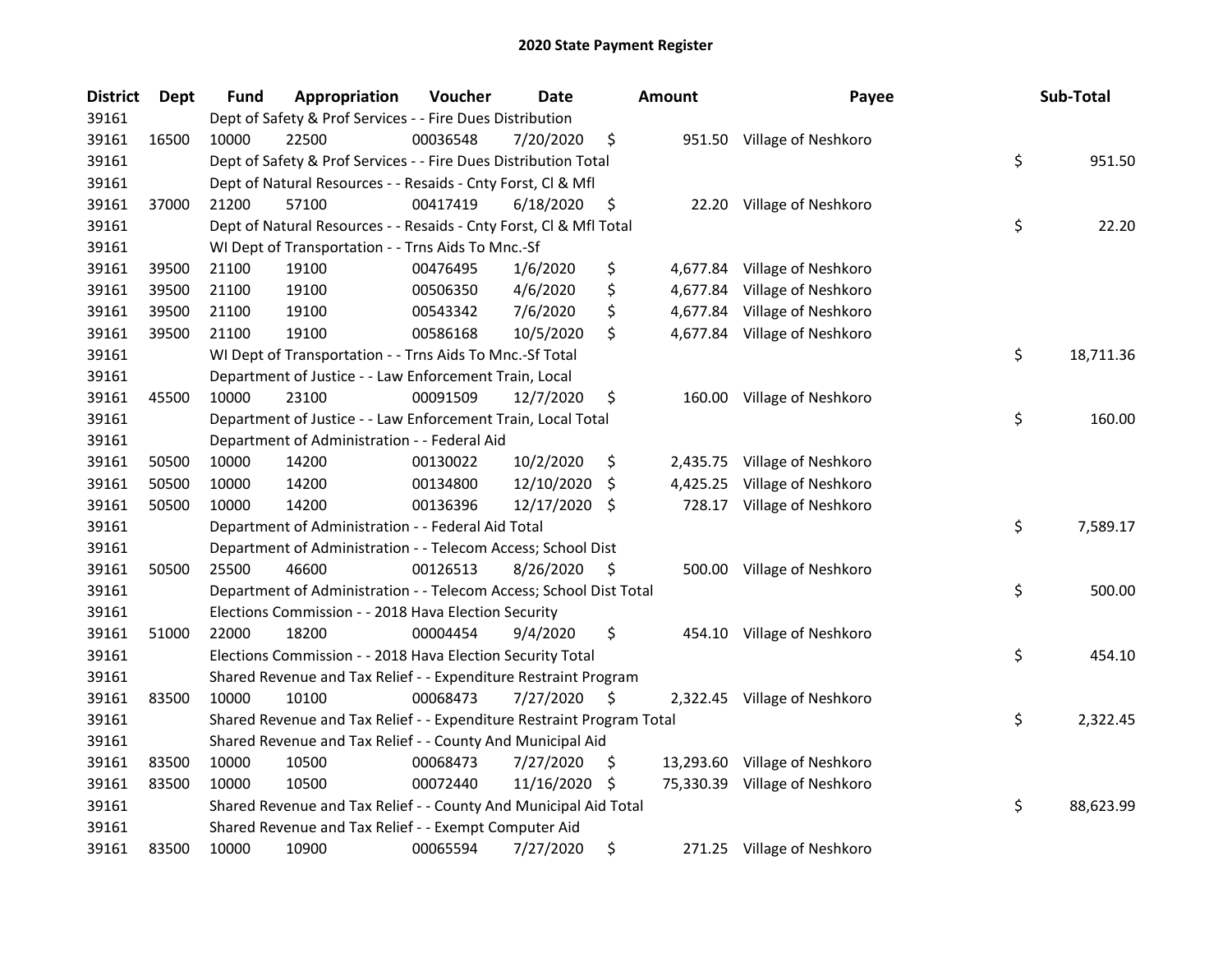| <b>District</b> | <b>Dept</b> | Fund  | Appropriation                                                                 | <b>Voucher</b> | Date      |    | Amount   | Payee               | Sub-Total  |
|-----------------|-------------|-------|-------------------------------------------------------------------------------|----------------|-----------|----|----------|---------------------|------------|
| 39161           |             |       | Shared Revenue and Tax Relief - - Exempt Computer Aid Total                   |                |           |    |          |                     | 271.25     |
| 39161           |             |       | Shared Revenue and Tax Relief - - Personal Property Aid                       |                |           |    |          |                     |            |
| 39161           | 83500       | 10000 | 11100                                                                         | 00060983       | 5/4/2020  |    | 861.55   | Village of Neshkoro |            |
| 39161           |             |       | Shared Revenue and Tax Relief - - Personal Property Aid Total                 |                |           |    |          |                     | 861.55     |
| 39161           |             |       | Shared Revenue and Tax Relief - - State Aid; Video Service Provider Fee       |                |           |    |          |                     |            |
| 39161           | 83500       | 10000 | 11200                                                                         | 00064301       | 7/27/2020 | S. | 1,102.16 | Village of Neshkoro |            |
| 39161           |             |       | Shared Revenue and Tax Relief - - State Aid; Video Service Provider Fee Total |                |           |    |          |                     | 1.102.16   |
| 39161 Total     |             |       |                                                                               |                |           |    |          |                     | 121,569.73 |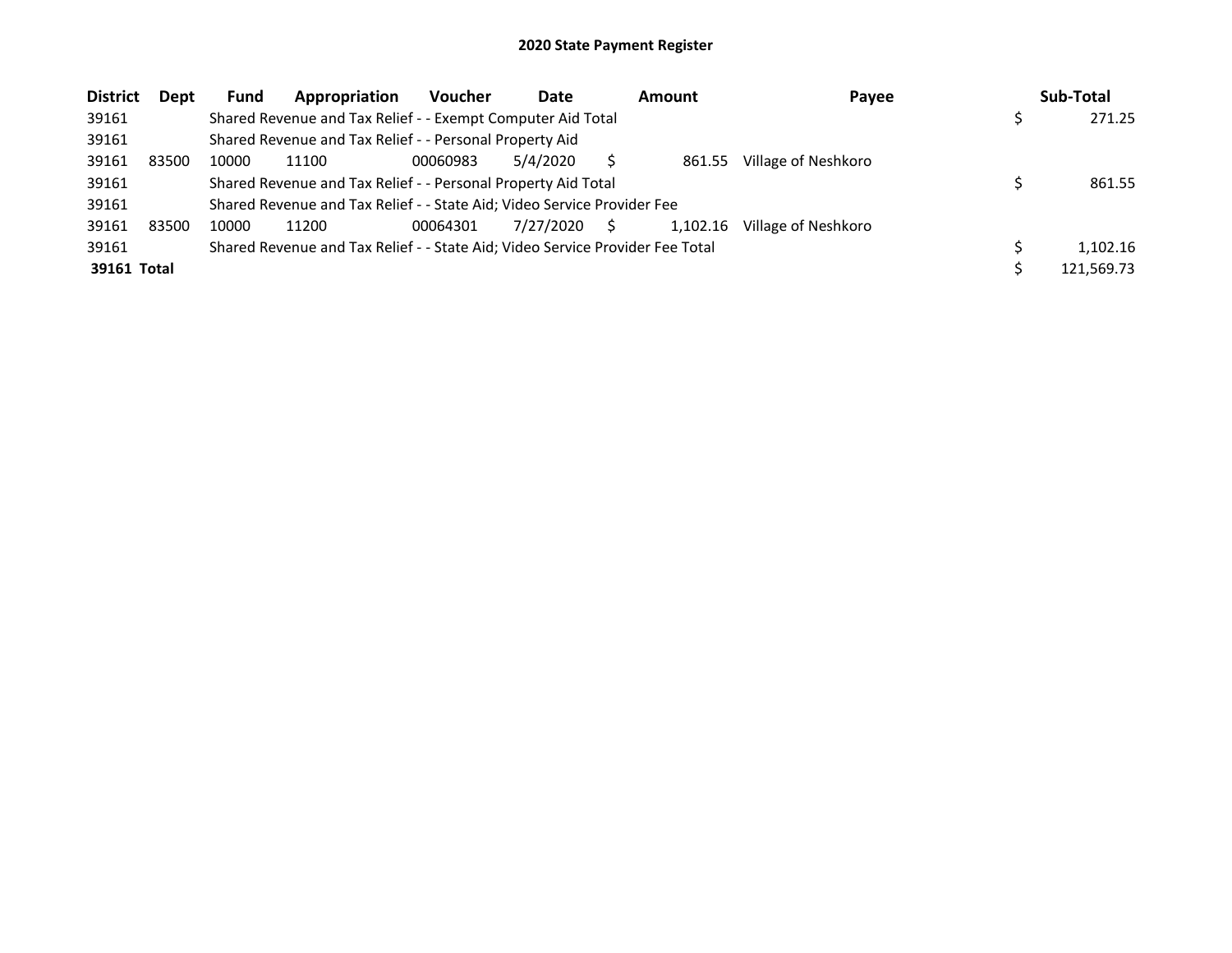| <b>District</b> | Dept  | <b>Fund</b> | Appropriation                                                         | Voucher  | Date          |     | <b>Amount</b> | Payee                        | Sub-Total        |
|-----------------|-------|-------------|-----------------------------------------------------------------------|----------|---------------|-----|---------------|------------------------------|------------------|
| 39165           |       |             | Dept of Safety & Prof Services - - Fire Dues Distribution             |          |               |     |               |                              |                  |
| 39165           | 16500 | 10000       | 22500                                                                 | 00036549 | 7/20/2020     | \$  |               | 1,194.36 Village Of Oxford   |                  |
| 39165           |       |             | Dept of Safety & Prof Services - - Fire Dues Distribution Total       |          |               |     |               |                              | \$<br>1,194.36   |
| 39165           |       |             | Dept of Natural Resources - - Fin Asst For Responsible Units          |          |               |     |               |                              |                  |
| 39165           | 37000 | 27400       | 67000                                                                 | 00412604 | 5/29/2020     | \$  |               | 1,872.15 Village Of Oxford   |                  |
| 39165           |       |             | Dept of Natural Resources - - Fin Asst For Responsible Units Total    |          |               |     |               |                              | \$<br>1,872.15   |
| 39165           |       |             | WI Dept of Transportation - - Trns Aids To Mnc.-Sf                    |          |               |     |               |                              |                  |
| 39165           | 39500 | 21100       | 19100                                                                 | 00476496 | 1/6/2020      | \$  |               | 5,919.31 Village Of Oxford   |                  |
| 39165           | 39500 | 21100       | 19100                                                                 | 00506351 | 4/6/2020      | \$  |               | 5,919.31 Village Of Oxford   |                  |
| 39165           | 39500 | 21100       | 19100                                                                 | 00543343 | 7/6/2020      | \$  |               | 5,919.31 Village Of Oxford   |                  |
| 39165           | 39500 | 21100       | 19100                                                                 | 00586169 | 10/5/2020     | \$  |               | 5,919.33 Village Of Oxford   |                  |
| 39165           |       |             | WI Dept of Transportation - - Trns Aids To Mnc.-Sf Total              |          |               |     |               |                              | \$<br>23,677.26  |
| 39165           |       |             | WI Dept of Transportation - - Loc Rd Imp Prg St Fd                    |          |               |     |               |                              |                  |
| 39165           | 39500 | 21100       | 27800                                                                 | 00633786 | 12/28/2020 \$ |     |               | 14,314.05 Village Of Oxford  |                  |
| 39165           |       |             | WI Dept of Transportation - - Loc Rd Imp Prg St Fd Total              |          |               |     |               |                              | \$<br>14,314.05  |
| 39165           |       |             | Department of Administration - - Federal Aid                          |          |               |     |               |                              |                  |
| 39165           | 50500 | 10000       | 14200                                                                 | 00130023 | 10/2/2020     | \$  |               | 3,917.70 Village Of Oxford   |                  |
| 39165           | 50500 | 10000       | 14200                                                                 | 00134801 | 12/10/2020    | \$  | 5,560.30      | Village Of Oxford            |                  |
| 39165           | 50500 | 10000       | 14200                                                                 | 00136397 | 12/17/2020 \$ |     |               | 1,005.92 Village Of Oxford   |                  |
| 39165           |       |             | Department of Administration - - Federal Aid Total                    |          |               |     |               |                              | \$<br>10,483.92  |
| 39165           |       |             | Department of Administration - - Telecom Access; School Dist          |          |               |     |               |                              |                  |
| 39165           | 50500 | 25500       | 46600                                                                 | 00126816 | 8/27/2020     | \$  |               | 500.00 Village Of Oxford     |                  |
| 39165           |       |             | Department of Administration - - Telecom Access; School Dist Total    |          |               |     |               |                              | \$<br>500.00     |
| 39165           |       |             | Shared Revenue and Tax Relief - - Expenditure Restraint Program       |          |               |     |               |                              |                  |
| 39165           | 83500 | 10000       | 10100                                                                 | 00068474 | 7/27/2020     | \$. |               | 2,612.29 Village Of Oxford   |                  |
| 39165           |       |             | Shared Revenue and Tax Relief - - Expenditure Restraint Program Total |          |               |     |               |                              | \$<br>2,612.29   |
| 39165           |       |             | Shared Revenue and Tax Relief - - County And Municipal Aid            |          |               |     |               |                              |                  |
| 39165           | 83500 | 10000       | 10500                                                                 | 00068474 | 7/27/2020     | \$  |               | 19,563.21 Village Of Oxford  |                  |
| 39165           | 83500 | 10000       | 10500                                                                 | 00072441 | 11/16/2020    | -S  |               | 110,858.21 Village Of Oxford |                  |
| 39165           |       |             | Shared Revenue and Tax Relief - - County And Municipal Aid Total      |          |               |     |               |                              | \$<br>130,421.42 |
| 39165           |       |             | Shared Revenue and Tax Relief - - Exempt Computer Aid                 |          |               |     |               |                              |                  |
| 39165           | 83500 | 10000       | 10900                                                                 | 00065595 | 7/27/2020     | \$  |               | 202.66 Village Of Oxford     |                  |
| 39165           |       |             | Shared Revenue and Tax Relief - - Exempt Computer Aid Total           |          |               |     |               |                              | \$<br>202.66     |
| 39165           |       |             | Shared Revenue and Tax Relief - - Utility Aid                         |          |               |     |               |                              |                  |
| 39165           | 83500 | 10000       | 11000                                                                 | 00068474 | 7/27/2020     | \$  |               | 2,401.25 Village Of Oxford   |                  |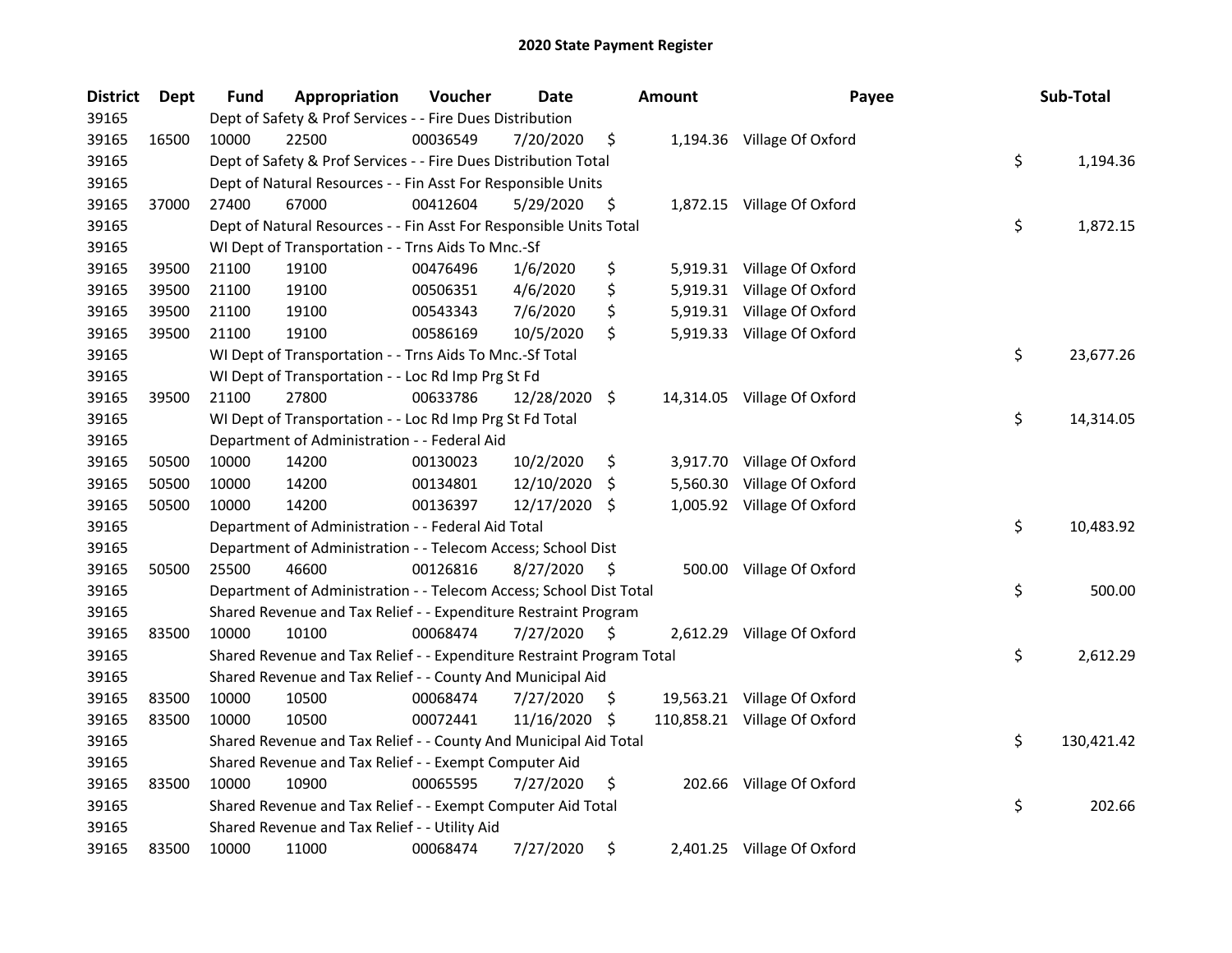| <b>District</b> | Dept  | Fund  | Appropriation                                                 | <b>Voucher</b> | Date            | Amount    | <b>Pavee</b>      | Sub-Total  |
|-----------------|-------|-------|---------------------------------------------------------------|----------------|-----------------|-----------|-------------------|------------|
| 39165           | 83500 | 10000 | 11000                                                         | 00072441       | $11/16/2020$ \$ | 13,827.37 | Village Of Oxford |            |
| 39165           |       |       | Shared Revenue and Tax Relief - - Utility Aid Total           |                |                 |           |                   | 16,228.62  |
| 39165           |       |       | Shared Revenue and Tax Relief - - Personal Property Aid       |                |                 |           |                   |            |
| 39165           | 83500 | 10000 | 11100                                                         | 00060984       | 5/4/2020        | 698.55    | Village Of Oxford |            |
| 39165           |       |       | Shared Revenue and Tax Relief - - Personal Property Aid Total |                |                 |           |                   | 698.55     |
| 39165 Total     |       |       |                                                               |                |                 |           |                   | 202,205.28 |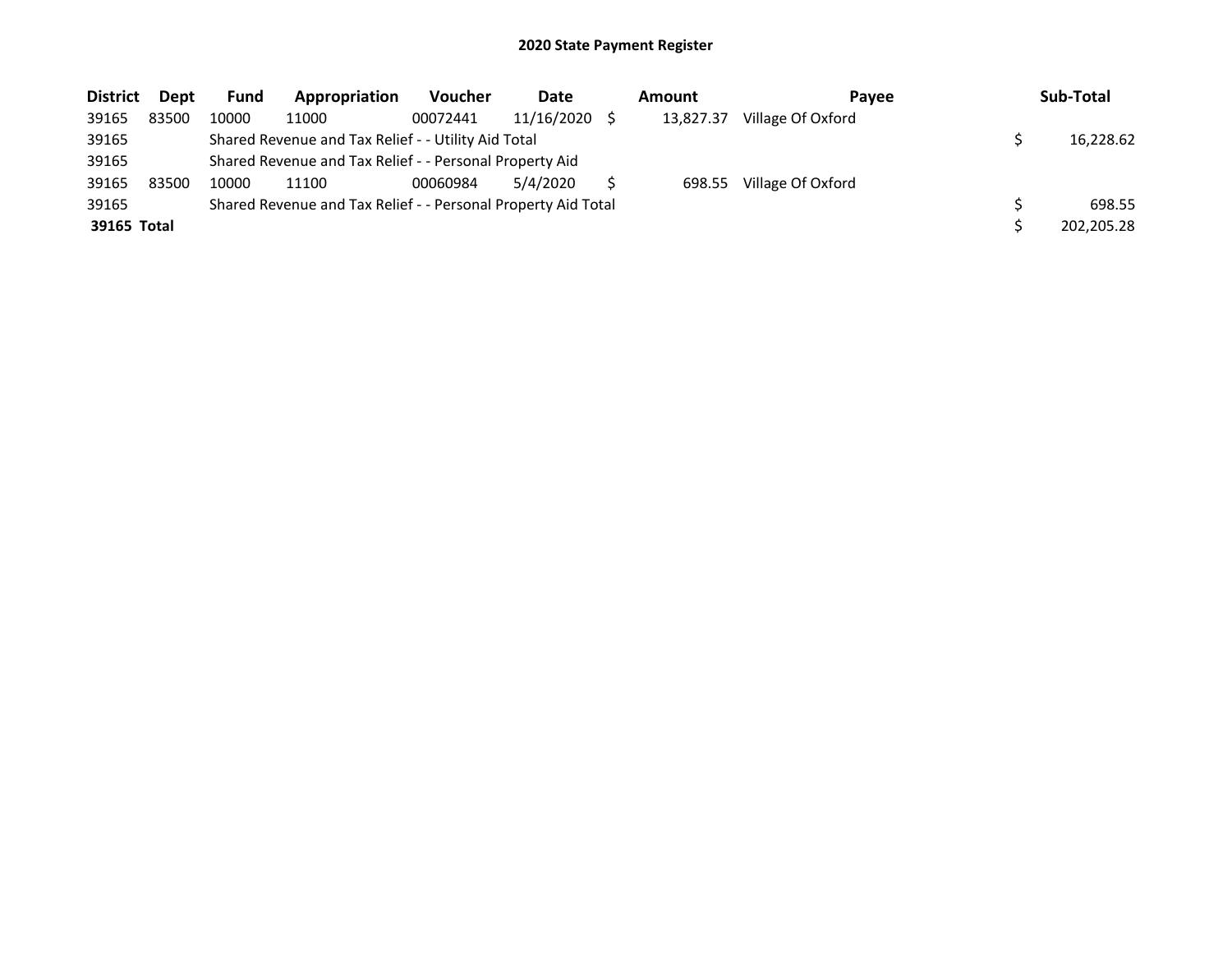| <b>District</b> | Dept  | <b>Fund</b> | Appropriation                                                     | Voucher  | Date       | <b>Amount</b>   | Payee                          | Sub-Total       |
|-----------------|-------|-------------|-------------------------------------------------------------------|----------|------------|-----------------|--------------------------------|-----------------|
| 39191           |       |             | Dept of Safety & Prof Services - - Fire Dues Distribution         |          |            |                 |                                |                 |
| 39191           | 16500 | 10000       | 22500                                                             | 00036550 | 7/17/2020  | \$              | 2,884.34 Village Of Westfield  |                 |
| 39191           |       |             | Dept of Safety & Prof Services - - Fire Dues Distribution Total   |          |            |                 |                                | \$<br>2,884.34  |
| 39191           |       |             | Dept of Natural Resources - - Aids In Lieu Of Taxes - Gener       |          |            |                 |                                |                 |
| 39191           | 37000 | 10000       | 50300                                                             | 00405139 | 4/21/2020  | \$<br>2.78      | Village Of Westfield           |                 |
| 39191           |       |             | Dept of Natural Resources - - Aids In Lieu Of Taxes - Gener Total |          |            |                 |                                | \$<br>2.78      |
| 39191           |       |             | Dept of Natural Resources - - Gen Program Ops-State Funds         |          |            |                 |                                |                 |
| 39191           | 37000 | 21200       | 16100                                                             | 00381056 | 1/8/2020   | \$<br>118.00    | Village Of Westfield           |                 |
| 39191           | 37000 | 21200       | 16100                                                             | 00381101 | 1/8/2020   | \$<br>118.00    | Village Of Westfield           |                 |
| 39191           | 37000 | 21200       | 16100                                                             | 00399404 | 3/31/2020  | \$<br>118.00    | Village Of Westfield           |                 |
| 39191           | 37000 | 21200       | 16100                                                             | 00399409 | 3/31/2020  | \$<br>118.00    | Village Of Westfield           |                 |
| 39191           | 37000 | 21200       | 16100                                                             | 00421175 | 7/3/2020   | \$<br>118.00    | Village Of Westfield           |                 |
| 39191           | 37000 | 21200       | 16100                                                             | 00421189 | 7/3/2020   | \$<br>118.00    | Village Of Westfield           |                 |
| 39191           | 37000 | 21200       | 16100                                                             | 00437862 | 9/24/2020  | \$<br>118.00    | Village Of Westfield           |                 |
| 39191           | 37000 | 21200       | 16100                                                             | 00437867 | 9/24/2020  | \$<br>118.00    | Village Of Westfield           |                 |
| 39191           |       |             | Dept of Natural Resources - - Gen Program Ops-State Funds Total   |          |            |                 |                                | \$<br>944.00    |
| 39191           |       |             | Dept of Natural Resources - - General Program Operations --       |          |            |                 |                                |                 |
| 39191           | 37000 | 21200       | 25400                                                             | 00405745 | 5/5/2020   | \$<br>234.75    | Village Of Westfield           |                 |
| 39191           | 37000 | 21200       | 25400                                                             | 00420076 | 6/29/2020  | \$<br>385.75    | Village Of Westfield           |                 |
| 39191           | 37000 | 21200       | 25400                                                             | 00432002 | 8/27/2020  | \$<br>149.00    | Village Of Westfield           |                 |
| 39191           | 37000 | 21200       | 25400                                                             | 00454083 | 12/29/2020 | \$              | 173.50 Village Of Westfield    |                 |
| 39191           |       |             | Dept of Natural Resources - - General Program Operations -- Total |          |            |                 |                                | \$<br>943.00    |
| 39191           |       |             | Dept of Natural Resources - - Resaids - Fire Suppress Grant       |          |            |                 |                                |                 |
| 39191           | 37000 | 21200       | 54500                                                             | 00414478 | 6/9/2020   | \$              | 1,686.00 Village Of Westfield  |                 |
| 39191           |       |             | Dept of Natural Resources - - Resaids - Fire Suppress Grant Total |          |            |                 |                                | \$<br>1,686.00  |
| 39191           |       |             | Dept of Natural Resources - - Aids In Lieu Of Taxes - Sum S       |          |            |                 |                                |                 |
| 39191           | 37000 | 21200       | 57900                                                             | 00405138 | 4/21/2020  | \$              | 7.69 Village Of Westfield      |                 |
| 39191           |       |             | Dept of Natural Resources - - Aids In Lieu Of Taxes - Sum S Total |          |            |                 |                                | \$<br>7.69      |
| 39191           |       |             | WI Dept of Transportation - - Trns Aids To Mnc.-Sf                |          |            |                 |                                |                 |
| 39191           | 39500 | 21100       | 19100                                                             | 00476497 | 1/6/2020   | \$              | 20,673.75 Village Of Westfield |                 |
| 39191           | 39500 | 21100       | 19100                                                             | 00506352 | 4/6/2020   | \$<br>20,673.75 | Village Of Westfield           |                 |
| 39191           | 39500 | 21100       | 19100                                                             | 00543344 | 7/6/2020   | \$              | 20,673.75 Village Of Westfield |                 |
| 39191           | 39500 | 21100       | 19100                                                             | 00586170 | 10/5/2020  | \$              | 20,673.75 Village Of Westfield |                 |
| 39191           |       |             | WI Dept of Transportation - - Trns Aids To Mnc.-Sf Total          |          |            |                 |                                | \$<br>82,695.00 |
| 39191           |       |             | Department of Justice - - Law Enforcement Train, Local            |          |            |                 |                                |                 |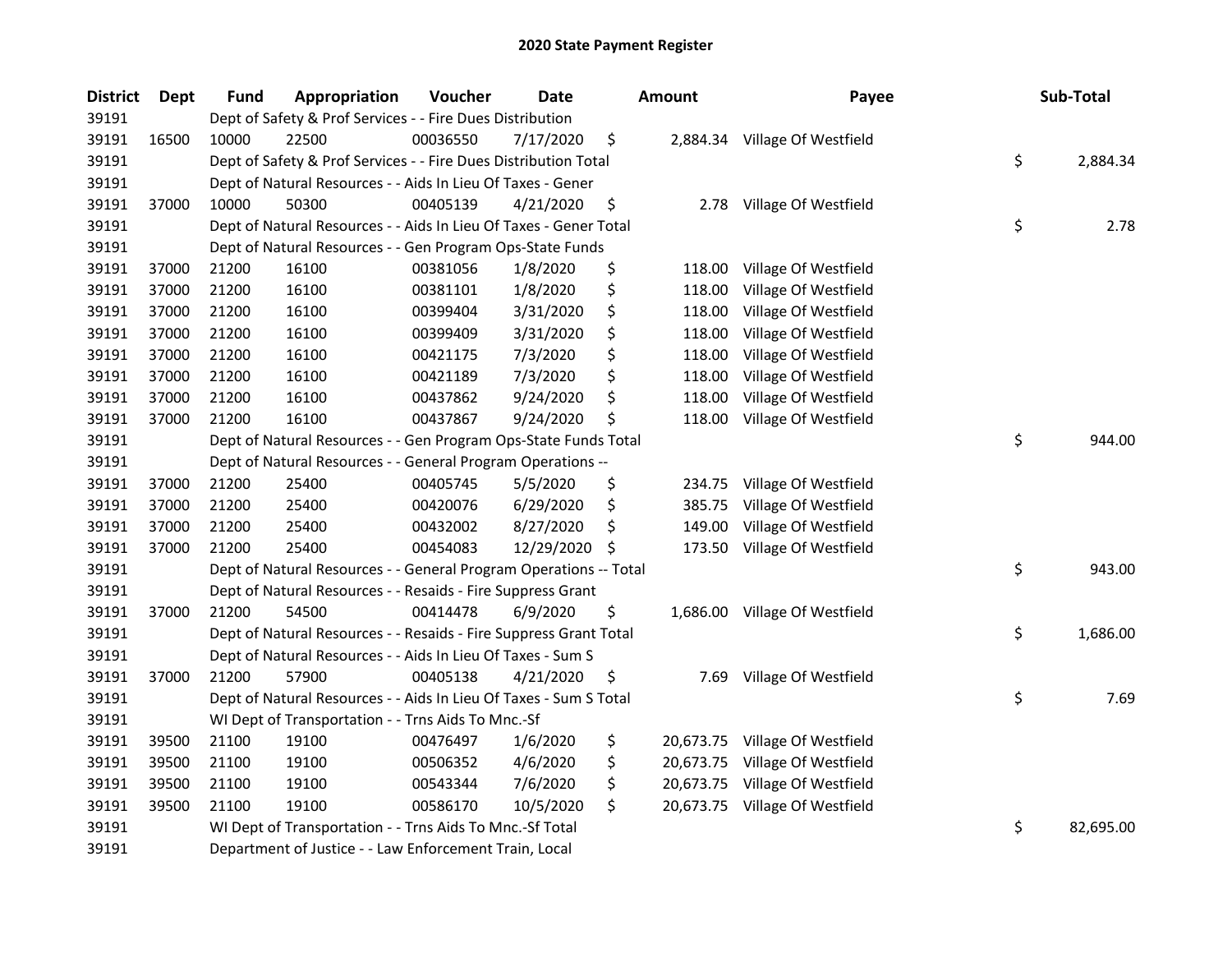| <b>District</b> | <b>Dept</b> | Fund  | Appropriation                                                                 | Voucher  | <b>Date</b>   |     | Amount   | Payee                           | Sub-Total        |
|-----------------|-------------|-------|-------------------------------------------------------------------------------|----------|---------------|-----|----------|---------------------------------|------------------|
| 39191           | 45500       | 10000 | 23100                                                                         | 00091856 | 12/8/2020     | \$  |          | 320.00 Village Of Westfield     |                  |
| 39191           |             |       | Department of Justice - - Law Enforcement Train, Local Total                  |          |               |     |          |                                 | \$<br>320.00     |
| 39191           |             |       | Department of Administration - - Federal Aid                                  |          |               |     |          |                                 |                  |
| 39191           | 50500       | 10000 | 14200                                                                         | 00126686 | 8/11/2020     | \$  |          | 1,816.09 Village Of Westfield   |                  |
| 39191           | 50500       | 10000 | 14200                                                                         | 00130024 | 10/1/2020     | \$  | 3,397.03 | Village Of Westfield            |                  |
| 39191           | 50500       | 10000 | 14200                                                                         | 00134802 | 12/9/2020     | \$  |          | 13,734.53 Village Of Westfield  |                  |
| 39191           |             |       | Department of Administration - - Federal Aid Total                            |          |               |     |          |                                 | \$<br>18,947.65  |
| 39191           |             |       | Department of Administration - - Telecom Access; School Dist                  |          |               |     |          |                                 |                  |
| 39191           | 50500       | 25500 | 46600                                                                         | 00126257 | 8/26/2020     | -\$ |          | 911.80 Village Of Westfield     |                  |
| 39191           |             |       | Department of Administration - - Telecom Access; School Dist Total            |          |               |     |          |                                 | \$<br>911.80     |
| 39191           |             |       | Shared Revenue and Tax Relief - - Expenditure Restraint Program               |          |               |     |          |                                 |                  |
| 39191           | 83500       | 10000 | 10100                                                                         | 00068475 | 7/27/2020     | -\$ |          | 16,035.71 Village Of Westfield  |                  |
| 39191           |             |       | Shared Revenue and Tax Relief - - Expenditure Restraint Program Total         |          |               |     |          |                                 | \$<br>16,035.71  |
| 39191           |             |       | Shared Revenue and Tax Relief - - County And Municipal Aid                    |          |               |     |          |                                 |                  |
| 39191           | 83500       | 10000 | 10500                                                                         | 00068475 | 7/27/2020     | \$. |          | 37,166.15 Village Of Westfield  |                  |
| 39191           | 83500       | 10000 | 10500                                                                         | 00072442 | 11/16/2020 \$ |     |          | 210,608.15 Village Of Westfield |                  |
| 39191           |             |       | Shared Revenue and Tax Relief - - County And Municipal Aid Total              |          |               |     |          |                                 | \$<br>247,774.30 |
| 39191           |             |       | Shared Revenue and Tax Relief - - Exempt Computer Aid                         |          |               |     |          |                                 |                  |
| 39191           | 83500       | 10000 | 10900                                                                         | 00065596 | 7/27/2020     | \$  |          | 2,102.42 Village Of Westfield   |                  |
| 39191           | 83500       | 10000 | 10900                                                                         | 00067102 | 7/27/2020     | \$  |          | 844.34 Village Of Westfield     |                  |
| 39191           |             |       | Shared Revenue and Tax Relief - - Exempt Computer Aid Total                   |          |               |     |          |                                 | \$<br>2,946.76   |
| 39191           |             |       | Shared Revenue and Tax Relief - - Personal Property Aid                       |          |               |     |          |                                 |                  |
| 39191           | 83500       | 10000 | 11100                                                                         | 00060985 | 5/4/2020      | \$  |          | 3,377.69 Village Of Westfield   |                  |
| 39191           | 83500       | 10000 | 11100                                                                         | 00062543 | 5/4/2020      | \$  |          | 1,223.77 Village Of Westfield   |                  |
| 39191           |             |       | Shared Revenue and Tax Relief - - Personal Property Aid Total                 |          |               |     |          |                                 | \$<br>4,601.46   |
| 39191           |             |       | Shared Revenue and Tax Relief - - State Aid; Video Service Provider Fee       |          |               |     |          |                                 |                  |
| 39191           | 83500       | 10000 | 11200                                                                         | 00064302 | 7/27/2020     | \$  |          | 1,430.21 Village Of Westfield   |                  |
| 39191           |             |       | Shared Revenue and Tax Relief - - State Aid; Video Service Provider Fee Total |          |               |     |          |                                 | \$<br>1,430.21   |
| 39191           |             |       | Shared Revenue and Tax Relief - - Payments For Municipal Svcs                 |          |               |     |          |                                 |                  |
| 39191           | 83500       | 10000 | 50100                                                                         | 00054918 | 2/3/2020      | \$  | 323.07   | Village Of Westfield            |                  |
| 39191           |             |       | Shared Revenue and Tax Relief - - Payments For Municipal Svcs Total           |          |               |     |          |                                 | \$<br>323.07     |
| 39191           |             |       | Shared Revenue and Tax Relief - - Lottery & Gaming Credit                     |          |               |     |          |                                 |                  |
| 39191           | 83500       | 52100 | 36300                                                                         | 00055421 | 3/23/2020     | \$  |          | 539.75 Village Of Westfield     |                  |
| 39191           |             |       | Shared Revenue and Tax Relief - - Lottery & Gaming Credit Total               |          |               |     |          |                                 | \$<br>539.75     |
| 39191 Total     |             |       |                                                                               |          |               |     |          |                                 | \$<br>382,993.52 |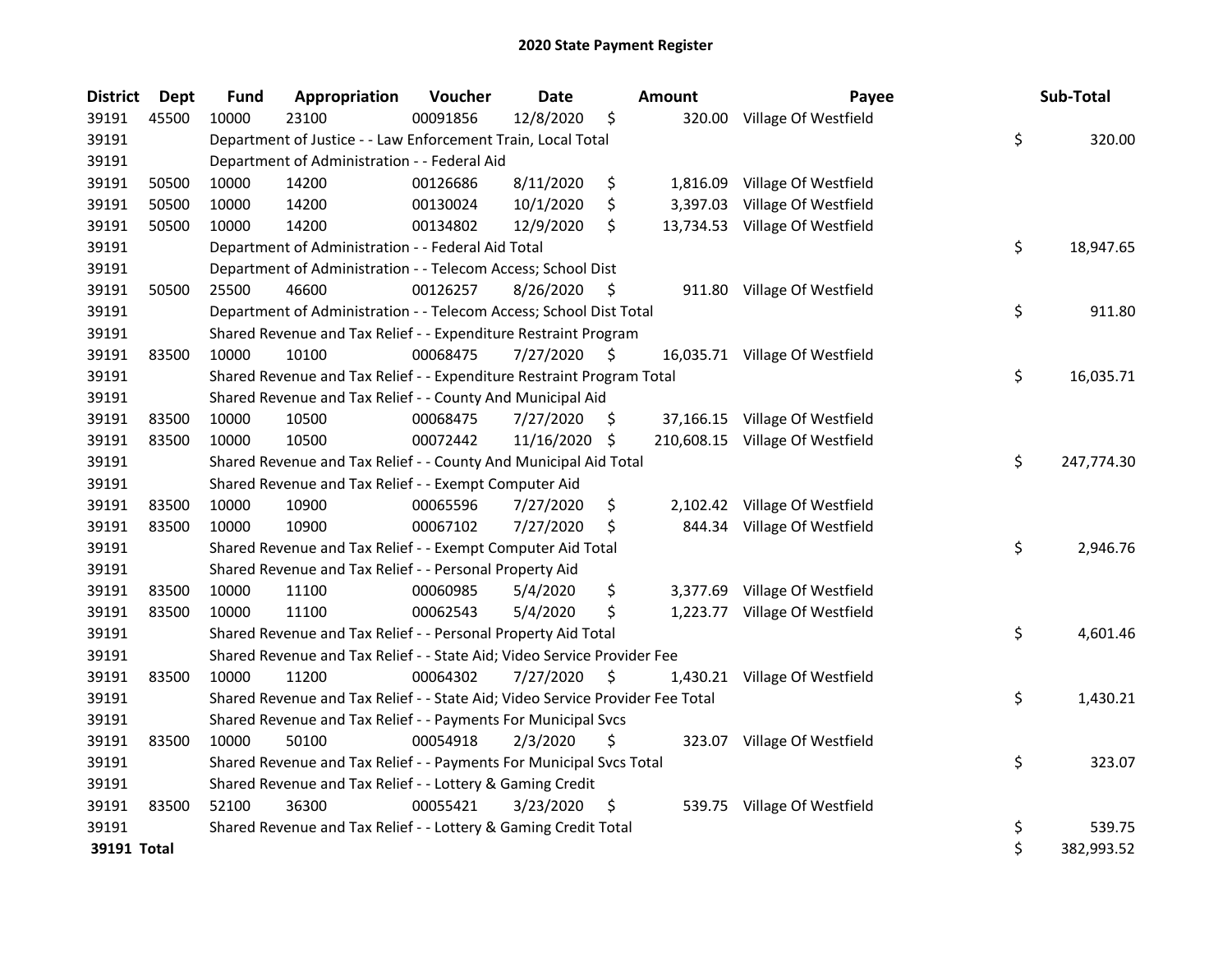| <b>District</b> | Dept  | <b>Fund</b> | Appropriation                                                     | Voucher  | Date       | <b>Amount</b>  | Payee            | Sub-Total      |
|-----------------|-------|-------------|-------------------------------------------------------------------|----------|------------|----------------|------------------|----------------|
| 39251           |       |             | Dept of Safety & Prof Services - - Fire Dues Distribution         |          |            |                |                  |                |
| 39251           | 16500 | 10000       | 22500                                                             | 00036551 | 7/20/2020  | \$<br>3,903.06 | City Of Montello |                |
| 39251           |       |             | Dept of Safety & Prof Services - - Fire Dues Distribution Total   |          |            |                |                  | \$<br>3,903.06 |
| 39251           |       |             | Dept of Natural Resources - - Aids In Lieu Of Taxes - Gener       |          |            |                |                  |                |
| 39251           | 37000 | 10000       | 50300                                                             | 00385766 | 1/27/2020  | \$<br>2,976.18 | City Of Montello |                |
| 39251           | 37000 | 10000       | 50300                                                             | 00404591 | 4/21/2020  | \$<br>306.34   | City Of Montello |                |
| 39251           |       |             | Dept of Natural Resources - - Aids In Lieu Of Taxes - Gener Total |          |            |                |                  | \$<br>3,282.52 |
| 39251           |       |             | Dept of Natural Resources - - General Program Operations --       |          |            |                |                  |                |
| 39251           | 37000 | 21200       | 25400                                                             | 00383267 | 1/16/2020  | \$<br>19.17    | City Of Montello |                |
| 39251           | 37000 | 21200       | 25400                                                             | 00383268 | 1/16/2020  | \$<br>14.63    | City Of Montello |                |
| 39251           | 37000 | 21200       | 25400                                                             | 00389604 | 2/13/2020  | \$<br>18.73    | City Of Montello |                |
| 39251           | 37000 | 21200       | 25400                                                             | 00389605 | 2/13/2020  | \$<br>14.67    | City Of Montello |                |
| 39251           | 37000 | 21200       | 25400                                                             | 00395410 | 3/12/2020  | \$<br>18.73    | City Of Montello |                |
| 39251           | 37000 | 21200       | 25400                                                             | 00395411 | 3/12/2020  | \$<br>14.79    | City Of Montello |                |
| 39251           | 37000 | 21200       | 25400                                                             | 00401041 | 4/14/2020  | \$<br>20.07    | City Of Montello |                |
| 39251           | 37000 | 21200       | 25400                                                             | 00401042 | 4/14/2020  | \$<br>14.79    | City Of Montello |                |
| 39251           | 37000 | 21200       | 25400                                                             | 00409932 | 5/14/2020  | \$<br>21.65    | City Of Montello |                |
| 39251           | 37000 | 21200       | 25400                                                             | 00409933 | 5/14/2020  | \$<br>14.90    | City Of Montello |                |
| 39251           | 37000 | 21200       | 25400                                                             | 00416136 | 6/12/2020  | \$<br>20.97    | City Of Montello |                |
| 39251           | 37000 | 21200       | 25400                                                             | 00416137 | 6/12/2020  | \$<br>15.08    | City Of Montello |                |
| 39251           | 37000 | 21200       | 25400                                                             | 00424059 | 7/15/2020  | \$<br>211.25   | City Of Montello |                |
| 39251           | 37000 | 21200       | 25400                                                             | 00424193 | 7/13/2020  | \$<br>19.63    | City Of Montello |                |
| 39251           | 37000 | 21200       | 25400                                                             | 00424194 | 7/13/2020  | \$<br>14.34    | City Of Montello |                |
| 39251           | 37000 | 21200       | 25400                                                             | 00424470 | 7/15/2020  | \$<br>49.00    | City Of Montello |                |
| 39251           | 37000 | 21200       | 25400                                                             | 00428979 | 8/13/2020  | \$<br>18.77    | City Of Montello |                |
| 39251           | 37000 | 21200       | 25400                                                             | 00428980 | 8/13/2020  | \$<br>14.06    | City Of Montello |                |
| 39251           | 37000 | 21200       | 25400                                                             | 00435681 | 9/17/2020  | \$<br>20.10    | City Of Montello |                |
| 39251           | 37000 | 21200       | 25400                                                             | 00435682 | 9/17/2020  | \$<br>14.75    | City Of Montello |                |
| 39251           | 37000 | 21200       | 25400                                                             | 00439377 | 10/6/2020  | \$<br>945.00   | City Of Montello |                |
| 39251           | 37000 | 21200       | 25400                                                             | 00440410 | 10/9/2020  | \$<br>23.81    | City Of Montello |                |
| 39251           | 37000 | 21200       | 25400                                                             | 00440411 | 10/9/2020  | \$<br>16.69    | City Of Montello |                |
| 39251           | 37000 | 21200       | 25400                                                             | 00447055 | 11/16/2020 | \$<br>25.56    | City Of Montello |                |
| 39251           | 37000 | 21200       | 25400                                                             | 00447056 | 11/16/2020 | \$<br>19.20    | City Of Montello |                |
| 39251           | 37000 | 21200       | 25400                                                             | 00449984 | 12/4/2020  | \$<br>124.50   | City Of Montello |                |
| 39251           | 37000 | 21200       | 25400                                                             | 00450082 | 12/4/2020  | \$<br>335.25   | City Of Montello |                |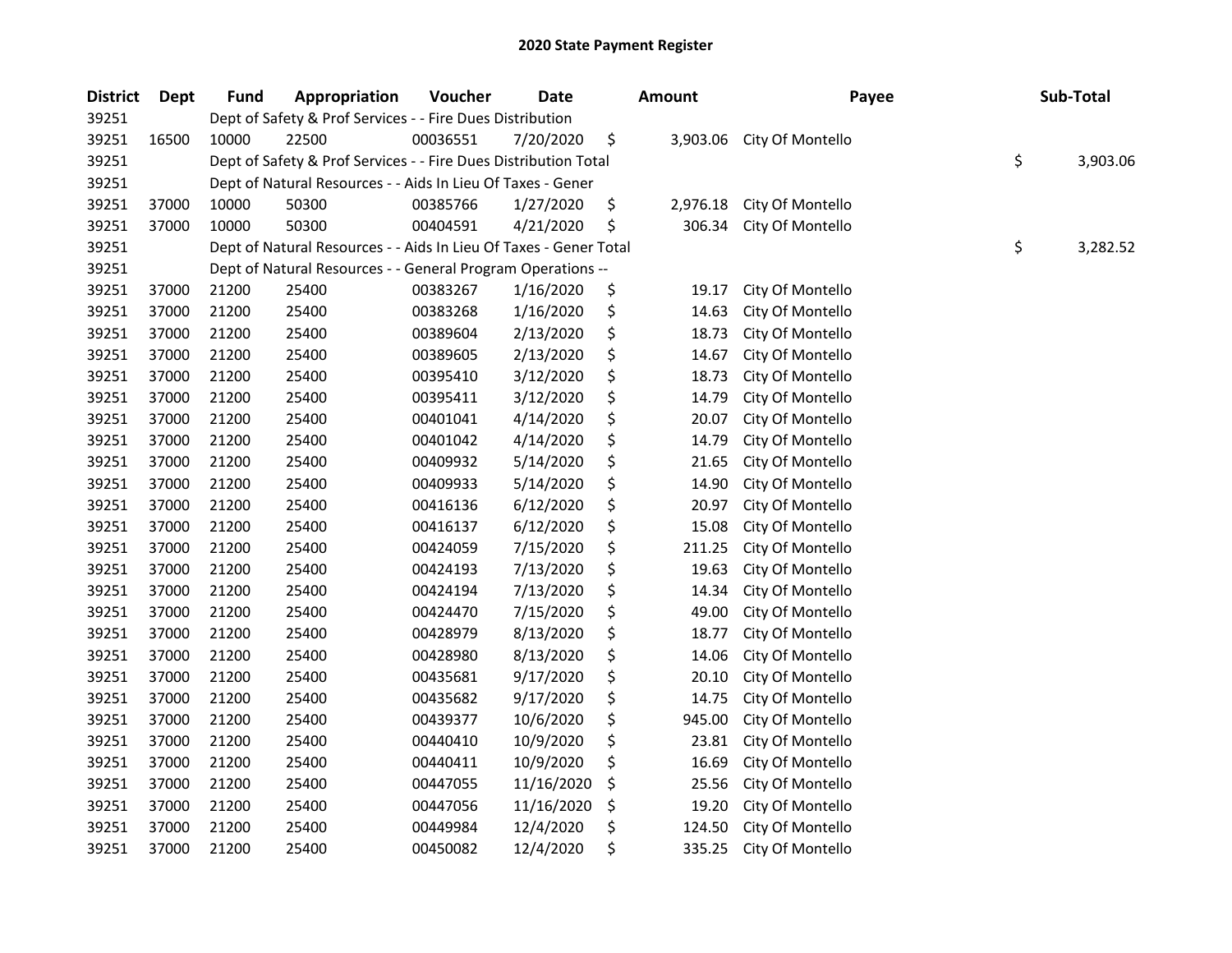| <b>District</b> | <b>Dept</b> | <b>Fund</b> | Appropriation                                                     | Voucher  | <b>Date</b> | <b>Amount</b>  | Payee            | Sub-Total      |
|-----------------|-------------|-------------|-------------------------------------------------------------------|----------|-------------|----------------|------------------|----------------|
| 39251           | 37000       | 21200       | 25400                                                             | 00451640 | 12/14/2020  | \$<br>33.92    | City Of Montello |                |
| 39251           | 37000       | 21200       | 25400                                                             | 00451641 | 12/14/2020  | \$<br>16.81    | City Of Montello |                |
| 39251           |             |             | Dept of Natural Resources - - General Program Operations -- Total |          |             |                |                  | \$<br>2,110.82 |
| 39251           |             |             | Dept of Natural Resources - - GPO--State Funds                    |          |             |                |                  |                |
| 39251           | 37000       | 21200       | 36100                                                             | 00383267 | 1/16/2020   | \$<br>1.92     | City Of Montello |                |
| 39251           | 37000       | 21200       | 36100                                                             | 00383268 | 1/16/2020   | \$<br>1.46     | City Of Montello |                |
| 39251           | 37000       | 21200       | 36100                                                             | 00389604 | 2/13/2020   | \$<br>1.87     | City Of Montello |                |
| 39251           | 37000       | 21200       | 36100                                                             | 00389605 | 2/13/2020   | \$<br>1.47     | City Of Montello |                |
| 39251           | 37000       | 21200       | 36100                                                             | 00395410 | 3/12/2020   | \$<br>1.87     | City Of Montello |                |
| 39251           | 37000       | 21200       | 36100                                                             | 00395411 | 3/12/2020   | \$<br>1.48     | City Of Montello |                |
| 39251           | 37000       | 21200       | 36100                                                             | 00401041 | 4/14/2020   | \$<br>2.01     | City Of Montello |                |
| 39251           | 37000       | 21200       | 36100                                                             | 00401042 | 4/14/2020   | \$<br>1.48     | City Of Montello |                |
| 39251           | 37000       | 21200       | 36100                                                             | 00409932 | 5/14/2020   | \$<br>2.16     | City Of Montello |                |
| 39251           | 37000       | 21200       | 36100                                                             | 00409933 | 5/14/2020   | \$<br>1.49     | City Of Montello |                |
| 39251           | 37000       | 21200       | 36100                                                             | 00416136 | 6/12/2020   | \$<br>2.10     | City Of Montello |                |
| 39251           | 37000       | 21200       | 36100                                                             | 00416137 | 6/12/2020   | \$<br>1.51     | City Of Montello |                |
| 39251           | 37000       | 21200       | 36100                                                             | 00424193 | 7/13/2020   | \$<br>1.96     | City Of Montello |                |
| 39251           | 37000       | 21200       | 36100                                                             | 00424194 | 7/13/2020   | \$<br>1.43     | City Of Montello |                |
| 39251           | 37000       | 21200       | 36100                                                             | 00428979 | 8/13/2020   | \$<br>2.08     | City Of Montello |                |
| 39251           | 37000       | 21200       | 36100                                                             | 00428980 | 8/13/2020   | \$<br>1.56     | City Of Montello |                |
| 39251           | 37000       | 21200       | 36100                                                             | 00435681 | 9/17/2020   | \$<br>2.23     | City Of Montello |                |
| 39251           | 37000       | 21200       | 36100                                                             | 00435682 | 9/17/2020   | \$<br>1.64     | City Of Montello |                |
| 39251           | 37000       | 21200       | 36100                                                             | 00440410 | 10/9/2020   | \$<br>2.64     | City Of Montello |                |
| 39251           | 37000       | 21200       | 36100                                                             | 00440411 | 10/9/2020   | \$<br>1.85     | City Of Montello |                |
| 39251           | 37000       | 21200       | 36100                                                             | 00447055 | 11/16/2020  | \$<br>2.84     | City Of Montello |                |
| 39251           | 37000       | 21200       | 36100                                                             | 00447056 | 11/16/2020  | \$<br>2.13     | City Of Montello |                |
| 39251           | 37000       | 21200       | 36100                                                             | 00451640 | 12/14/2020  | \$<br>3.77     | City Of Montello |                |
| 39251           | 37000       | 21200       | 36100                                                             | 00451641 | 12/14/2020  | \$<br>1.87     | City Of Montello |                |
| 39251           |             |             | Dept of Natural Resources - - GPO--State Funds Total              |          |             |                |                  | \$<br>46.82    |
| 39251           |             |             | Dept of Natural Resources - - Aids In Lieu Of Taxes - Sum S       |          |             |                |                  |                |
| 39251           | 37000       | 21200       | 57900                                                             | 00404589 | 4/21/2020   | \$<br>2.57     | City Of Montello |                |
| 39251           | 37000       | 21200       | 57900                                                             | 00404590 | 4/21/2020   | \$<br>5.34     | City Of Montello |                |
| 39251           |             |             | Dept of Natural Resources - - Aids In Lieu Of Taxes - Sum S Total |          |             |                |                  | \$<br>7.91     |
| 39251           |             |             | WI Dept of Transportation - - Hwy Sfty Loc Aid Ffd                |          |             |                |                  |                |
| 39251           | 39500       | 21100       | 18500                                                             | 00578973 | 9/8/2020    | \$<br>4,000.00 | City Of Montello |                |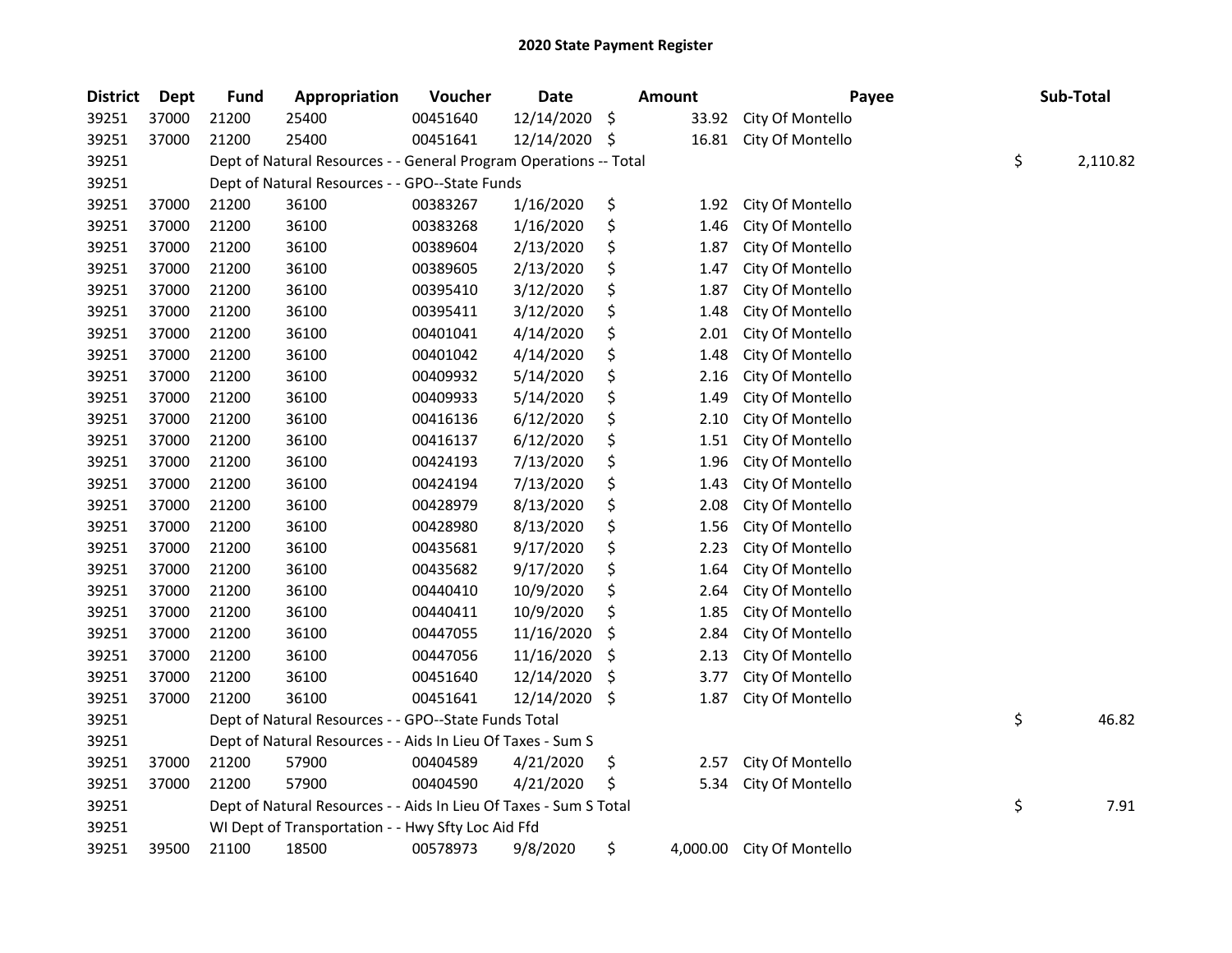| <b>District</b> | <b>Dept</b> | <b>Fund</b> | Appropriation                                                                 | Voucher  | Date       |     | Amount     | Payee                      | Sub-Total        |
|-----------------|-------------|-------------|-------------------------------------------------------------------------------|----------|------------|-----|------------|----------------------------|------------------|
| 39251           |             |             | WI Dept of Transportation - - Hwy Sfty Loc Aid Ffd Total                      |          |            |     |            |                            | \$<br>4,000.00   |
| 39251           |             |             | WI Dept of Transportation - - Trns Aids To Mnc.-Sf                            |          |            |     |            |                            |                  |
| 39251           | 39500       | 21100       | 19100                                                                         | 00476498 | 1/6/2020   | \$  | 17,039.07  | City Of Montello           |                  |
| 39251           | 39500       | 21100       | 19100                                                                         | 00506353 | 4/6/2020   | \$  | 17,039.07  | City Of Montello           |                  |
| 39251           | 39500       | 21100       | 19100                                                                         | 00543345 | 7/6/2020   | \$  | 17,039.07  | City Of Montello           |                  |
| 39251           | 39500       | 21100       | 19100                                                                         | 00586171 | 10/5/2020  | \$  | 17,039.07  | City Of Montello           |                  |
| 39251           |             |             | WI Dept of Transportation - - Trns Aids To Mnc.-Sf Total                      |          |            |     |            |                            | \$<br>68,156.28  |
| 39251           |             |             | Department of Administration - - Federal Aid                                  |          |            |     |            |                            |                  |
| 39251           | 50500       | 10000       | 14200                                                                         | 00126685 | 8/12/2020  | \$  |            | 23,078.16 City Of Montello |                  |
| 39251           |             |             | Department of Administration - - Federal Aid Total                            |          |            |     |            |                            | \$<br>23,078.16  |
| 39251           |             |             | Department of Administration - - Telecom Access; School Dist                  |          |            |     |            |                            |                  |
| 39251           | 50500       | 25500       | 46600                                                                         | 00126509 | 8/26/2020  | \$  | 500.00     | City Of Montello           |                  |
| 39251           |             |             | Department of Administration - - Telecom Access; School Dist Total            |          |            |     |            |                            | \$<br>500.00     |
| 39251           |             |             | Elections Commission - - 2018 Hava Election Security                          |          |            |     |            |                            |                  |
| 39251           | 51000       | 22000       | 18200                                                                         | 00004490 | 9/9/2020   | \$  | 1,102.00   | City Of Montello           |                  |
| 39251           |             |             | Elections Commission - - 2018 Hava Election Security Total                    |          |            |     |            |                            | \$<br>1,102.00   |
| 39251           |             |             | Shared Revenue and Tax Relief - - County And Municipal Aid                    |          |            |     |            |                            |                  |
| 39251           | 83500       | 10000       | 10500                                                                         | 00068476 | 7/27/2020  | \$. | 23,270.50  | City Of Montello           |                  |
| 39251           | 83500       | 10000       | 10500                                                                         | 00072443 | 11/16/2020 | -\$ | 131,866.19 | City Of Montello           |                  |
| 39251           |             |             | Shared Revenue and Tax Relief - - County And Municipal Aid Total              |          |            |     |            |                            | \$<br>155,136.69 |
| 39251           |             |             | Shared Revenue and Tax Relief - - Exempt Computer Aid                         |          |            |     |            |                            |                  |
| 39251           | 83500       | 10000       | 10900                                                                         | 00065597 | 7/27/2020  | \$  | 9,856.30   | City Of Montello           |                  |
| 39251           |             |             | Shared Revenue and Tax Relief - - Exempt Computer Aid Total                   |          |            |     |            |                            | \$<br>9,856.30   |
| 39251           |             |             | Shared Revenue and Tax Relief - - Utility Aid                                 |          |            |     |            |                            |                  |
| 39251           | 83500       | 10000       | 11000                                                                         | 00068476 | 7/27/2020  | \$  | 1,553.53   | City Of Montello           |                  |
| 39251           | 83500       | 10000       | 11000                                                                         | 00072443 | 11/16/2020 | \$  | 9,105.33   | City Of Montello           |                  |
| 39251           |             |             | Shared Revenue and Tax Relief - - Utility Aid Total                           |          |            |     |            |                            | \$<br>10,658.86  |
| 39251           |             |             | Shared Revenue and Tax Relief - - Personal Property Aid                       |          |            |     |            |                            |                  |
| 39251           | 83500       | 10000       | 11100                                                                         | 00060986 | 5/4/2020   | \$  |            | 5,530.91 City Of Montello  |                  |
| 39251           |             |             | Shared Revenue and Tax Relief - - Personal Property Aid Total                 |          |            |     |            |                            | \$<br>5,530.91   |
| 39251           |             |             | Shared Revenue and Tax Relief - - State Aid; Video Service Provider Fee       |          |            |     |            |                            |                  |
| 39251           | 83500       | 10000       | 11200                                                                         | 00064303 | 7/27/2020  | \$  | 1,692.34   | City Of Montello           |                  |
| 39251           |             |             | Shared Revenue and Tax Relief - - State Aid; Video Service Provider Fee Total |          |            |     |            |                            | \$<br>1,692.34   |
| 39251           |             |             | Shared Revenue and Tax Relief - - Payments For Municipal Svcs                 |          |            |     |            |                            |                  |
| 39251           | 83500       | 10000       | 50100                                                                         | 00054780 | 2/3/2020   | \$  |            | 1,233.23 City Of Montello  |                  |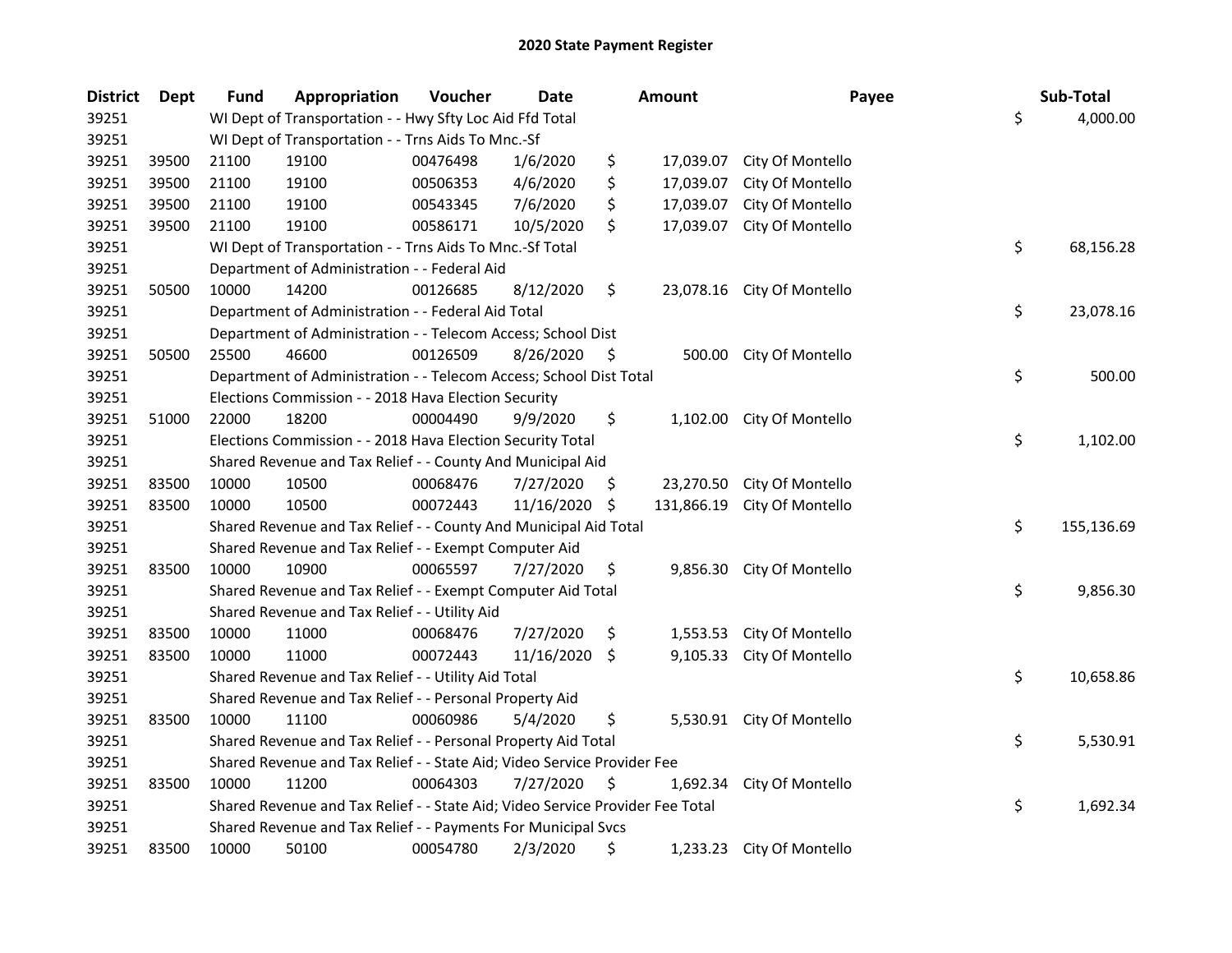| <b>District</b> | Dept  | <b>Fund</b> | Appropriation                                                       | <b>Voucher</b> | Date      | <b>Amount</b> | Payee                     | Sub-Total  |
|-----------------|-------|-------------|---------------------------------------------------------------------|----------------|-----------|---------------|---------------------------|------------|
| 39251           |       |             | Shared Revenue and Tax Relief - - Payments For Municipal Svcs Total |                |           |               |                           | 1,233.23   |
| 39251           |       |             | Shared Revenue and Tax Relief - - Lottery & Gaming Credit           |                |           |               |                           |            |
| 39251           | 83500 | 52100       | 36300                                                               | 00055422       | 3/23/2020 |               | 1,382.28 City Of Montello |            |
| 39251           |       |             | Shared Revenue and Tax Relief - - Lottery & Gaming Credit Total     |                |           |               |                           | 1.382.28   |
| 39251 Total     |       |             |                                                                     |                |           |               |                           | 291,678.18 |